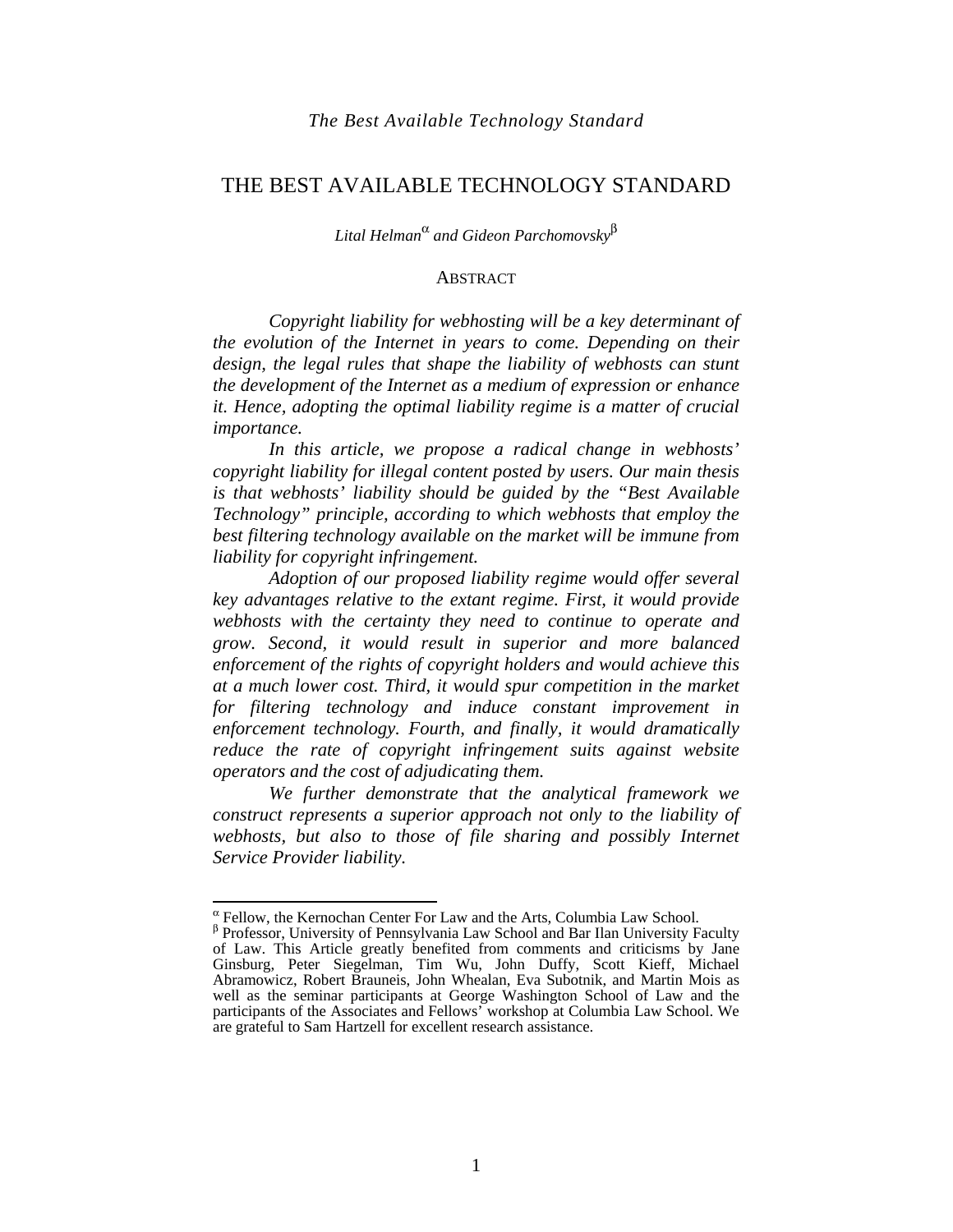# *TABLE OF CONTENTS*

|                                                                                                                                                 | 3 |
|-------------------------------------------------------------------------------------------------------------------------------------------------|---|
| I. THE CURRENT LIABILITY STANDARD FOR WEBHOSTS                                                                                                  |   |
|                                                                                                                                                 |   |
| A. LACK OF INCENTIVES FOR WEBHOSTS TO PARTICIPATE IN COPYRIGHT                                                                                  |   |
| B. LEGAL UNCERTAINTY UNDER THE SECTION 512(C) SAFE HARBOR 14                                                                                    |   |
| II. THE BEST AVAILABLE TECHNOLOGY SAFE HARBOR                                                                                                   |   |
|                                                                                                                                                 |   |
|                                                                                                                                                 |   |
|                                                                                                                                                 |   |
|                                                                                                                                                 |   |
|                                                                                                                                                 |   |
| D. THE BENEFITS OF THE TECHNOLOGICAL SAFE HARBOR MODEL 40                                                                                       |   |
|                                                                                                                                                 |   |
|                                                                                                                                                 |   |
| IV. POSSIBLE EXTENSIONS OF THE "BEST AVAILABLE                                                                                                  |   |
| A. APPLYING THE TECHNOLOGICAL SAFE HARBOR TO PEER-TO-PEER SERVICES53<br><b>B. APPLYING THE TECHNOLOGICAL SAFE HARBOR TO ACCESS PROVIDERS 56</b> |   |
|                                                                                                                                                 |   |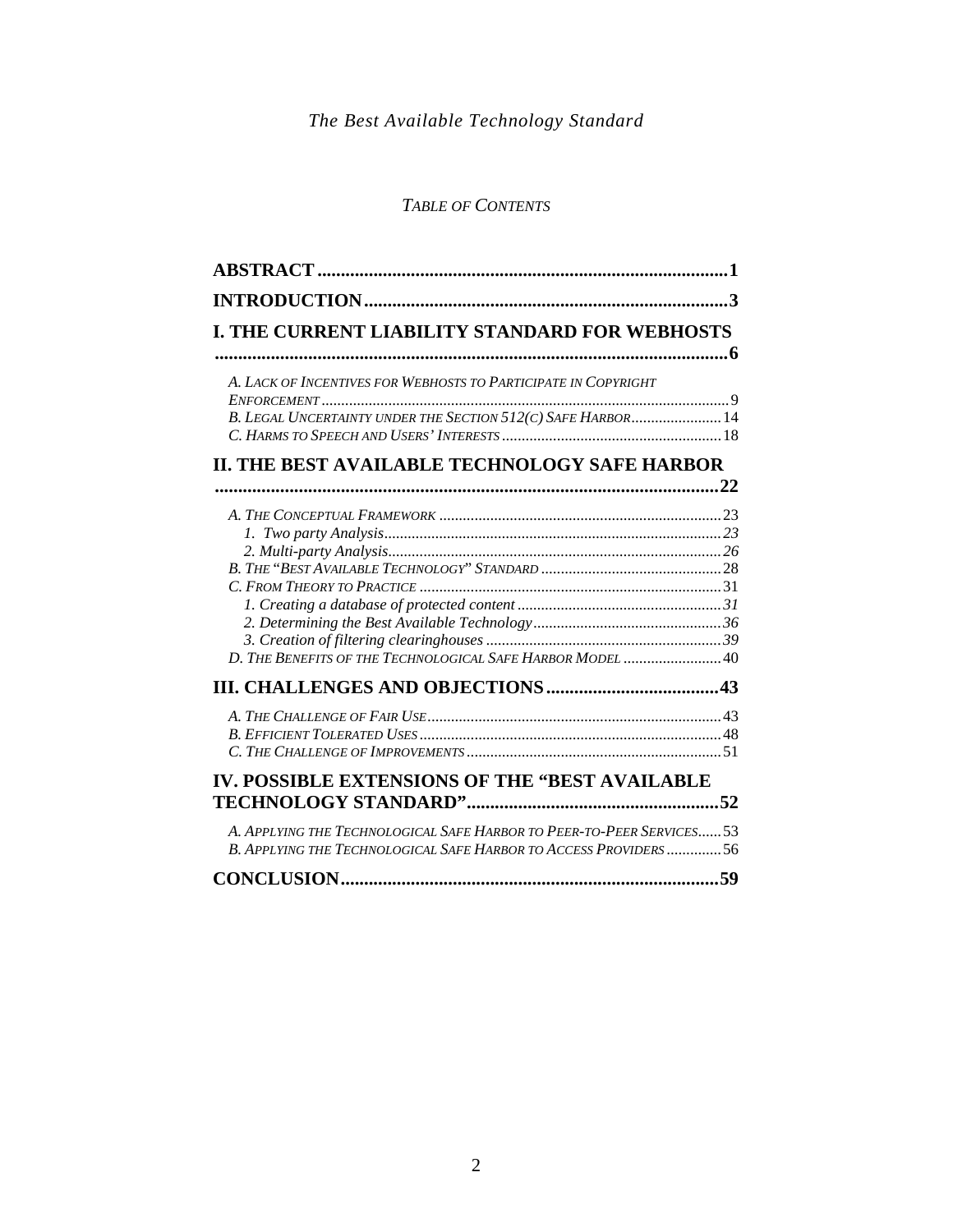#### **INTRODUCTION**

Copyright liability for webhosting will likely determine the evolution of the Internet as a medium of expression in years to come. As user generated content (UGC) continues to grow, so do the implications of imposing liability on host sites, social networks, and various online forums and blog platforms.<sup>1</sup> Depending on their design, the legal rules that shape the liability of webhosts can stunt the development of the Internet as a medium of expression or facilitate it. Hence, adopting the optimal liability regime is a matter of crucial importance.

This challenge did not escape the attention of Congress. In 1998, Congress addressed this issue in the Digital Millennium Copyright Act (DMCA).<sup>2</sup> Not surprisingly, the Congressional solution represented a compromise between the demands of the content industries to impose liability on internet intermediaries and the pleas of the internet industries to afford them sufficient breathing room to operate and grow.<sup>3</sup> Congress chose to reconcile the conflicting demands by adopting a two pronged approach consisting of both exante and ex-post measures. Ex-ante, Congress exempted qualifying webhosts from the duty to detect infringements, save in the most

 $1$ <sup>1</sup> The popularity of UGC on websites has increased tremendously in recent years. This includes blogs, social networks, (such as Facebook and Twitter), photo and video sharing sites (such as Flickr and YouTube), News sites (such as Slashdot, Groklaw, and network news sites that seek viewer input, such as CNN.com), collaborative content sites, or "wikis" (such as wikepedia), games and virtual worlds (such as Second Life), and consumer review websites (such as Yelp and Angie's List). UGC has become so popular that companies use UGC for advertising (*see, e.g.*, Doritos® and Pepsi MAX® "Crash the Superbowl" Challenge, http://www.crashthesuperbowl.com/#/contest-info)*,* and commercial websites solicit customer reviews on administered commercial websites (such as Amazon.com and TripAdvisor).

 $^2$  Digital Millennium Copyright Act, Pub. L. No. 105-304, 112 Stat. 2860 (1998) (codified as amended in scattered sections of 5, 17, 28, and 35 U.S.C.).

<sup>3</sup> In re Charter Commc'ns, 393 F.3d 771, 774 (8th Cir. 2005) ("It was designed to strike a balance between the interests of ISPs in avoiding liability for infringing use of their services and the interest of copyright owners in protecting their intellectual property and minimizing online piracy.")*; see also* Niva Elkin-Koren, *Making Technology Visible: Liability of Internet Service Providers for Peer-to-Peer Traffic*, 9 N.Y.U. J. LEGIS. & PUB. POL'Y 15*,* 28 (2006); Jessica Litman, *The Politics of Intellectual Property*, 27 CARDOZO ARTS & ENTERTAINMENT L. J. 313, 314 (2009).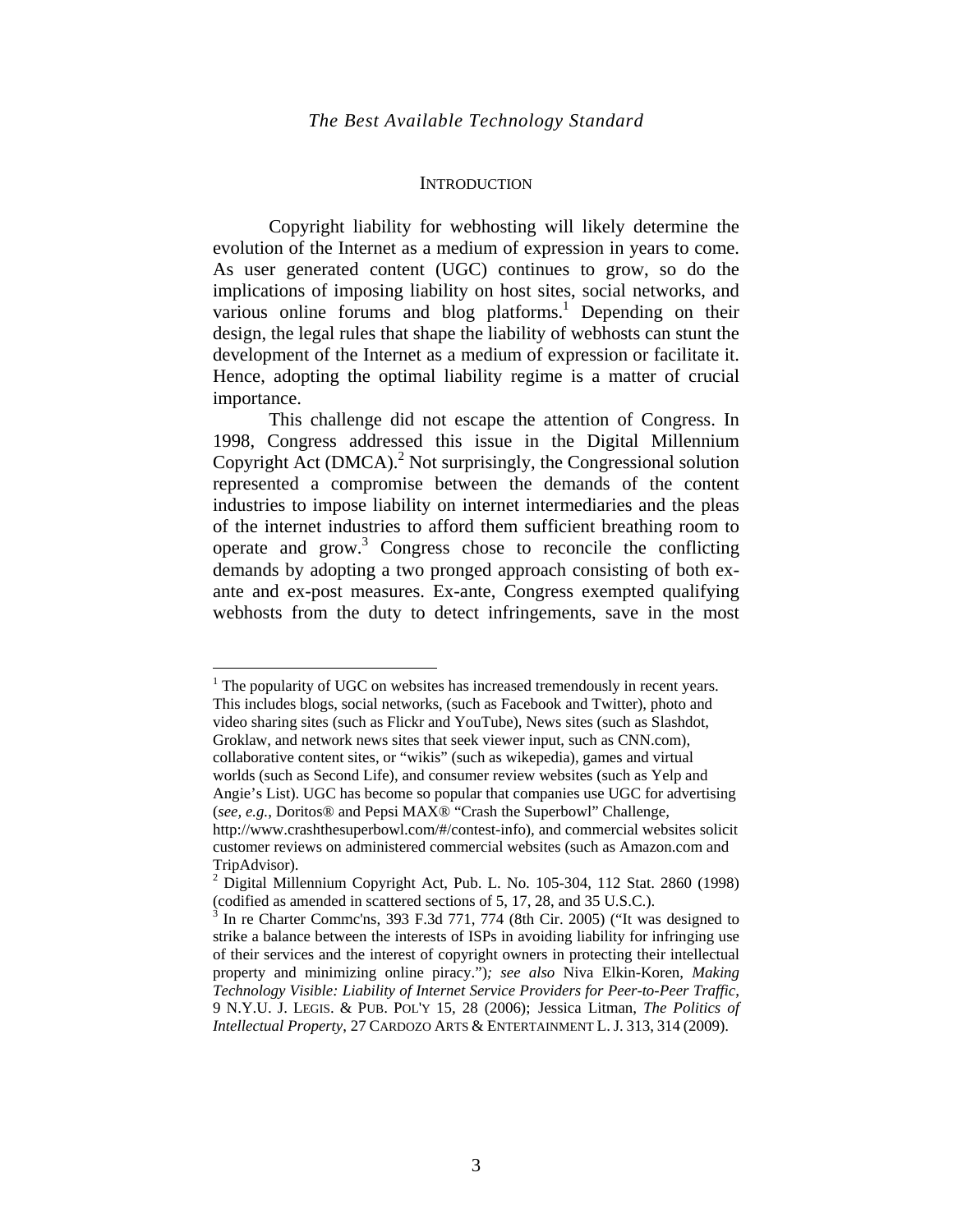egregious cases in which a "red flag" hangs over content, $4$  and placed the burden of detecting infringements on the shoulders of copyright owners.<sup>5</sup> Ex-post, after infringing content was identified by copyright owners and upon receipt of notice to this effect, webhosts were required by Congress to remove the offensive content expeditiously.<sup>6</sup> This approach is widely known as the "notice and takedown" procedure.<sup>7</sup>

Congress formalized this arrangement in section 512(c) of the Copyright Act. The section established a safe harbor that shields webhosts<sup>8</sup> from liability for monetary damages resulting from infringement committed by users, provided that they do not interfere with the content posted by users, and as long as they adopt and reasonably implement a system for removing infringing content at the request of copyright owners.<sup>9</sup> Webhosts that do not qualify for the section 512(c) safe harbor are exposed to copyright liability for hosting the infringing content and to the full array of copyright damages.10

In this Article, we propose a radically different approach to websites' liability for infringing content posted by users, which we term "the best available technology safe harbor." Under our proposal, websites will be immune from copyright liability—both direct and indirect—as long as they can show that they employed the best

<sup>4</sup>  $§ 512(c)(1)(A)(ii).$ 

<sup>&</sup>lt;sup>5</sup> See, e.g., Perfect 10, Inc. v. CCBill LLC, 488 F.3d 1102, 1113 (9th Cir. 2007), cert. denied, 128 S. Ct. 709 (2007) ("The DMCA notification procedures place the burden of policing copyright infringement – identifying the potentially infringing material and adequately documenting infringement – squarely on the owners of the copyright."); UMG Recordings, Inc. v. Veoh Networks Inc., 665 F. Supp. 2d 1099, 1108 (C.D. Cal. 2009) ("[T]he burden is on the copyright holder to provide notice of allegedly infringing material[.]").

 $6$  17 U.S.C. § 512(c)(1)(C) (2000).

 $7$  For the original, judicially created takedown regime, see Religious Tech. Ctr. v. Netcom On-Line Commun. Servs., 907 F. Supp. 1361 (D. Cal. 1995).

<sup>&</sup>lt;sup>8</sup> Qualifications include  $\S512(c)(1)(b)$  (the webhost "does not receive a financial benefit directly attributable to the infringing activity, in a case in which the service provider has the right and ability to control such activity") and §512(i) (policy of termination of repeat infringers).

 $9$  17 U.S.C. § 512(c)(1)(C) (2000).

<sup>10</sup> *See* 17 U.S.C. §§ 502 - 505.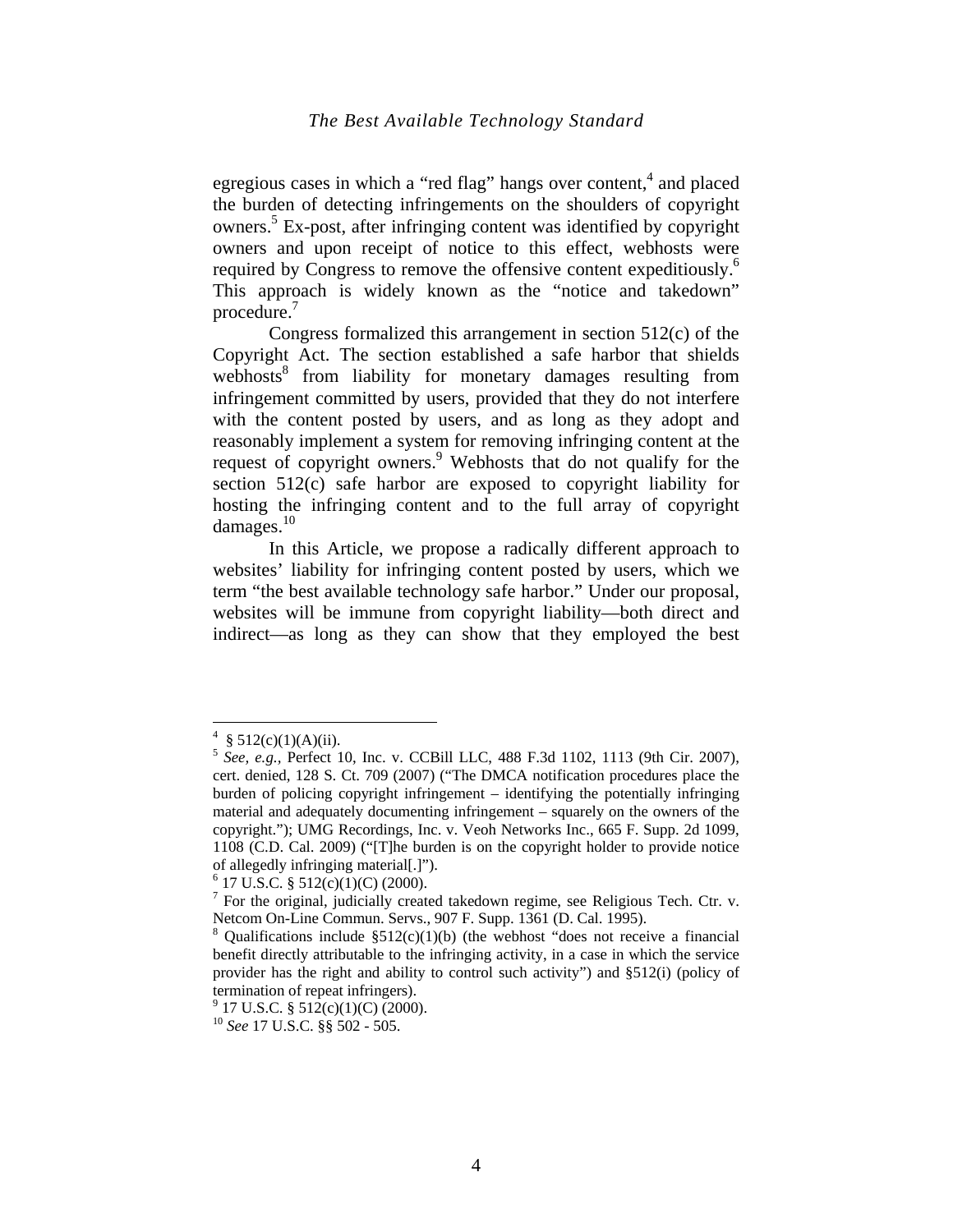filtering technology available on the market at the time the alleged infringement occurred. $11$ 

The technological safe harbor we envision is a dynamic one; it will change with technological progress, creating opportunities for technology companies to develop superior filtering technologies and spurring websites to adopt them. Because the best available technology is an adaptive standard, we expect it to underwrite constant competition in the market for filtering technologies by guaranteeing successful improvers of existing standards that their improvements will be adopted by webhosts who seek shelter under the wings of the technological safe harbor.

Hence, our legal standard would have beneficial effects on two levels: first, it would serve as a constant spur for technology companies to improve existing filtering technologies towards more accurate identification and removal of infringing content on the one hand, and retention of non-infringing content on the other. Second, it would induce websites to implement the technologies, for failure to do so might expose them to liability.

Finally, we wish to clarify that the best available technology standard is not intended to supplant the notice and takedown procedure, ex post. Content owners who learn of the presence of infringing content on a particular website will continue to have the option of notifying the website's operator and demanding its removal. Likewise, our proposal retains the "reverse notice and put-back procedure," which enables users to challenge unwarranted takedowns and demand that their content be restored.<sup>12</sup>

This Article proceeds as follows. In Part I, we explore the inefficiencies of the current liability standard for webhosts under the DMCA and the common law doctrines for direct and secondary liability. In Part II, we present our proposal for a new technological safe harbor and explain its virtues. In Part III, we deal with potential challenges and objections to our proposal. In Part IV, we examine the possibility of expanding our proposed safe harbor to areas other than webhost liability, particularly peer-to-peer services and access providers. A short conclusion ensues.

<sup>&</sup>lt;sup>11</sup> The best available technology would be one that minimizes the total number of "false positives" and "false negatives." For elaboration and discussion see infra Part II.B.

 $12 \S$  512(g)(2).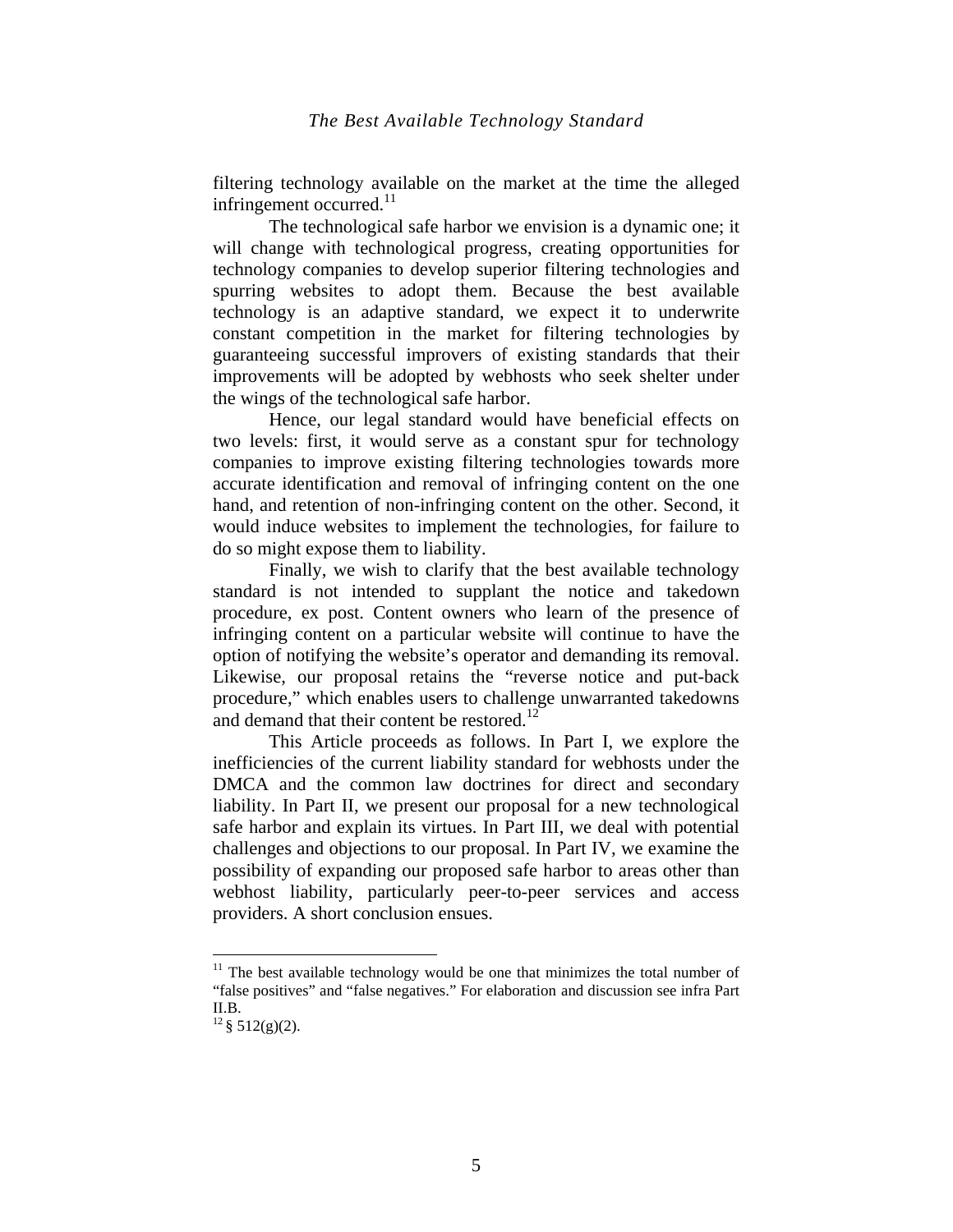#### I. THE CURRENT LIABILITY STANDARD FOR WEBHOSTS

The last two decades saw a substantial growth in online platforms. In particular, the development of new technologies and business models allowed members of the general public to post content on websites and share it with others.<sup>13</sup> While the emergence of platforms dedicated to user content has generated an upsurge in creativity and originality, the materials posted by users are not always created by them and in many cases, the posting occurs without permission from the copyright owner.<sup>14</sup> In the absence of fair use or some other defense, these cases almost certainly constitute a copyright infringement.<sup>15</sup>

The more interesting question is, who is liable for the infringement? It is clear as a matter of positive law that the posting individuals bear direct liability for their actions. Direct liability arises whenever an individual reproduces, adapts, distributes, publicly displays or performs a copyrighted work, or digitally performs a sound-recording, without authorization from the copyright owner.<sup>16</sup> Consequently, the unauthorized posting of copyrighted content constitutes an infringement of the exclusive rights to reproduce, distribute, publicly display or perform the content, and may also amount to a violation of the owner's adaptation right.

A more challenging question is whether liability also attaches to the operator of the hosting site or platform. In principle, webhosts may be subject to either direct or indirect liability in these cases. As far as direct liability is concerned, webhosts may bear liability for distributing, performing, reproducing and displaying content, and in some cases, for adapting it.<sup>17</sup> In addition, website operators are

<sup>&</sup>lt;sup>13</sup> *See supra note* 1.<br><sup>14</sup> *See, e.g.*, Viacom Intern. Inc. v. YouTube, Inc., 718 F.Supp.2d 514, 518-19 (S.D.N.Y. 2010) (quoting Plaintiff's claim that "tens of thousands of videos on YouTube, resulting in hundreds of millions of views, were taken unlawfully from Viacom's copyrighted works without authorization.").

<sup>&</sup>lt;sup>15</sup> Posting of works online for wide access typically comes under one or more of the exclusive rights of copyright owners enshrined in 17 U.S.C. § 106. Thus, for example, § 106(1) covers reproduction, § 106(2) covers derivative works, § 106(3) covers distribution,  $\S 106(4)$  and  $\S 106(6)$  cover public performance of several types of works, and § 106(5) covers the right to display several types of works publically. <sup>16</sup> 17 U.S.C. § 106. Liability is of course subject to defenses, such as fair use. <sup>17</sup> 17 U.S.C. § 106.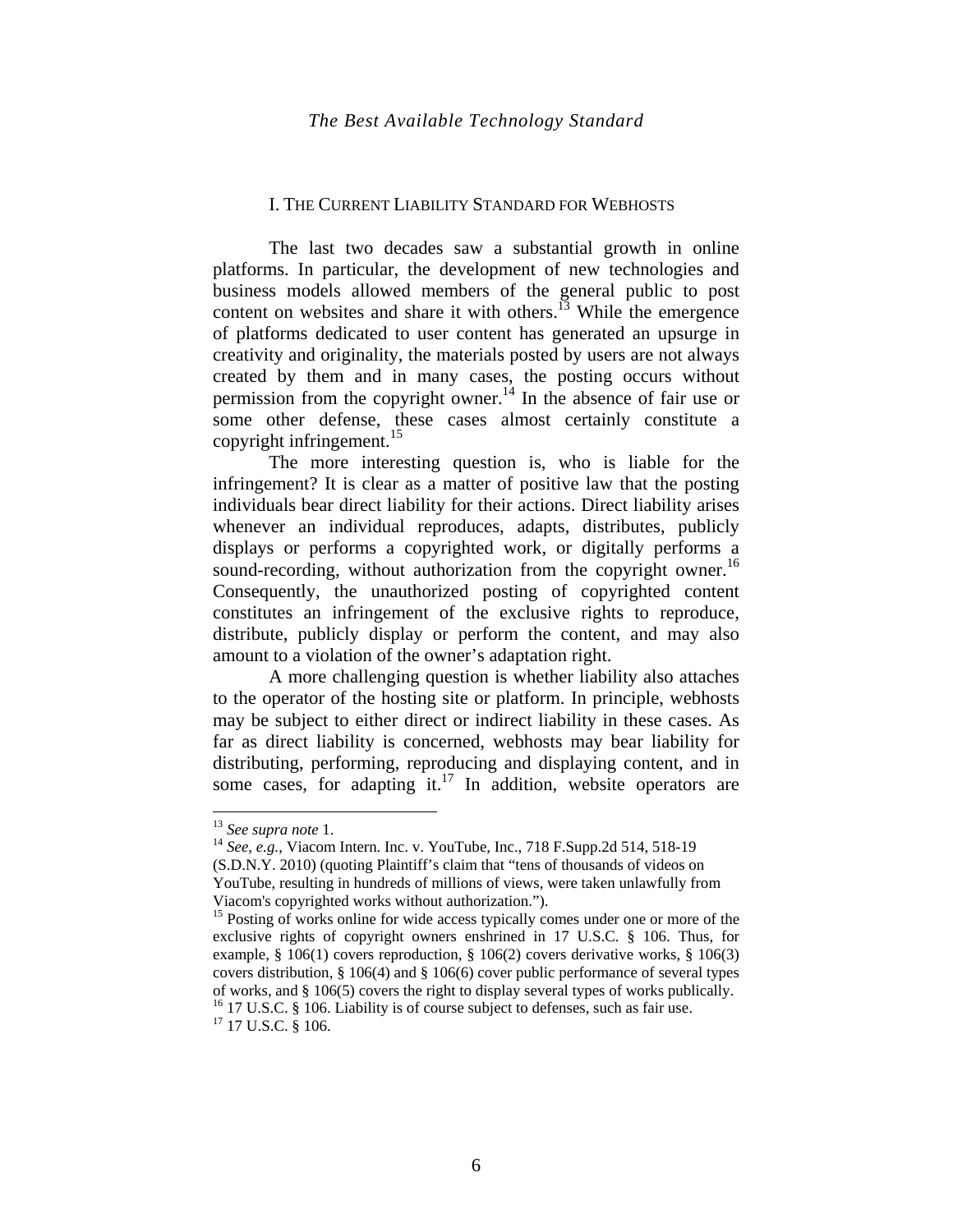exposed to indirect liability. Indirect liability comes in two varieties: contributory liability and vicarious liability.<sup>18</sup> Contributory liability arises when one, with knowledge, induces, enables, facilitates or materially contributes to an infringing activity by another.<sup>19</sup> Vicarious liability attaches when one has the ability to control or oversee an infringement and has a financial interest in  $it^{20}$ . The scope of these doctrines is so broad that in principle indirect liability could attach to most active websites. $21$ 

The conflict between the interest of copyright owners in enhancing enforcement by extending liability to operators of online services, and the interest of the internet industries in minimizing their exposure to liability prompted Congress to intervene.<sup>22</sup> In 1998, Congress enacted the DMCA, which represented a compromise between copyright owners and the internet industries.<sup>23</sup> For our purpose, the most important change effected by the new legislation

 $18$  Some commentators view inducement theory as a third, independent secondary liability doctrine. Whether inducement is an independent source for derivative liability or part of contributory liability is unclear. Compare Charles W. Adams, *Indirect Infringement from a Tort Law Perspective*, 42 U. RICH. L. REV. 636 (2008) with Perfect 10 v. Amazon.com, Inc., 487 F.3d 701, 731 (9th Cir. 2007).

<sup>&</sup>lt;sup>19</sup> Gershwin Publishing Corp. v. Columbia Artists Management, 443 F.2d 1159 (2d Cir. 1971).

<sup>&</sup>lt;sup>20</sup> Shapiro, Bernstein & Co. v. H.L. Green Co., 316 F.2d 304, 307 (2d Cir. 1963). <sup>21</sup> *See* Lital Helman, *Pull Too Hard and the Rope May Break: On the Secondary Liability of Technology Providers for Copyright Infringement*, 19 TEX. INTELL. PROP. L.J. 111, 114-18 (2010) (discussing how the doctrines of indirect liability have expanded over the years). Courts also often obscure the differences between the doctrines, thus increasing the risk of liability. *See id,* 116-17 ("The danger in this confusion is not merely semantic. The fear is that lawmakers will bypass the phase of proving all the elements of a particular doctrine, and will subject defendants to liability based on some assortment of standards from these doctrines, thus subjecting a broader class of activities to liability than originally intended."). *See also* Douglas Lichtman & William Landes, *Indirect Liability for Copyright Infringement: An Economic Perspective*, 16 HARV. J.L. & TECH. 395, 404 ("[Napster's] analysis seems to blur the line between the requirement under contributory infringement that a culpable party have knowledge of the direct infringement and the requirement under vicarious liability that a culpable party have control over the specific infringer.").

 $22$  The telecommunication industry was in fact active in lobbying against copyright owners in this debate. For a description of the creation of the DMCA, see, e.g., Timothy Wu, *Copyright's Communications Policy*, 103 MICH. L. REV. 278, 350-356 (2004).

<sup>23</sup> *See supra note 3.*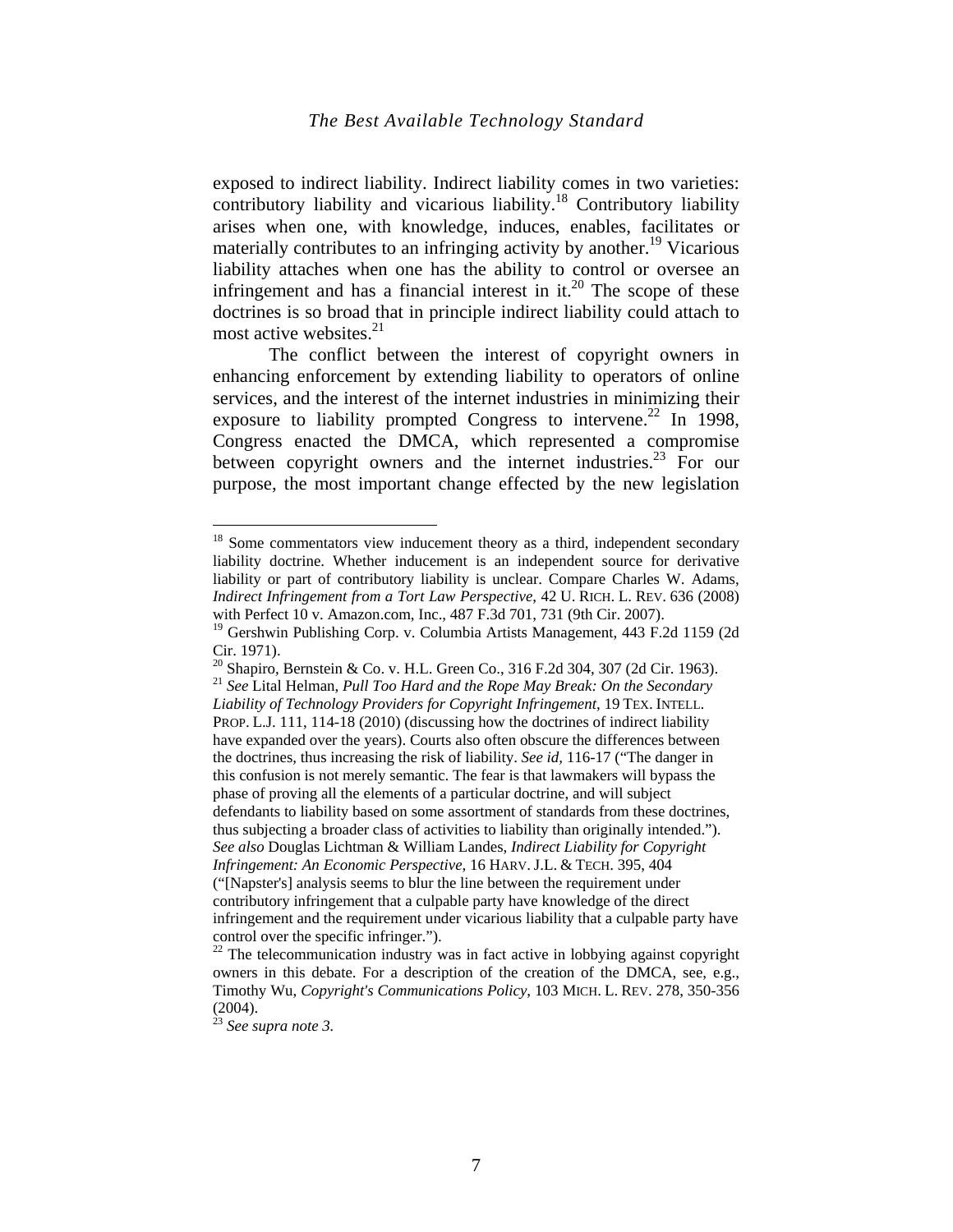was embodied in Title II of the DMCA, subsequently codified as section 512 of the Copyright Act.<sup>24</sup> Section 512 establishes four safe harbors that shelter four central activities of online service providers  $(OSPs)^{25}$  from monetary liability,<sup>26</sup> provided that they comply with certain threshold criteria.<sup>27</sup> Most notably, to avail themselves of the safe harbors, OSPs must meet two general conditions: they must accommodate standard technical measures content owners use to protect their materials and they must adopt and reasonably implement a policy for terminating infringing users. $^{28}$ 

Of the four safe harbors, the one pertinent to our analysis is section 512(c), which covers hosting activities "at the direction of a user."<sup>29</sup> The safe harbor specified in section  $512(c)$  purports to relieve webhosts of monetary damages for both direct and indirect liability.<sup>30</sup>

Effectively, section 512 expressly exempts webhosts from monitoring user generated content  $ex$ -ante;<sup>31</sup> such monitoring is limited to "red flag" cases. $32$  The main obligation the section imposes on webhosts is to remove offending content expeditiously, ex-post, upon receiving notification from a copyright owner.  $33$ 

 $24$  17 U.S.C. § 512.

<sup>&</sup>lt;sup>25</sup> As defined in §512(k)(1)(2000).

<sup>&</sup>lt;sup>26</sup> §512(a) protects services which provide Internet access. § 512(b) shields against liability for temporarily storing infringing materials. §512(c) protects hosting services, and § 512(d) applies to "information location tools," such as links to content on other sites. Qualifying OSPs are exposed to a limited injunctive relief under § 512(j).

<sup>&</sup>lt;sup>27</sup> The threshold requirements are fixed in 17 U.S.C. § 512(i) and in the specific safe harbors, § 512 (a)-(d).

<sup>&</sup>lt;sup>28</sup> § 512(i)(1).

 $29$  17 U.S.C. § 512(c). The limitation of liability includes storage and allied functions, such as providing access to the materials. *See, e.g.,* Io Group, Inc. v. Veoh Networks, Inc., 586 F.Supp.2d 1132, 1146 (N.D. Cal. 2008).

<sup>30</sup> *See* S. Rep. No. 105-190, at 40 (1998), H.R. Rep. No. 105-551, pt. 2, at 50 (1998) ("The limitations in subsections (a) through (d) protect qualifying service providers from liability for all monetary relief for all direct, vicarious and contributory infringement."). *But see infra note 68 and accompanying text.* 31 17 U.S.C. § 512(m) (2000) ("Nothing in this section shall be construed to

condition the applicability of subsections (a) through (d) on (1) a service provider monitoring its service or affirmatively seeking facts indicating infringing activity, except to the extent consistent with a standard technical measure complying with the provisions of subsection (i);").

<sup>32</sup> *See infra note 37-45 and accompanying text.* 33 17 U.S.C. § 512(c)(1)(C) (2000).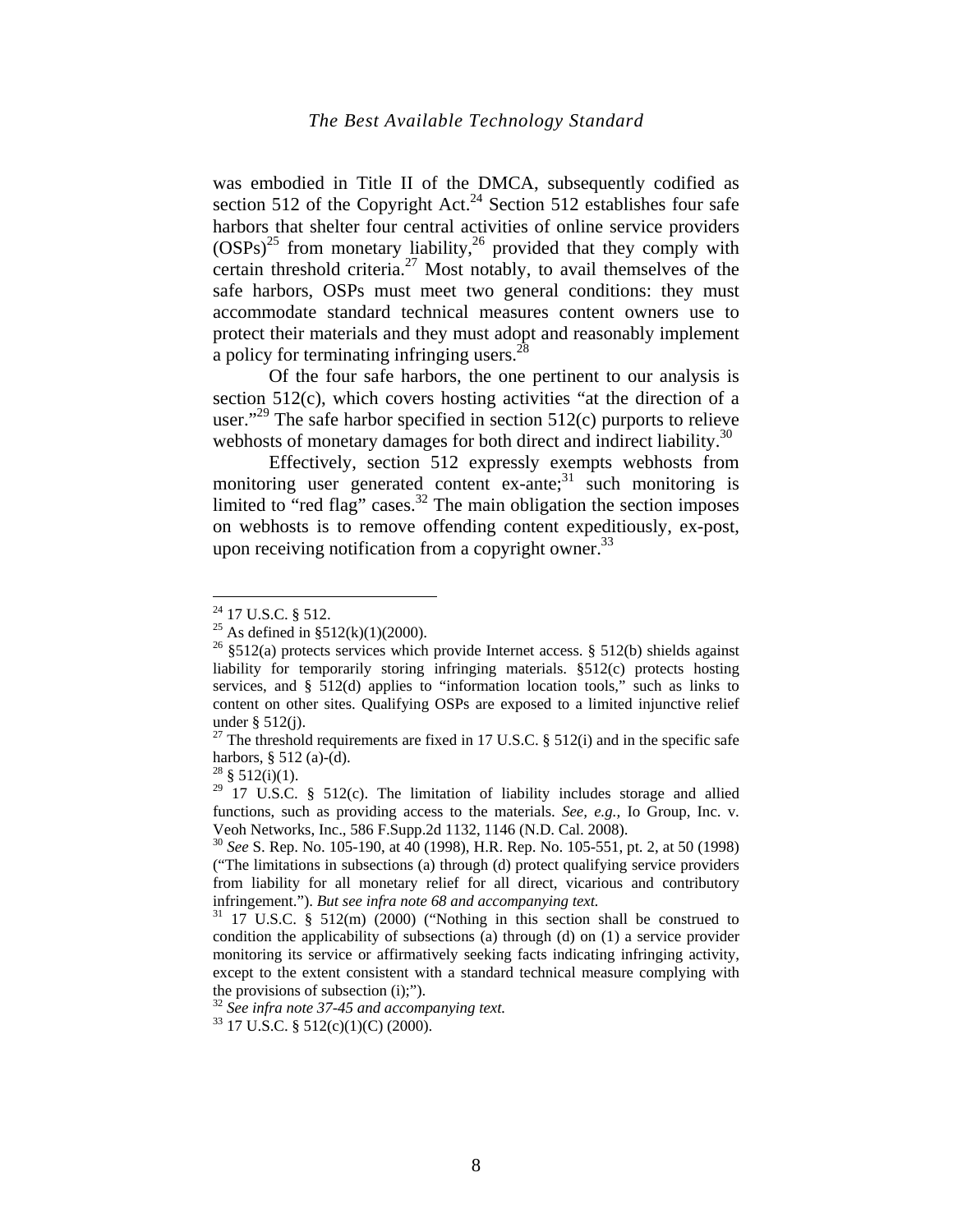The design of the current safe harbor for webhosting has several shortcomings. First, the current regime provides webhosts with almost no incentive to participate in copyright enforcement. Regardless of one's view on the optimal level of copyright enforcement, this lack of incentive creates an inefficient and wasteful enforcement scheme. Second, the present legal regime does not afford sufficient certainty for webhosts. Third, and finally, the current enforcement model runs the risk of curtailing too much lawful speech, because copyright owners control enforcement and because of private ordering that has emerged in the shadow of the law. In the proceeding discussion we elaborate on each of these problems.

# *A. Lack of Incentives for Webhosts to Participate in Copyright Enforcement*

As we noted earlier, with the exception of few cases, section 512 does not require webhosts to monitor content on their site ex-ante as a prerequisite for enjoying the safe harbor.<sup>34</sup> The section puts the premium on the ex-post phase: upon being notified of the presence of infringing content on their system, webhosts are required to remove the offending content, and, in appropriate cases, terminate the user who uploaded the content of the system.<sup>35</sup>

Absent notification from a content owner, webhosts are expected to take independent action *only* if they have *actual* knowledge of infringement, $36$  or are "aware of facts or circumstances" from which infringing activity is apparent,"<sup>37</sup> known as the "red flag" test.<sup>38</sup> Otherwise, webhosts' best strategy is to remain passive and abstain from taking any affirmative measures not required by the section. Indeed, it would be irrational for profit-maximizing

 $34$  17 U.S.C. § 512(m).

<sup>&</sup>lt;sup>35</sup> § 512(c)(1)(C) (removal of content); § 512(i)(1)(A) (termination of repeat infringers). Abstaining from removing the infringing files would cost the webhost its protected status under §512. *Id.* 36 § 512(c)(1)(A)(i).

 $37 \frac{\text{8}}{\text{8}} 512\text{(c)}(1)(A)(ii)$ .

<sup>&</sup>lt;sup>38</sup> H.R. Rep. 105-551(II), at 53, 57 ("[A] service provider need not monitor its service or affirmatively seek facts indicating infringing activity ... in order to claim this limitation on liability. However, if the service provider becomes aware of a 'red flag' from which infringing activity is apparent, it will lose the limitation of liability if it takes no action."); *See also* Perfect 10, Inc. v. CCBill, LLC, 481 F.3d 751, 763 (9th Cir. 2007), modified, 488 F.3d 1102, 1114 (9th Cir. 2007).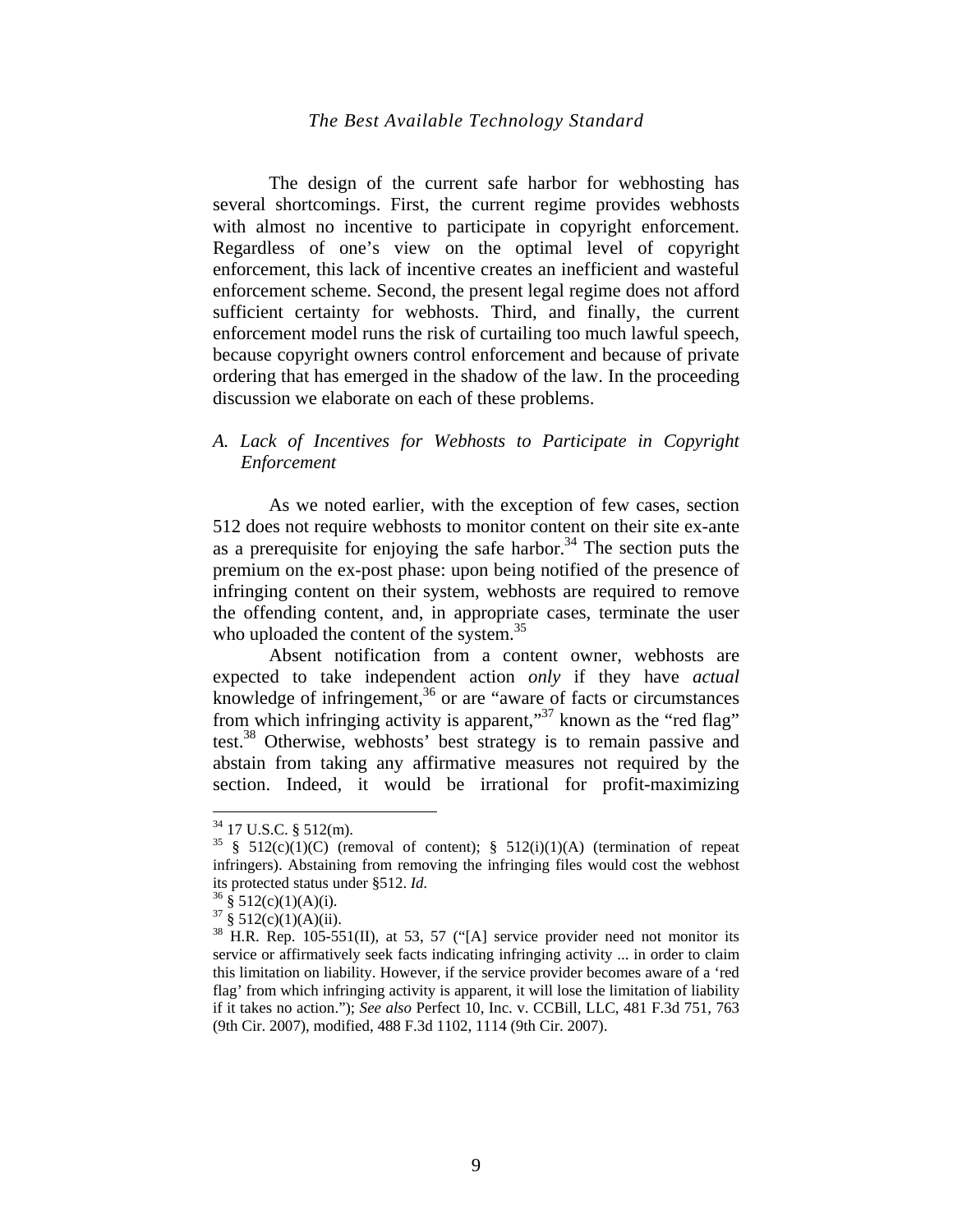enterprises, such as many webhosts, to incur the extra cost of deploying affirmative measures to protect third party rights when immunity is guaranteed irrespective of such measures.<sup>39</sup>

Importantly, "red flag" cases have been construed very narrowly by the courts.<sup>40</sup> For example, a district court in California opined that provision of services to websites with names such as 'illegal.net' and 'stolencelebritypics.com' is insufficient to raise a "red flag."<sup>41</sup> Other courts concluded that third party takedown notices do not amount to a "red flag," nor do imprecise notices of infringement suffice for that purpose.<sup>43</sup> Most recently, the court held in *Viacom v. YouTube* that "knowledge of prevalence of [infringing] activity in general is not enough,  $44$  and that generally, "if investigation of 'facts and circumstances' is required to identify materials as infringing, then those 'facts and circumstances' are not red flag."<sup>45</sup> Therefore, as a matter of legal reality, a webhost that adheres to the threshold requirements of the DMCA and to its ex-post procedure is most likely to be off the hook.<sup>46</sup>

Not only does the law provide no incentive for webhosts to filter out copyrighted materials, but it actually provides them with a *disincentive* to filter or monitor content outside the very narrow "red flag" bounds. This disincentive is augmented by the second exception

<sup>&</sup>lt;sup>39</sup> See infra Part I.c. for agreements between webhosts and content owners where webhosts are willing to perform extra measures in return for legal certainty.

<sup>40</sup> Jane C. Ginsburg, *User-Generated Content Sites and Section 512 of the US copyright Act,* in IRINI A. STAMATOUDI, COPYRIGHT ENFORCEMENT AND THE INTERNET 190 (2010) ("[T]he flag may need to be an immense crimson banner before the service provider's obligation to intervene comes into play."). Trademark case law took a similar approach, requiring a high level of knowledge before a duty to cease infringements arises. *See* Tiffany (NJ) Inc. v. eBay, Inc., 576 F. Supp. 2d 463, 508 (S.D.N.Y. 2008).

<sup>41</sup> *Perfect 10 v. CCBill,* , 481 F.3d 763-64 Cited in Io Group, Inc. v. Veoh Networks, Inc., 586 F.Supp.2d 1132 (N.D. Cal. 2008).

 $42$  Corbis Corp. v. Amazon.com, Inc., 351 F. Supp. 2d 1090, 1107 (W.D. Wash. 2004).

<sup>43</sup> Hendrickson v. eBay Inc., 165 F. Supp. 2d 1082, 1093 (C.D. Cal. 2001) (quoting  $§ 512(c)(3)(B)).$ 

 $^{44}$  Viacom Intern. Inc. v. YouTube, Inc., 718 F.Supp.2d 514, 523 (S.D.N.Y. 2010). <sup>45</sup> *Id., at* 525. 46 *Id., at* 525 ("[The DMCA's] safe harbor is clear and practical: if a service

provider knows (from notice from the owner, or a "red flag") of specific instances of infringement, the provider must promptly remove the infringing material. If not, the burden is on the owner to identify the infringement.").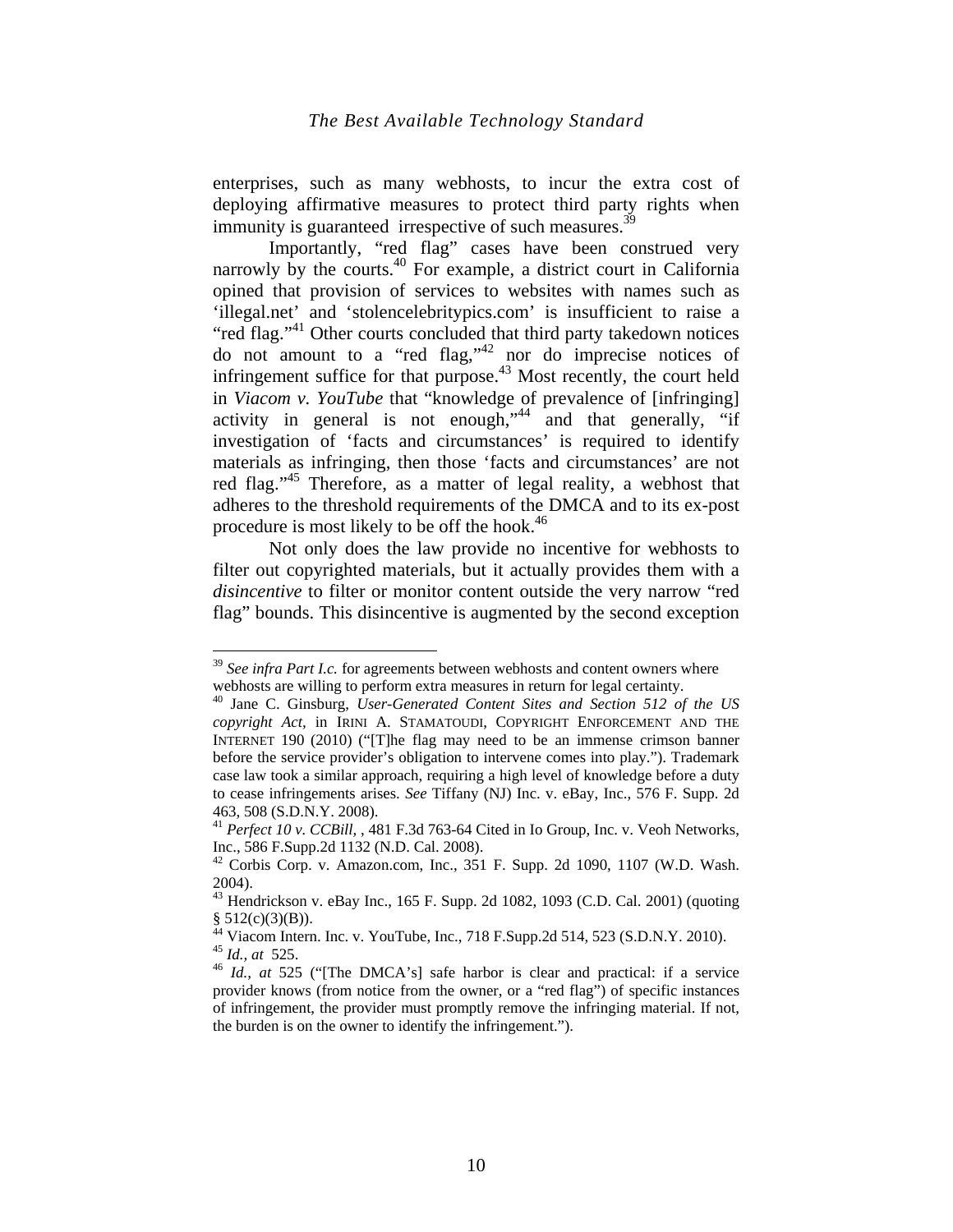to the section 512(c) safe harbor, which provides that a webhost will be ineligible for the safe harbor if it derives a financial benefit from an infringement that it can control.<sup>47</sup> While the exact effect of this exception is unclear, $48$  at least one court ruled that the ability to filter copyrighted materials is a factor that can satisfy the "control" prong of this exception.<sup>49</sup> This interpretation discourages webhosts from utilizing filters, for fear of losing eligibility for the  $512(c)$  safe harbor.<sup>50</sup>

At the end of the day, then, the message Congress conveyed to webhosts is very simple: they are expected to remain passive in the ex-ante phase. An attempt by webhosts to screen may even run the risk of exposure to considerable monetary liability.<sup>51</sup>

The Congressional choice to exempt webhosts from detecting infringements is puzzling. Webhosts' active participation in copyright enforcement could be most valuable. Specifically, active monitoring and filtering by webhosts can effectively complement the enforcement efforts of content owners. Webhosts are best situated to disrupt infringing activities ex-ante, at relatively low cost.<sup>52</sup> Between content-owners and webhosts, the latter have better ability to deploy automatic filters and to identify and block materials as they are loaded, prior to their posting.<sup>53</sup> Copyright owners, by contrast, cannot

 $47 \text{ }\frac{\text{g}}{\text{}} 512\text{ (c)}(1)(\text{B)}$ . This exception closely resembles the doctrine of vicarious liability. *See infra note 69-70 and accompanying text.* For the definition of vicarious liability under copyright law see *supra* note 20 and accompanying text. 48 *See infra notes Error! Bookmark not defined.-74 and accompanying text.* 

<sup>49</sup> Tur v. YouTube, Inc., 2007 WL 1893635 (C.D. Cal. Jun 20, 2007) (Appeal Dismissed, Tur v. YouTube, Inc., 562 F.3d 1212, 2009 Copr.L.Dec. P 29,744, 90 U.S.P.Q.2d 1503, 09 Cal. Daily Op. Serv. 4773, 2009 Daily Journal D.A.R. 5655 (9th Cir.(Cal.) Apr 21, 2009) ("[The requirement … presupposes some antecedent ability to limit or filter copyrighted material."). *See also* Io Group, Inc. v. Veoh Networks, Inc., 586 F.Supp.2d 1132, 1151 (N.D. Cal. 2008).

<sup>&</sup>lt;sup>50</sup> On the other hand, in other cases a webhost was not penalized for using a filter. *See* UMG Recordings, Inc. v. Veoh Networks Inc., 665 F. Supp. 2d 1099, 1103 (C.D. Cal. 2009) (noting that Veoh took more measures than required under the DMCA); Io Group, Inc. v. Veoh Networks, Inc., 586 F.Supp.2d 1132, 1155 (N.D.Cal.2008) (noting that Veoh took "active steps to limit incidents of infringement on its website and works diligently to keep unauthorized works off its website.").

<sup>&</sup>lt;sup>51</sup> See supra notes 49-50 and accompanying text.<br><sup>52</sup> See discussion infra at Part II.A.1.

<sup>&</sup>lt;sup>53</sup> We are omitting from the framework the option of third party filtering or ISP monitoring. *See* discussion *infra* Part II, IV.B.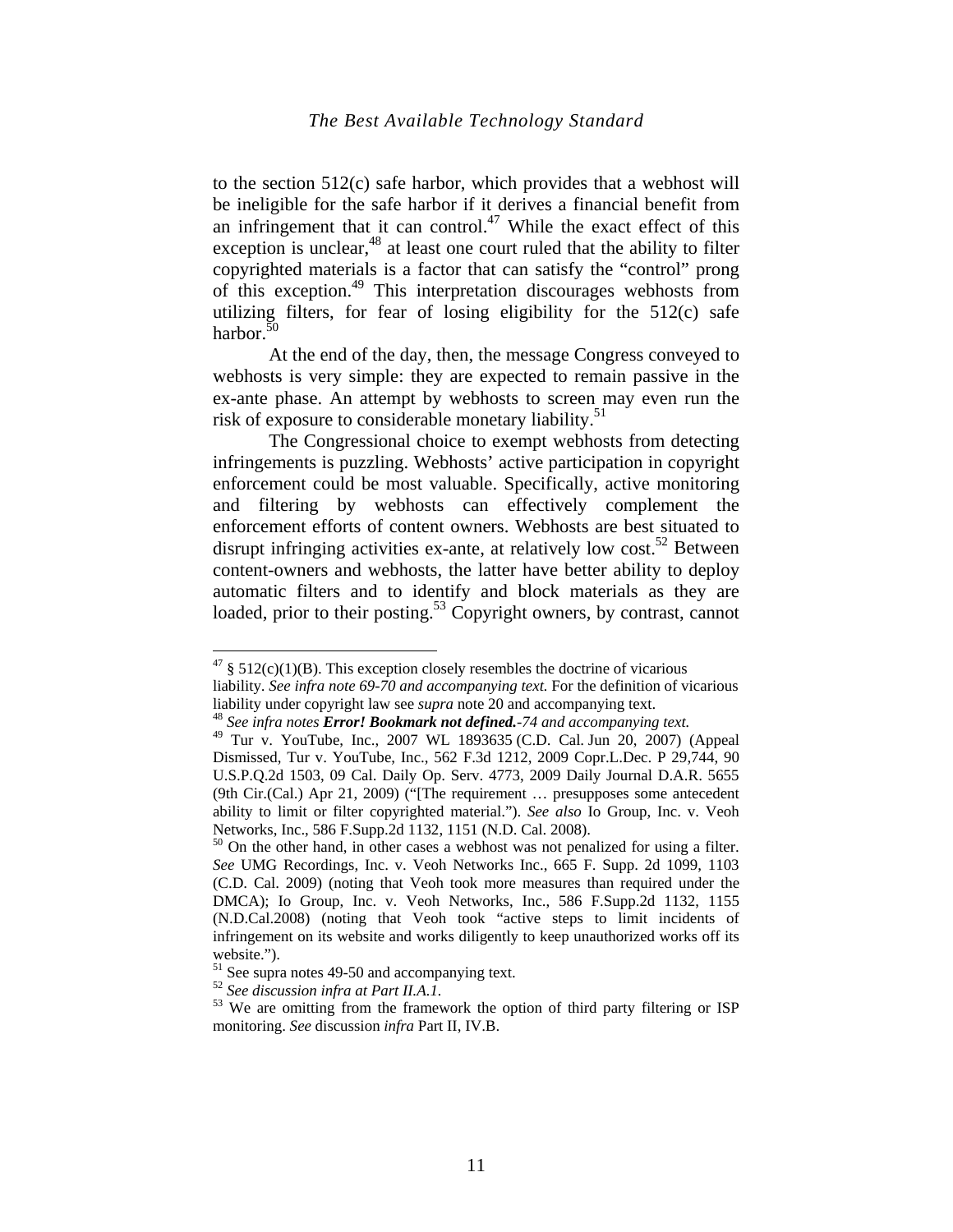apply automatic filters to block content from being uploaded. Nor can they limit their search to newly uploaded content. Thus, content owners must constantly monitor the entire repertoire of every site on the Internet, in every file format, in order to locate infringing materials. Furthermore, monitoring and filtering by webhosts would obviate the need for duplicative enforcement efforts by content owners. Under the current regime, each copyright owner must deploy enforcement measures in order to enforce her rights. In contrast, webhosts can enforce the rights of multiple content owners at once by running the same technological system. Indeed, each webhost could perform more cost-effectively the activities that are currently performed by multiple content owners.

Monitoring by webhosts would also allow enforcement of the rights of some content owners whose rights may not be enforced *at all* under the current law. The high expenditures involved in policing the Net on a regular basis and issue takedown requests may be prohibitive for many content owners, particularly individual authors, and independent studios and publishers.<sup>54</sup> Cooperation with webhosts may be the only feasible way to enforce the rights of these content owners.

A corollary, less obvious, cost of the current regime is its effect on the market for enforcement technologies. Currently, technology companies have only partial motivation to come up with superior enforcement technologies.<sup>55</sup> Given that at present only few websites engage in some sort of filtering, the lion's share of demand for enforcement technologies comes from large commercial content owners.<sup>56</sup> While the demand of such entities underwrites a certain level of competition in the market for enforcement technologies, it falls short of inducing full competition. Rightsholders have no access to webhosts' codes to install their desired filtering tools,  $57$  and webhosts have minimal incentive to allow them to do so.<sup>58</sup> Indeed,

<sup>54</sup> *See* Tim Wu, *Tolerated Use*, 31 COLUM J.L. & ARTS 617, 619 (2008) (noting that enforcement costs might discourage copyright owners from enforcing their rights).

In fact, filtering can be quite pricy. *See infra note* 122.<br>
<sup>55</sup> *See infra note* 59 *and accompanying text*.<br>
<sup>56</sup> *See id.*<br>
<sup>57</sup> *See infra note 114 and accompanying text.*<br>
<sup>58</sup> As explained above, webhosts are enti their use of enforcement technologies. *See* 17 U.S.C. § 512(m). *See also supra* notes 34-50 and accompanying text. *But see infra Part I.B* (discussing agreements between webhosts and rightsholders).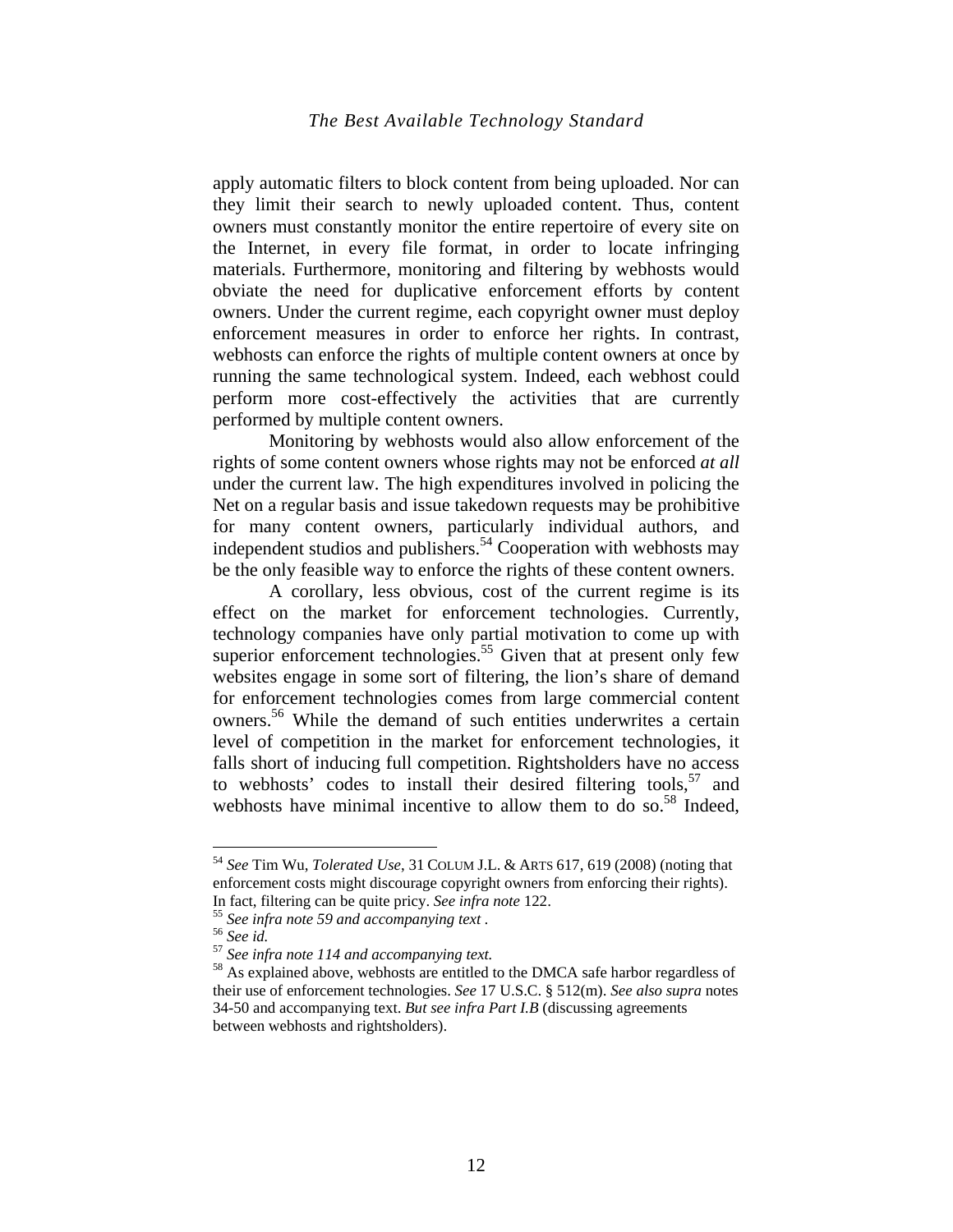filtering companies offer products that scan the entire Internet for infringements, for the use of copyright owners.<sup>59</sup> But this method is obviously far less cost-effective than if webhosts were locating infringements ex-ante. What is more, the market is skewed toward the needs of content owners, incentivizing companies to develop enforcement technologies that identify as many infringements as possible with little concern for false positives.<sup>60</sup>

The cost of the extant regime is exacerbated by the timesensitive value of intellectual property. As a general rule, copyright content is most valuable immediately after its release.<sup>61</sup> With the passage of time, the value of content diminishes. As a result, by the time offending content is finally removed, it may be virtually valueless.

What is more, current law does not mandate a "take-down, stay-down" policy, which would prevent infringing content from being reposted by another user.<sup>62</sup> As a result, content owners must send and resend notices for each and every unauthorized upload even on the same platform.<sup>63</sup> Accordingly, in many instances, enforcement under the current regime is a Sisyphean task with no real potential for curing infringements.

<sup>&</sup>lt;sup>59</sup> These products include, for example, Gracenote, Advestigo, Auditude, Vobile, and Attributor.

<sup>&</sup>lt;sup>60</sup> *See*, *e.g.*, BayTSP, which has successfully marketed its Content Authentication Platform to major movie studios, music labels, and sports leagues, touting the accuracy of its system; BayTSP makes no mention of protecting fair uses of copyrighted digital content. *See BayTSP Announces 15 Customers Using its Content Authentication Platform for Copyright*, ALL BUSINESS (Mar. 2, 2009), http://www.allbusiness.com/media-telecommunications/movies-sound-

recording/11799800-1.html (announcing that fifteen companies are using BayTSP's platform and describing the underlying technologies as "best of breed").

<sup>61</sup> *See, e.g.,* Nat'l Basketball Ass'n v. Motorola, Inc., 105 F.3d 841, 853 (2d Cir. 1997) (recognizing the importance of protecting "property rights in time-sensitive information" regarding 'hot news'").

<sup>&</sup>lt;sup>62</sup> Under a "take-down-stay down" policy, the webhost creates a database of material it had removed in the past to a request of a copyright owner. If any user tries to upload the same content that has been removed, the webhost would recognize the material and block the attempt.

<sup>63</sup> Jane C. Ginsburg, *Separating the Sony Sheep from the Grokster Goats: Reckoning the Future Business Plans of Copyright-Dependent Technology Entrepreneurs*, 50 ARIZ. L. REV. 577, 591 (2008) ("[A]bsent a pre-upload clearance requirement, one may anticipate that at least some of the content the notified service provider takes down will promptly reappear, hydra-like, on other hosts' sites.").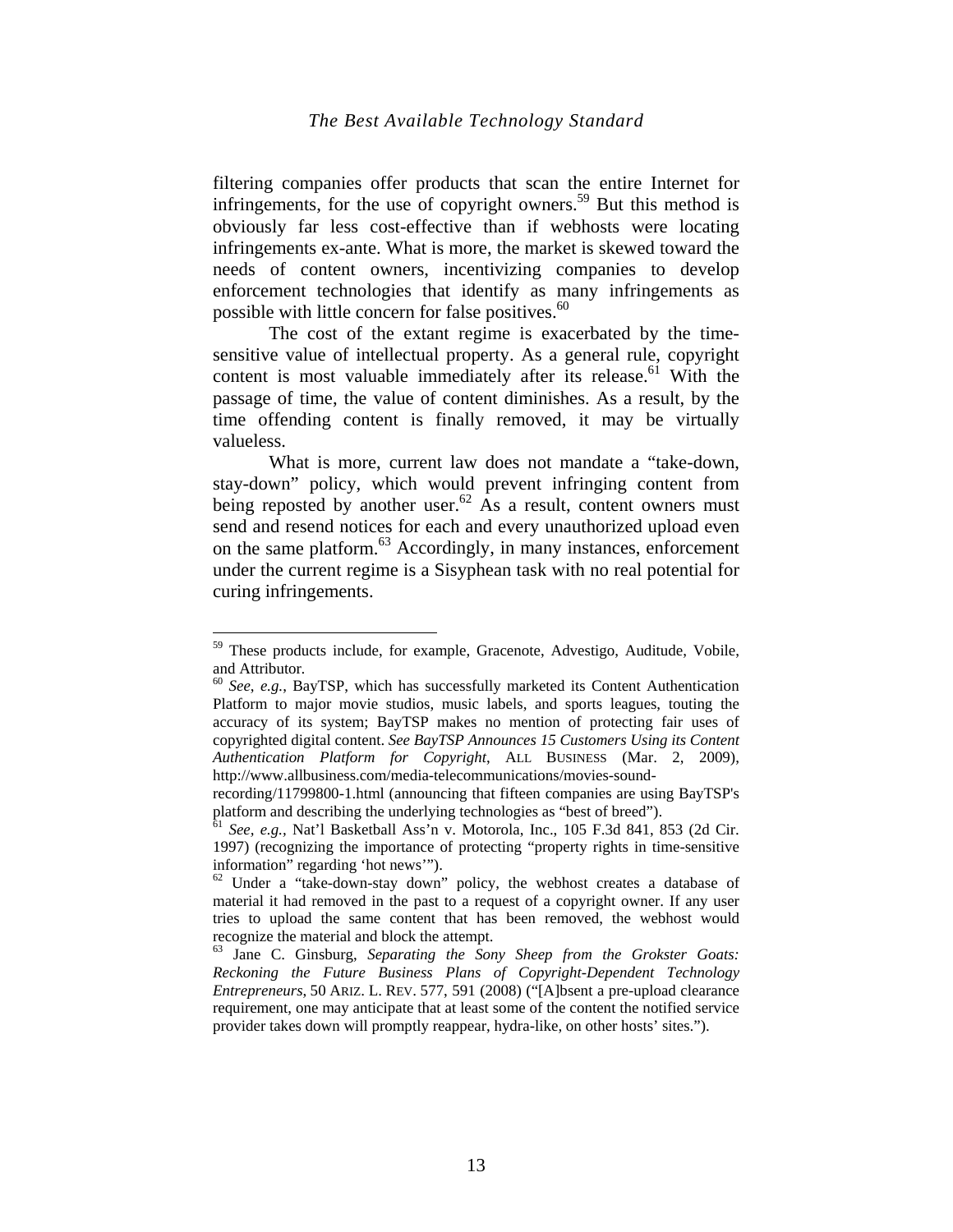Notably, the problem we discuss exists regardless of one's view of the optimal level of copyright enforcement. The current enforcement scheme is problematic even under the view that copyright enforcement is excessive. First, as we showed, enforcement under the current regime is socially wasteful. Second, the claim of over-enforcement is usually concerned with erroneous removal of permissive content; few would argue against enforcement of blatant, obvious infringements.64

## *B. Legal Uncertainty under the Section 512(c) Safe Harbor*

One of Congress' goals in enacting the section 512(c) safe harbor was to increase legal certainty for webhosts.<sup>65</sup> Yet section  $512(c)$  as it currently stands falls short of this mark.<sup>66</sup>

A key uncertainty concerns whether section 512(c) immunizes webhosts against *in*direct liability as a general matter. While the statutory history appears fairly settled that it does,<sup>67</sup> some commentators have suggested that section 512 is effective only against direct copyright infringement.<sup>68</sup>

A related doubt, more well-founded, arises as to whether section 512(c) protects against vicarious liability.<sup>69</sup> The language of

<sup>&</sup>lt;sup>64</sup> As we discuss below, we agree that erroneous takedowns are a problem under the current regime, and believe our regime addresses this concern as well. *See also infra Part I.C.* 

<sup>65</sup> S. Rep. No. 105-190, at 40 (1998); H.R. Rep. No. 105-551, pt. 2, at 49-50 (1998) (noting the goal to "provide[] greater certainty to service providers concerning their legal exposure for infringements that may occur in the course of their activities.").

<sup>66</sup> *See, e.g.,* Edward Lee, *Decoding the DMCA Safe Harbors* 32 COLUM. J.L. & ARTS 233 (2009); *See also* Lital Helman, *Pull Too Hard and the Rope May Break: On the Secondary Liability of Technology Providers for Copyright Infringement*, 19 TEX. INTELL. PROP. L.J. 111, 135-36 (2010).<br><sup>67</sup> *See supra note 30.*<br><sup>68</sup> Mark Lemley & Anthony R. Reese, *Reducing Digital Copyright Infringement* 

*Without Restricting Innovation*, 56 STAN. L. REV. 1345, 1369-1372 (2004) ("This safe harbor largely preserves the availability of relief against service providers on the basis of secondary liability for infringement committed using the service, though the safe harbors may somewhat heighten the requirements for holding the provider secondarily liable."). *But see* A&M Records, Inc. v. Napster, Inc., 239 F.3d 1004, 1027 (9th Cir. 2001) (rejecting the District Court's conclusion that "subsection 512(d) [does not] shelter[] contributory infringers.").

<sup>69</sup> For the definition of vicarious liability under copyright law see *supra* note 20 and accompanying text.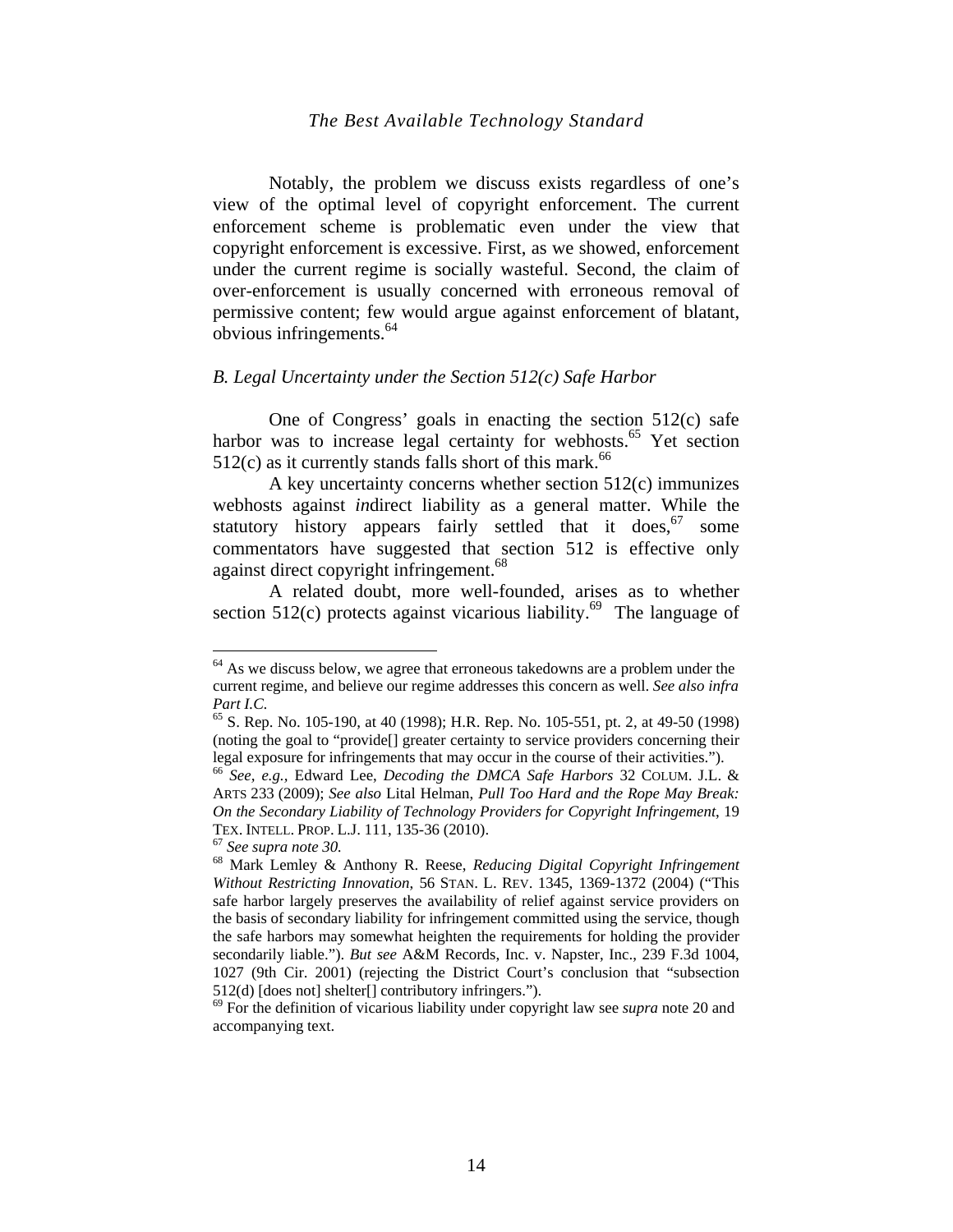the section states that when webhosts have the right and ability to control an infringement and derive direct financial benefit from it, they will be excluded from the protection of the safe harbor.<sup>70</sup> This statutory language appears to indicate that Congress carved out vicarious liability from the scope of  $512(c)$  safe harbor.<sup>71</sup> Several scholars have suggested that Congress intended this result,  $^{72}$  and, indeed, this view has some support in the case  $law^{3}$  Other commentators, however, opine that the safe harbor *does* protect against vicarious liability and have interpreted the statute to reflect this result. $^{74}$ 

 $^{70}$  § 512(c)(1)(B).

<sup>71</sup> For the definition of vicarious liability under copyright law see *supra* note 20 and accompanying text.

<sup>72 3</sup> MELVILLE B. NIMMER & DAVID NIMMER, NIMMMER ON COPYRIGHT, § 12B.04[A][2], 12B-38 (2001). Mark A. Lemley, *Rationalizing Internet Safe Harbors*, 6 J. TELECOMM. & HIGH TECH L. 101, 104 & n.23, 113-14, 114 n.53 (2007); Alfred C. Yen, *Internet Service Provider Liability for Subscriber Copyright Infringement, Enterprise Liability, and the First Amendment*, 88 GEO. L.J. 1833, 1883 (2000) ("Subsection (B), therefore, does no more than condition nonliability on the nonexistence of vicarious liability.").

<sup>73</sup> Costar Group Inc. v. Loopnet, Inc., 164 F.Supp.2d 688 (D. Md. 2001), *aff'd*  Costar Group, Inc. v. LoopNet, Inc., 373 F.3d 544 (4th Cir. 2004) ("[T]he DMCA provides no safe harbor for vicarious infringement because it codifies both elements of vicarious liability."). The appellate court, however, held that if an ISP is liable under common law, it "could still look to the DMCA for a safe harbor if it fulfilled the conditions therein." CoStar, 373 F.3d at 555. *See also* Perfect 10, Inc. v. CCBill LLC, 488 F.3d 1102, 1117 (9th Cir. 2007) (holding that "financial benefit" under § 512(c) should be interpreted consistent with the similar language from vicarious infringement.); Io Group, Inc. v. Veoh Networks, Inc., 586 F.Supp.2d 1132, 1150 (N.D. Cal. 2008) (same).

<sup>74</sup> Jonathan Band & Matthew Schruers, *Safe Harbors Against the Liability Hurricane: The Communications Decency Act and the Digital Millennium Copyright Act*, 20 CARDOZO ARTS & ENT. L.J. 295, 305 (2002); Charles S. Wright, *Actual Versus Legal Control: Reading Vicarious Liability for Copyright Infringement Into the Digital Millennium Copyright Act of 1998*, 75 WASH. L. REV. 1005, 1028-31 (July 2000) ("[T]he committee reports leave no doubt that Congress intended to provide some relief from vicarious liability"). *See also* CoStar, 373 F.3d at 555, *id.* To reach this result, scholars argued that the term "control" for purposes of liability under 512(c) should be interpreted as requiring more than just "capability to control" as is accepted under the common law test of vicarious liability. This interpretation is consistent with the fact that the capability to block infringements is mandated by the notice-and-takedown procedure under § 512(c)(1)(C). *See* Hendrickson v. eBay Inc., 165 F. Supp. 2d 1082, 1094 (C.D. Cal. 2001) ("Congress could not have intended for courts to hold that a service provider loses immunity under the safe harbor provision of the DMCA because it engages in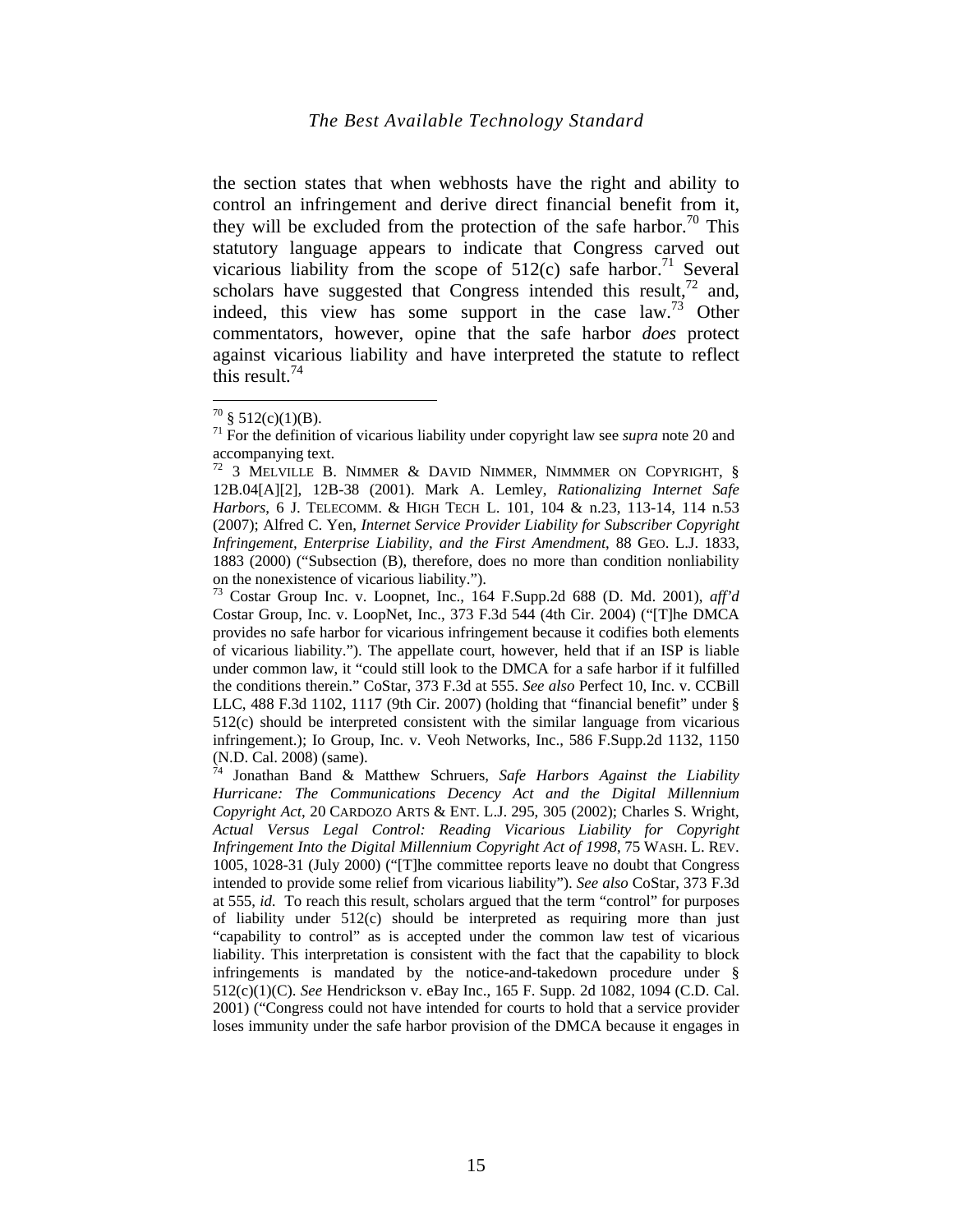Another source of uncertainty concerns the eligibility of webhosts that induce copyright infringement for the section 512(c) safe harbor. Under one interpretation, such webhosts are ineligible for the  $512(c)$  safe harbor.<sup>75</sup> Under this interpretation, and in light of the broad construction of inducement the Supreme Court espoused in Grokster,<sup>76</sup> any webhost whose business model is predicated on large volumes of traffic runs the risk of falling outside the safe harbor. In *Grokster* the Court ruled that the presence of infringing content often serves as a draw that increases traffic to websites.<sup>77</sup> Hence, the availability of pirated content on a site may constitute prima facie evidence of inducement.

The *Viacom v. YouTube* court, attending to this issue for the first time, did not adopt this interpretation, holding instead that questions of "intent" or "neutrality" towards infringements are irrelevant to eligibility under the DMCA.78 Some district courts, however, appear to lean towards the view that if webhosts "encouraged or fostered [...] infringement, they would be ineligible for the DMCA's safe harbor provisions."<sup>79</sup> This question is contested in the appeal in *Viacom v. YouTube*, which is pending in the Second Circuit.

As a result of the ambiguity in section 512(c), services can never be certain that they are really protected from vicarious liability or from claims of inducement—a vague doctrine in and of itself<sup>80</sup> even if they comply with all the statutory criteria that qualify one for the safe harbor.

acts that are specifically required by the DMCA."). Likewise, commentators contended that "*receive[ing] a direct* financial *benefit*" under section 512(c) is a heightened requirement compared with merely "*having*" a financial "*interest*" under

<sup>&</sup>lt;sup>75</sup> See Ginsburg, *supra note 63*.<br><sup>76</sup> MGM Studios, Inc. v. Grokster, Ltd., 545 U.S. 913 (2005).<br><sup>77</sup> Id., at 940.

<sup>&</sup>lt;sup>78</sup> Viacom v. YouTube, 718 F.Supp.2d 525-26.

<sup>79</sup> Arista Records LLC v. USENET.com, Inc., 633 F. Supp. 2d 124, 142 (S.D.N.Y. 2009). *See also* Columbia Pictures Industries et al v. Fung, 2:06-cv-05578-SVW-JC, 16 (C.D. Cal. Dec. 21, 2009) (noting as one of the grounds of ineligibility of the defendant to § 512(c) that "[p]laintiffs' claims are premised on active inducement of infringement, not passive transmission or storage of infringing materials.").

<sup>80</sup> *See, e.g.,* Jane C. Ginsburg & Sam Ricketson, *Inducers and Authorisers: A Comparison of the US Supreme Court's Grokster Decision and the Australian Federal Court's KaZaA Ruling*, 11 MEDIA & ARTS L. REV. 1, 6-7 (2006).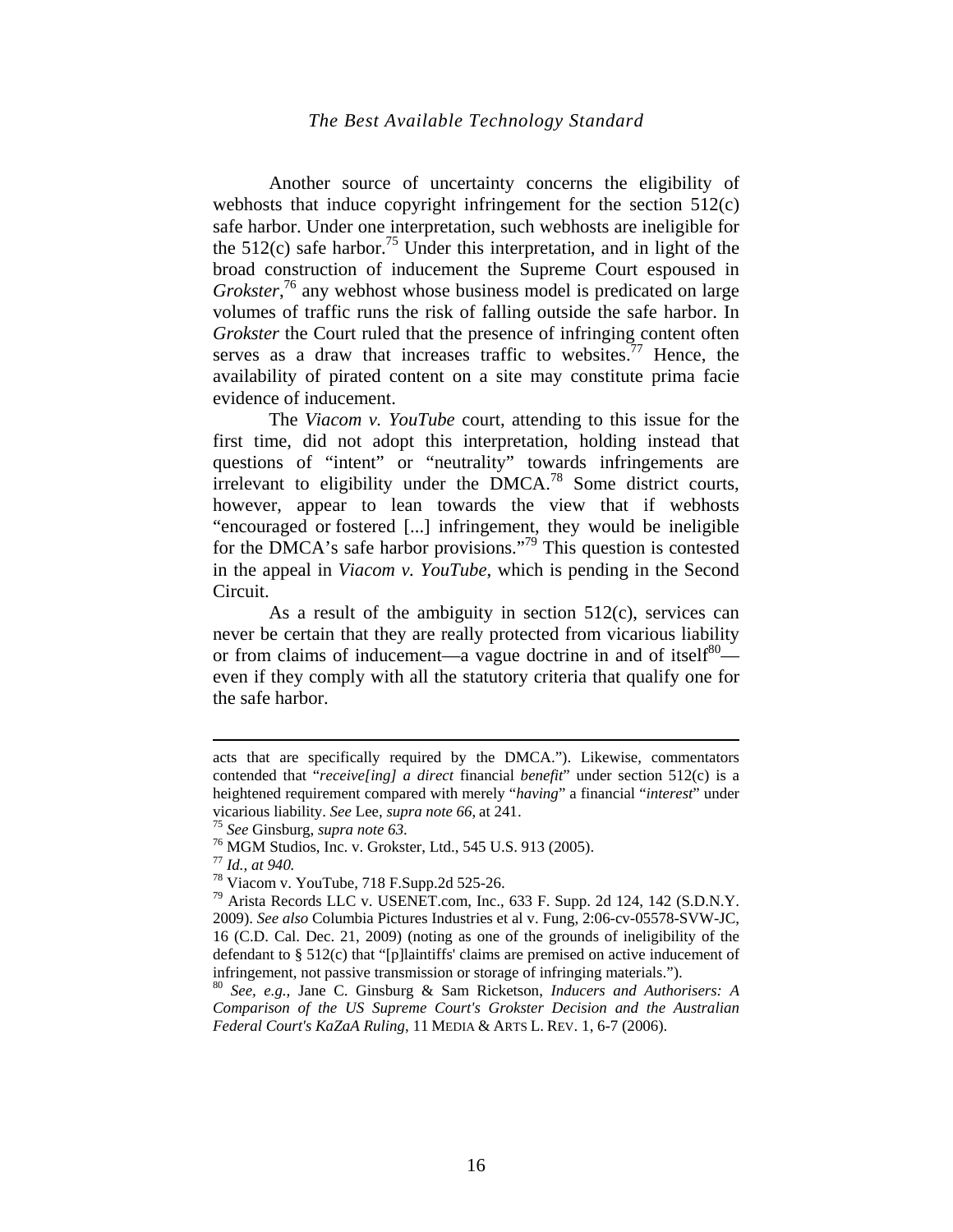Uncertainty comes at a cost, especially when safe harbors are concerned. First, an unclear safe harbor is largely self-defeating; safe harbors, by their very nature, are supposed to provide actors with certainty.81 The point and purpose of a safe harbor is to mitigate the results of ambiguous or excessively broad liability doctrines. In such areas of the law, where liability is predicated on broad, vague standards that cannot be easily clarified, it is desirable to establish liability free zones as long as the safe harbors' conditions are clearly specified. Otherwise, lawmakers substitute one vague doctrine for another. $82$  A vague safe harbor is of little practical use. $83$ 

Second, and relatedly, the uncertainty shrouding the 512(c) safe harbor creates an incentive for webhosts to adopt a risk-averse disposition. As John Calfee and Richard Craswell famously demonstrated, vague standards induce actors to overinvest in precautions since failing to make the necessary marginal investment in precautions exposes them to *full* liability.<sup>84</sup> In other words, insufficient investment in precautions comes at the double cost of paying for the (insufficient) precautions and incurring liability. Overinvesting in precautions, by contrast, raises the probability that no liability will attach. The adoption of excessive precautions is socially wasteful, and in this case, it is likely to produce negative externalities as it leads to unnecessary removal of content and censoring too much speech for fear of liability.<sup>85</sup>

Third, vague legal doctrines give rise to strike suits.<sup>86</sup> Powerful industry participants can take advantage of ambiguous

<sup>&</sup>lt;sup>81</sup> Legal certainty was one of the explicit goals Congress had in mind while enacting § 512(c). *See supra note* 65.

<sup>§ 512(</sup>c). *See supra note 65.* <sup>82</sup> *See* Gideon Parchomovsky & Kevin A. Goldman, *Fair Use Harbors*, 93 VA. L. REV. 1483, 1502-03, 1510-11 (2007) (considering the benefits of crafting clear and certain safe harbor rules).<br> $83$  *Id.* 

<sup>83</sup> *Id.* 84 John E. Calfee & Richard Craswell*, Some Effects of Uncertainty on Compliance with Legal Standards,* 70 VA. L. REV. 965, 986 (1984) ("[E]xcessive damage awards will tend to increase any incentives to overcomply ....").. *See also* A. Mitchell Polinsky & Steven Shavell, *Punitive Damages: An Economic Analysis,* 111 HARV. L. REV. 869, 873 (1998) (observing that "if injurers are made to pay more than for the harm they cause, wasteful precautions may be taken . . . and risky but socially beneficial activities may be undesirably curtailed <sup>85</sup> See infra Part I.C.

<sup>&</sup>lt;sup>86</sup> See, e.g., Lucian Ayre Bebchuk, *Suing Solely to Extract a Settlement Offer*, 17 J. LEGAL STUD. 437 (1988) (noting imperfect information as a primary incentive to bringing frivolous lawsuits); Avery Katz, *The Effects of Frivolous Lawsuits on the*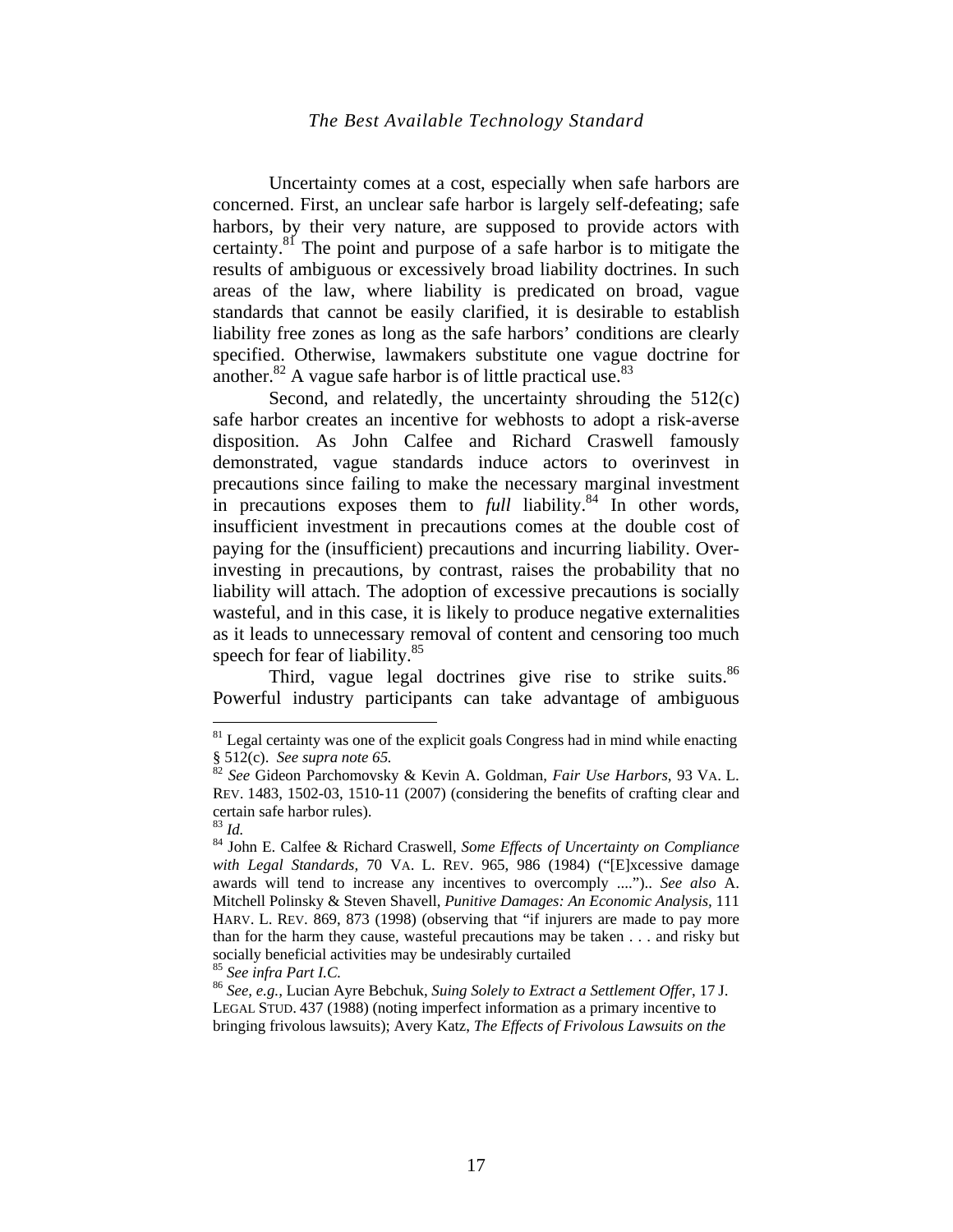doctrines to threaten legal action against defendants who do not have the financial wherewithal to engage in lengthy and expensive legal battles. Perhaps the best recent illustration of this concern can be found in *Io Group, Inc. v. Veoh Networks, Inc*. and *UMG Recordings, Inc. v. Veoh Networks Inc.*, where two different plaintiffs sued the same video webhost for copyright infringement. $87$  In both cases, Veoh won summary judgment based on the section 512(c) safe harbor. Despite its victories in those cases, $88$  the legal fees Veoh incurred drove the company out of business.<sup>89</sup> In light of Veoh's fate, other small companies may simply choose to settle meritless suits even though the law is on their side. $90$ 

#### *C. Harms to Speech and Users' Interests*

<u>.</u>

An additional concern emanating from the present regime, which places enforcement in the hands of copyright owners, is that too much speech will be curtailed. Naturally, the interests of commercial content owners are not perfectly aligned with those of society at large. Commercial content owners, who are most likely to bring infringement suits, are interested in maximizing their revenues; society at large has a much broader interest in creativity and free speech. This misalignment has several adverse consequences.

First, under the current framework, the initial decision as to whether content is infringing rests solely with copyright owners, who

*Settlement of Litigation*, 10 INT'L REV. L. & ECON. 3 (1990) (explains strike suits as a result of defendants' uncertainty regarding the merit of plaintiffs' claims.).

<sup>87</sup> UMG Recordings, Inc. v. Veoh Networks Inc., 665 F. Supp. 2d 1099 (C.D. Cal. 2009); Io Group, Inc. v. Veoh Networks, Inc., 586 F.Supp.2d 1132 (N.D.Cal.2008).

<sup>88</sup> The case of UMG v. Veoh is on appeal to the Ninth Circuit. *See* http:// www.jdsupra.com/post/documentViewer.aspx?fid=a896fda4-3669-4a75-a669- 9e6983031811.

<sup>89</sup> Joe Mullin, *Uh-oh Veoh: Big Copyright Win Can't Save Online Video-Sharing Company*, CORPORATE COUNSEL (Mar. 4, 2010), http://www.law.com/jsp/cc/PubArticleCC.jsp?id=1202445517277. The court refused to grant Veoh its request for legal fees, see, UMG Recordings, Inc. v. Veoh Networks Inc., 2010 WL 1407316 (C.D. Cal. April 6, 2010).

 $90$  Besides the fear that companies would settle meritless suits, uncertainty may lead them to seek agreements with content owners in order to avoid litigation in the first place. *See infra* Part 1.C.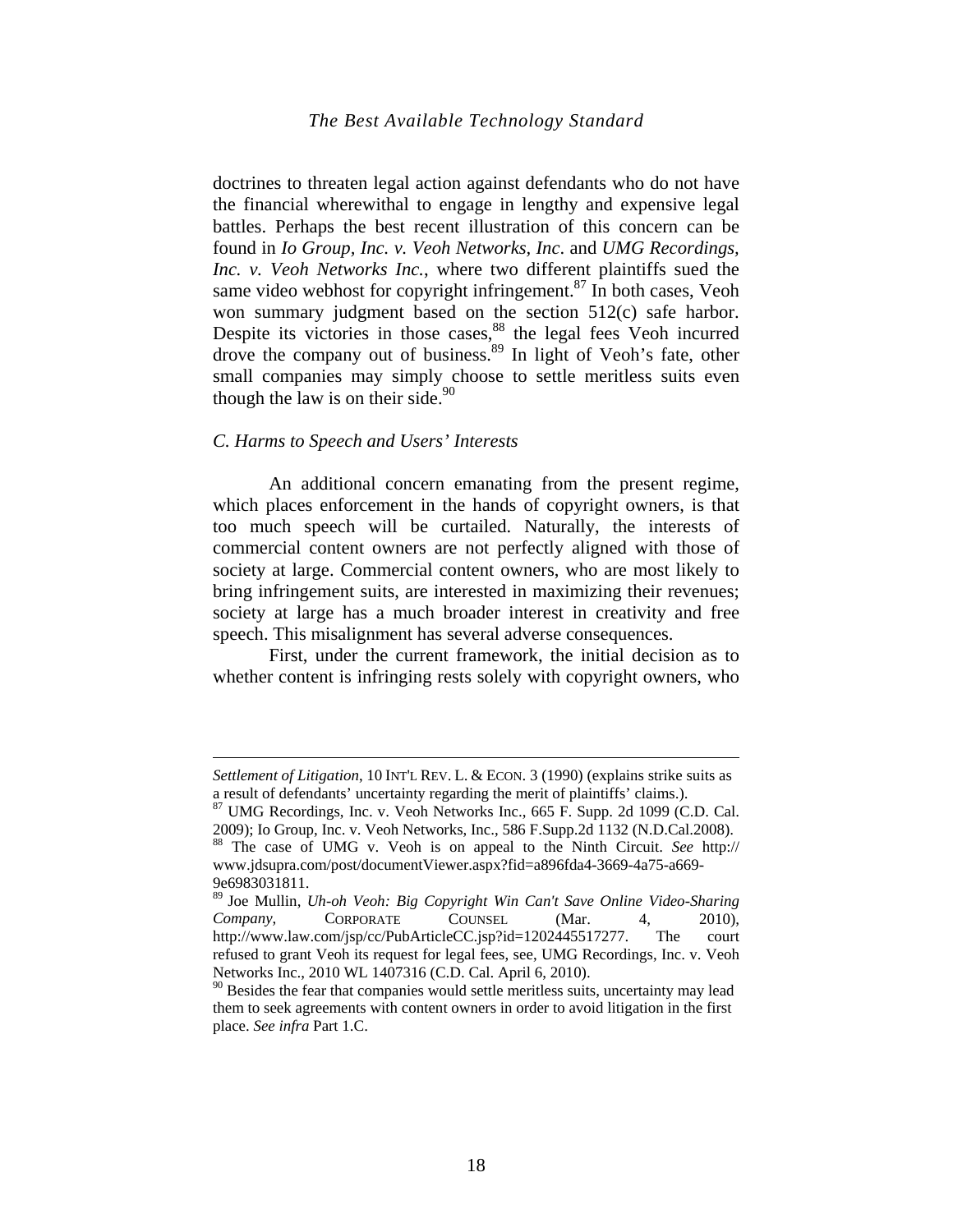can order the removal of posts at their sole discretion.<sup>91</sup> As interested parties, copyright owners are prone to err on the side of more protection, and will thus regard fewer cases than optimal as noninfringing or fair uses. $92$  Indeed, it was not until the rulings in *Online Policy Group v. Diebold93* and *Lenz v. Universal Music Corp.*94 that a demand to remove content without considering whether it qualifies as fair use may amount to a copyright misuse, that copyright holders paused to contemplate the possibility of fair use before requesting the removal of a post.<sup>95</sup> Tellingly, a study of the behavior of copyright owners found excessive and even manipulative use of the takedown process.<sup>96</sup>

Website operators, for their part, expeditiously comply with the take down requests of content owners. As Edward Lee has explained, "it would be foolish, if not a breach of corporate fiduciary duty, for [webhosts] not to do so."<sup>97</sup> The structure of section  $512(c)$ and the risk of becoming ineligible for the safe harbor spur webhosts to side with content owners, without providing adequate protection for users. The net result is that more speech than necessary is being removed from websites.

 $91 \text{ }\frac{6}{5}$  512(c). Users can contest this decision and request the material to be re-posted within fourteen days unless the copyright holder notifies that it has filed an action seeking a court order. 17 U.S.C. § 512(g).

<sup>92</sup> *See* Sonia K. Katyal, *Filtering, Piracy Surveillance and Disobedience*, 32 COLUM. J.L. & ARTS 401, 411 (2009) (arguing that copyright owners may "label all [debatable] detected behavior as "illegal," and refer to their adversaries as outlaws or pirates"). *See also* Annemarie Bridy, *Graduated Response and the Turn to Private Ordering in Online Copyright Enforcement*, 89 ORE. L. REV. 81, 127 (2010) (noting that "[i]n the project of online surveillance, rights owners have historically put zeal before accuracy.").<br><sup>93</sup> Online Policy Group v. Diebold, 337 F.Supp.2d 1195 (N.D.Cal.2004).

<sup>94</sup> Lenz v. Universal Music Corp., 572 F. Supp. 2d 1150, 1151-52 (N.D. Cal. 2008), *appeal denied*, 2008 WL 4790669 (N.D. Cal. 2008).<br><sup>95</sup> *Id., at 1155;* Online Policy Group v. Diebold, 337 F.Supp.2d 1204.

<sup>&</sup>lt;sup>96</sup> See Pan C. Lee, Daniel S. Park et. al., Copyright Abuse and Notice, Nov. 2010, available at: and a state at  $\alpha$  at:

http://www.law.berkeley.edu/files/CRAabuseandnotice\_final\_posted.pdf*; See also* Online Policy Group v. Diebold, *id.,* 337 F. Supp. 2d 1201–02; Greg Sandoval, *Youtube Users Caught in Warner Music Spat*, CNET NEWS, Jan. 27, 2009, http://news.cnet.com/8301-1023\_3-10150588-93.html (describing Warner Music Group's amplified DMCA notices following a licensing quarrel with YouTube).

<sup>97</sup> Lee, *supra note 66*, at 234.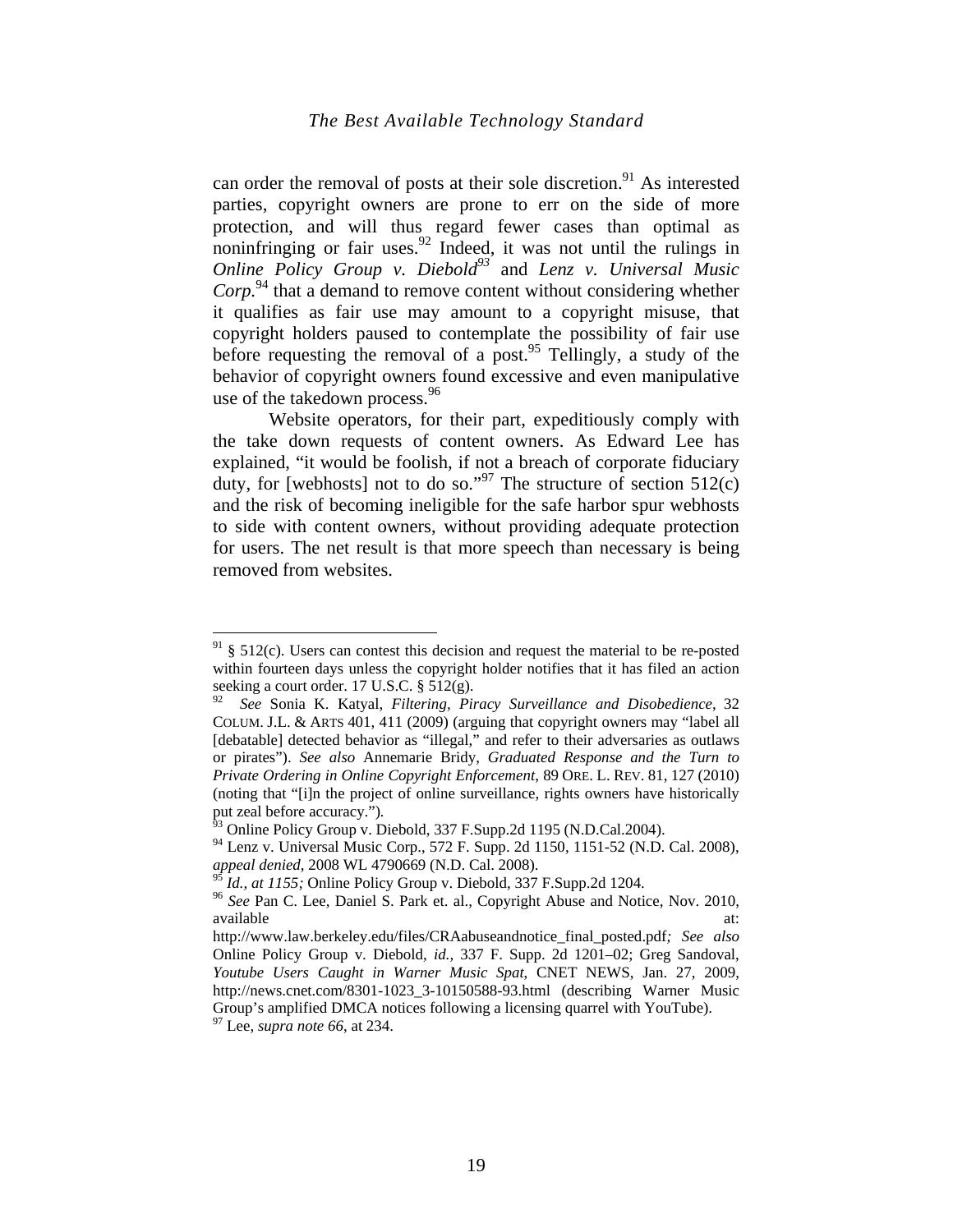Online speech is further diminished as a consequence of private arrangements between content owners and webhosts.<sup>98</sup> The most well known private agreement in this context is the "User Generated Content Principles" (UGC Principles)<sup>99</sup> that was established in 2007 by leading content producers such as Disney and Viacom, and service providers, including Microsoft and MySpace.<sup>100</sup> Such agreements provide webhosts with semi-contractual protection against liability<sup>101</sup> in exchange for their agreement to take various measures to curb copyright infringements by users, including employment of filtering systems.<sup>102</sup>

One may argue that there is nothing wrong with private ordering that leads to a more efficient allocation of filtering obligations.<sup>103</sup> But private ordering in this context suffers from several flaws. First, private arrangements are under-inclusive. The majority of content owners and webhosts, let alone newcomers in both industries, are not covered by contracts of this sort.<sup>104</sup> Undercoverage has adverse implications for competition. The enhanced protection of major parties increases the exposure to litigation of

<sup>&</sup>lt;sup>98</sup> The emergence of private ordering in this area demonstrates the shortcomings of the extant regime. It shows that webhosts are willing to expend considerable amounts to purchase the piece of mind that the 512(c) safe harbor was supposed to grant them.

See Principles for User Generated Content Services § 3, http://www.ugcprinciples.com/.

 $^{100}$  *Id., at* §§ 3, 14. Avoiding liability is probably not the only reason to enter these agreements. Cooperation may result in business opportunities, including the opportunity to derive financial benefit from copyrighted content that would otherwise expose webhosts to liability under § 512(c)(1)(B).<br><sup>101</sup> *Id. at* § 14.<br><sup>102</sup> *Id. at* § 3.<br><sup>103</sup> *See supra* Part I.A for the inefficiency of enforcement obligations under the

current regime.<br><sup>104</sup> The signatories of the UGC Principles have intended the Principles to become

<sup>&</sup>quot;best practices" and apply beyond the immediate signatories. By shaping 'best practices,' the UGC Principles may deem a site that fails to comply an outlier in litigation processes, rather than a law-abiding compliance-oriented company. *See*  Ian C. Ballon, 4 E-Commerce and Internet Law 49.05[2] (2010-2011 update). While there is still no case-law on the status of the UGC Principles, there are currently no signs—beyond the parties' intention—that the Principles apply beyond the signed parties. The UGC Principles—or another agreement—might, however, acquire a stronger status in the future.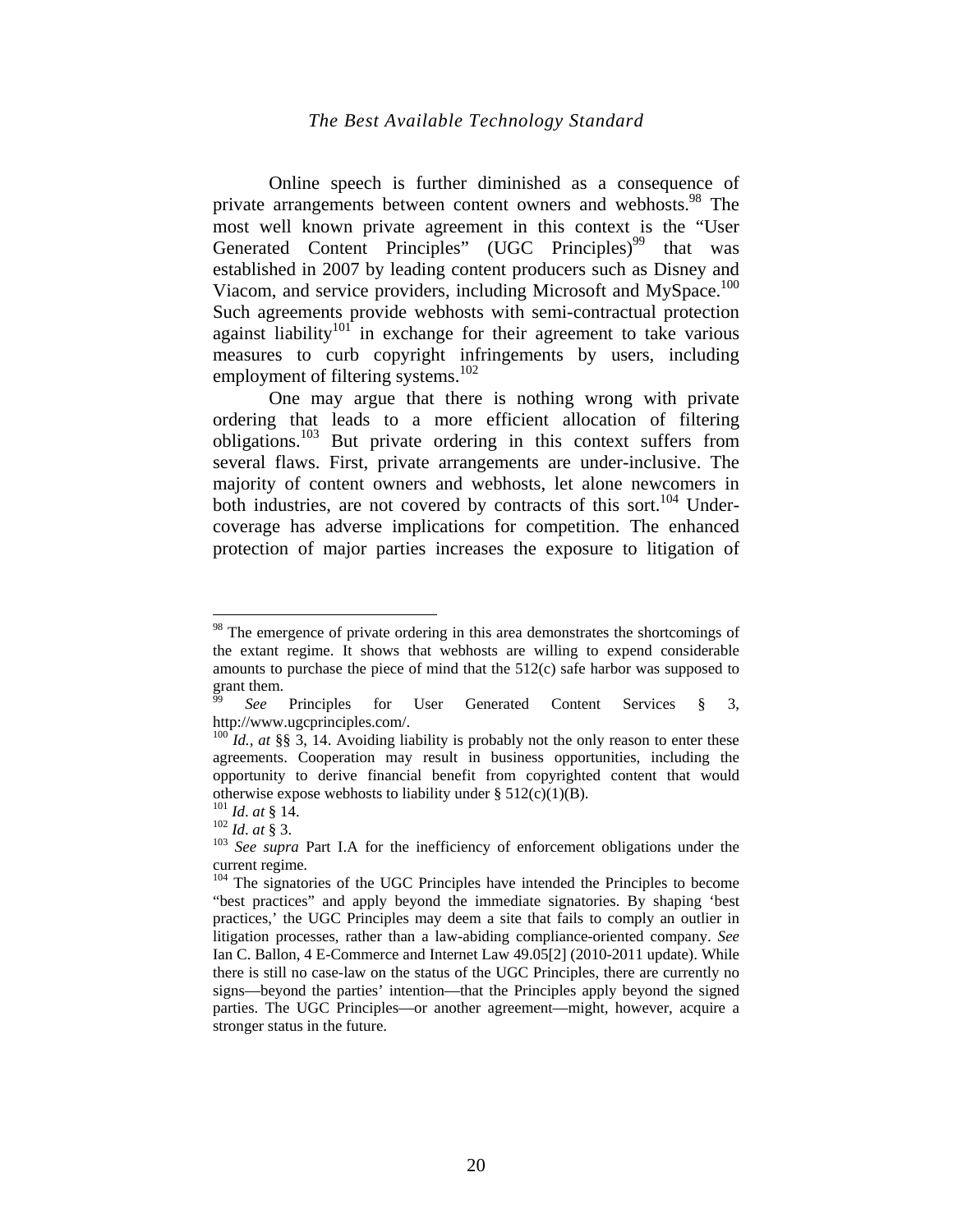nonparty webhosts, $105$  while at the same time creates considerable surplus revenue for major parties. This reality sets hurdles for nonparty rivals to compete with parties to these agreements, which are typically major parties to begin with. For the same reason, agreements between major industry players may constitute a barrier to entry for newcomers. The surplus resources of major parties render it difficult for nascent rivals to compete with them. Moreover, content owners may refuse to enter agreements with webhosts that they would prefer to see vanish from the market.<sup>106</sup> Alternatively, rightsholders can wage unjustified legal claims against non-party webhosts, intended to compel them to enter such agreements. This, in turn, may cause some of them to exit the market, and reduce competition.<sup>107</sup>

More importantly for our purposes, collective private ordering to determine the nature of online filtering may injure users' freedom of expression. Webhosts comprise a central venue for speech, but no provision in the UGC Principles assures that webhosts would filter posts sparingly to avoid curtailing more speech than necessary.<sup>108</sup> In fact, filtering mechanisms that webhosts use are often unable to distinguish a verbatim copy from a highly transformative use that contains a fraction of a copyrighted work for parody, criticism, or educational purposes. $109$ 

<sup>&</sup>lt;sup>105</sup> It is generally more cost-effective for rightsholders to focus their litigation efforts on major, commercial webhosts that arguably profit from infringements. If copyright owners enter agreements with major webhosts, however, their resources are freed to pursue litigation against non-party webhosts.

<sup>&</sup>lt;sup>106</sup> Claims in this spirit have often been raised against copyright owners by digital services in litigation. *See, e.g.,* Arista Records et. al. v. Lime Wire et. al., No. 06 CV 5936 (S.D.N.Y., Dec. 3, 2007) (defendant—who was found to be an intentional copyright infringer—claiming that the music labels engaged in antitrust violations, including, *inter alia*, refusing access to their hash-based filtering without obtaining a license). Similarly, webhosts may decline to filter out content of some content owners.

<sup>&</sup>lt;sup>107</sup> See also supra note 86 and accompanying text (discussing the risk of strike suits).

 $108$  The most concrete obligation pertaining to fair use in the UGC Principles is in § 6, which reads: "When sending notices and making claims of infringement, Copyright Owners should accommodate fair use." *See* Principles for User Generated Content Services, http://www.ugcprinciples.com/.

<sup>109</sup> *See, e.g.,* Corynne McSherry, *Everyone Who's Made a Hitler Parody Video, Leave the Room*, Electonic Frontier Foundation (Apr. 20, 2010), http://www.eff.org/deeplinks/2010/04/everyone-who-s-made-hitler-parody-leave-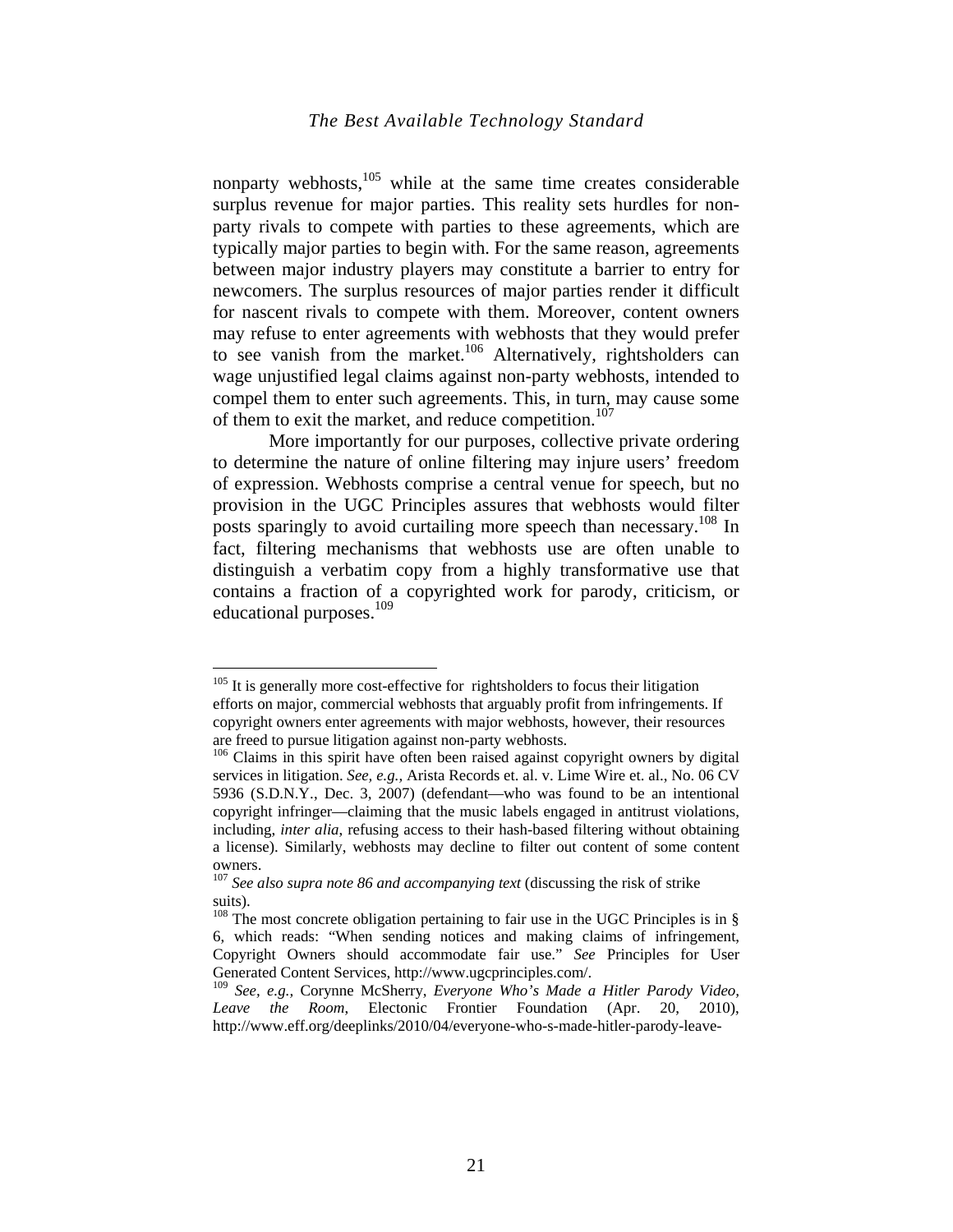That webhosts and content owners choose to externalize costs on nonmembers is not utterly surprising. Private arrangements produce an incentive to choose norms that externalize costs on nonmembers of the arrangement. As Eric Posner observed, "[g]roups have a strong incentive to adopt or develop norms that externalize costs than those that merely maximize joint welfare without producing negative externalities."<sup>110</sup>

Worse yet, as opposed to a law, which can be challenged by anyone who is injured by it, collective private ordering to determine online filtering may injure users' freedom of expression without any meaningful controls.<sup>111</sup> Withholding relevant information from nonmembers of the agreements further impedes their ability to effectively challenge the arrangement and maintain their rights.

Having explained the shortcomings of the extant regime, in the next Part we will introduce an alternative approach for webhosts liability, which we dub "the technological safe harbor." As we will show, the adoption of this model will alleviate many of the problems that plague the current legal standard.

#### II. THE BEST AVAILABLE TECHNOLOGY SAFE HARBOR

In this Part we advance our technological safe harbor regime. We submit that the technological safe harbor will not only mitigate many of the problems we discussed in Part I, but will also improve the overall utility of the copyright enforcement system. We begin by describing the conceptual framework for the technological safe harbor model. We then move to discuss the "best available technology" standard and practical aspects of the filtering process. Finally, we address the benefits of the model. We show that the technological safe harbor model is welfare enhancing on two levels. First, it would create an incentive for the relevant parties to filter content in a manner that respects both copyright and fair use. Second, it would spur

room (criticizing YouTube's filter for identifying as infringing posts that includes a mere fraction of a copyrighted works, including parodies).

<sup>110</sup> Eric A. Posner, *Law, Economics, and Inefficient Norms*, 144 U. PA. L. REV. 1697, 1726 (1996).

<sup>&</sup>lt;sup>111</sup> There is in fact very low use of the "counter notification" procedure under the DMCA. *See* Jennifer M. Urban & Laura Quilter, *Efficient Process or "Chilling Effects"? Takedown Notices Under Section 512 of the Digital Millennium Copyright Act*, 22 SANTA CLARA COMPUTER & HIGH TECH. L.J. 621, 679-80 (2006).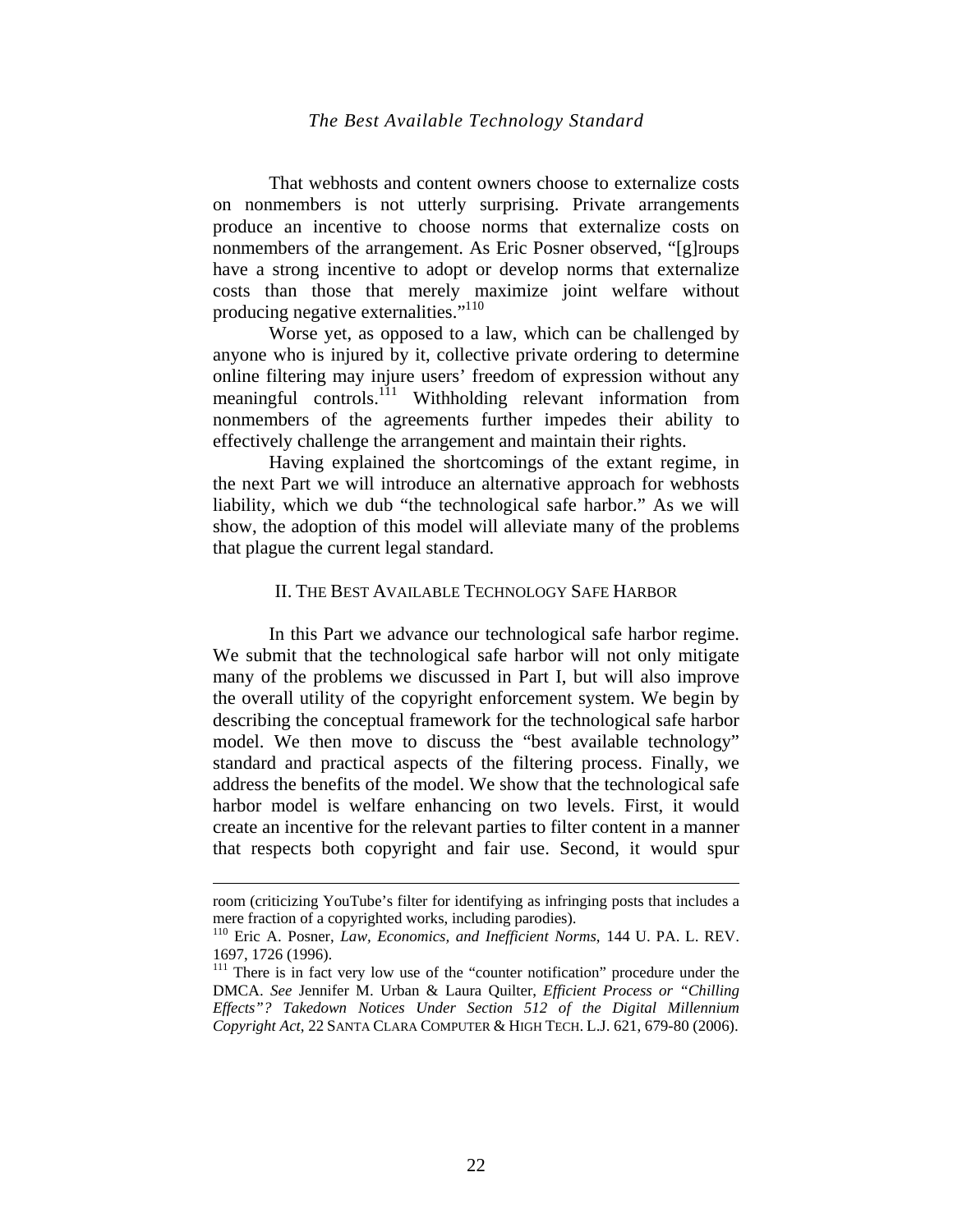dynamic competition in the market of filtering mechanisms by third parties.

# *A. The Conceptual Framework*

In his seminal work, "The Cost of Accidents," Guido Calabresi introduced the concept of "the least cost avoider."<sup>112</sup> Calabresi has persuasively argued that the burden of minimizing the harm from accidents should be imposed on the party that can achieve this result at the least possible  $cost^{113}$ . Although Calabresi's idea is very powerful, it is also a bit misleading. The real challenge for lawmakers is *not to allocate liability* to *the* party who can abate costs more cheaply, but rather to identify the *mechanism* by which costs may be minimized. The difference is not a matter of semantics. It is often the case that the best way to minimize the cost of accidents—or, in our case, infringements—is via collaboration between the parties involved.114 Furthermore, sometimes the cost of avoidance may be minimized by involving third parties. The challenge of online infringements by websites is precisely such a case.

The challenge of online infringements involves two determinations. The first is temporal. Online infringements may be addressed ex-ante, before content is posted, through careful screening of the materials posted onto websites, or ex-post, after content was uploaded, via a notice and takedown procedure. The second dimension requires policymakers to decide on which party to impose the burden of preventing infringement. The burden can either be imposed on content owners or on webhosts. Of course, combinations of the above options are also possible. But we commence our discussion with the four basic options and add the combinations later.

*1. Two party Analysis* 

<sup>112</sup> *See, e.g.*, GUIDO CALABRESI, THE COSTS OF ACCIDENTS: A LEGAL AND ECONOMIC ANALYSIS 135 (1970) (introducing the notion that liability should be imposed on the cheapest (or easiest) cost avoider in the context of tort law).

<sup>&</sup>lt;sup>113</sup> Id. See also Kyle D. Logue & Joel Slemrod, *Of Coase, Calabresi, and Optimal Tax Liability,* 63 TAX L. REV. 797, 819 (2010) (noting that the rationale of the leastcost harm avoider (together with considerations of judgment-proof defendants) is the standard economic rationale for vicarious liability in tort law).

<sup>&</sup>lt;sup>114</sup> Avihai Dorfman & Assaf Jacob, *Copyright as Tort*, 12 THEORETICAL INQUIRIES L. 59 (Jan. 2011).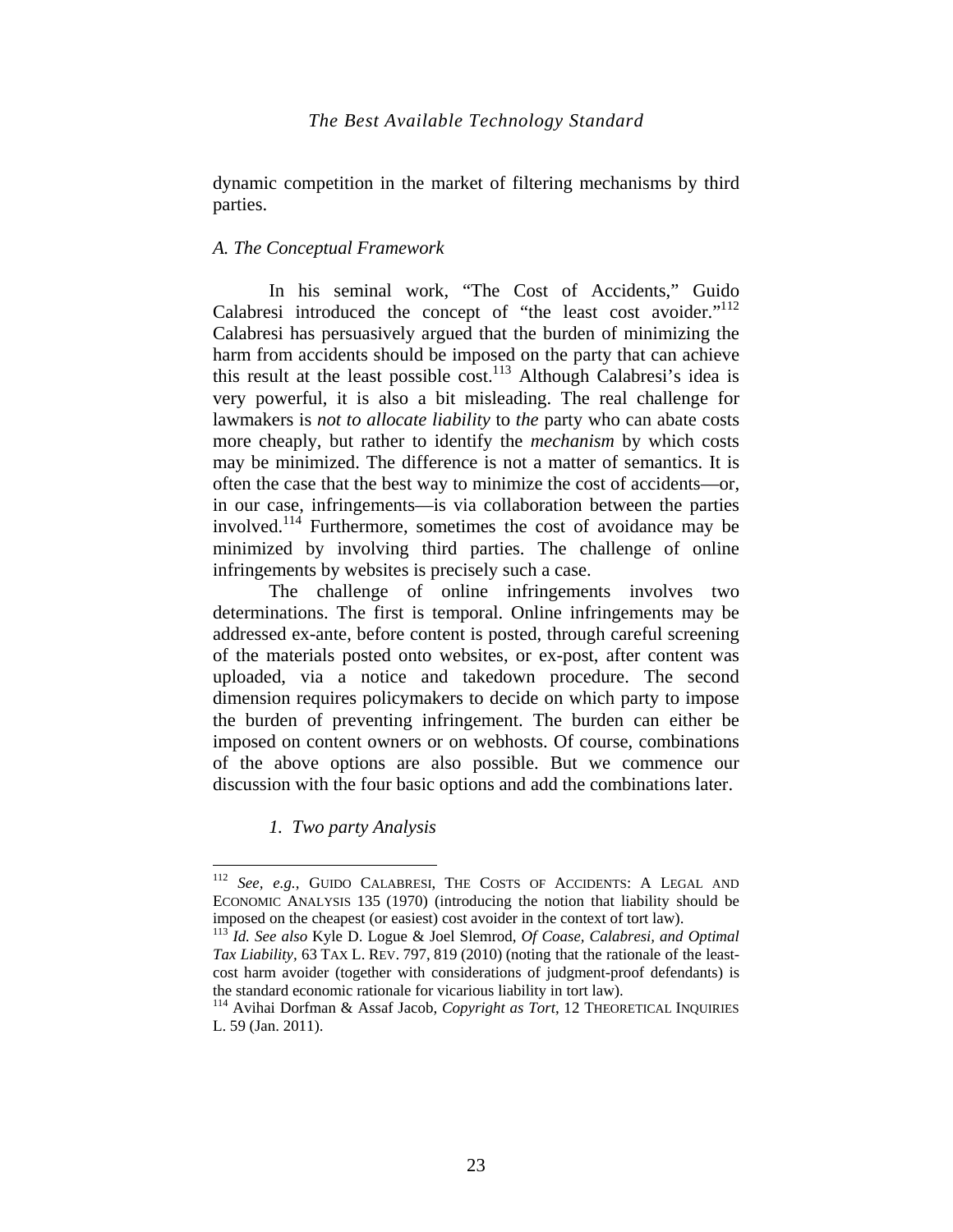Consider first the option of ex-ante avoidance through filtering. The duty to screen all content and filter out infringing material may be imposed either on content owners or on webhosts. Imposing the duty on content owners makes very little sense as they have no access to the code of hosting sites and website operators will rightly be reluctant to grant content owners access privilege to their proprietary code or otherwise intervene in the core operation of their business.<sup>115</sup> Without access, content owners will not be able to install and update their filtering systems.<sup>116</sup> But even if access were to be mandated, filtering by content owners raises the obvious problem of duplicative expenditures that could be easily avoided. Given that detection and filtering are characterized by economies of scale, it makes no sense to require each and every content owner to engage in filtering on each and every internet site; this would inject serious delays into the system and would be overall welfare-reducing.

What about the alternative option of imposing the responsibility to filter on webhosts? This option is clearly more sensible. Webhosts can easily implement filters and will realize the economies of scale inherent in detection. Each website can enforce the rights of multiple content owners by running the same technological system at a relatively small increase in the marginal cost. Webhosts, however, face a serious information problem. In many cases, they have no way of knowing which materials are copyrighted by someone other than the users who have uploaded them.<sup>117</sup> Nor can they know if the upload was authorized. It must be borne in mind that the quantity of content is growing at a dizzying rate and most works, although protected, are not registered by their

<sup>&</sup>lt;sup>115</sup> Unauthorized access to computers is illegal under federal law as well as under various state laws. *See* 18 U.S.C. § 1030 (2000); 18 U.S.C. § 2511 (2000 & Supp. IV 2004). *See also* Max Stul *Oppenheimer, Internet Cookies: When is Permission Consent?* 85 NEB. L. REV. 383, 396-97 (2006) (discussing federal and state laws

concerning unauthorized access to computers). <sup>116</sup> Because of the lack of access to webhosts' codes, anti-infringement tools that are currently on the market, typically constantly scan the entire Internet for

infringements. *See supra note 55*,<br><sup>117</sup> *See, e.g.*, Pamela Samuelson, *The Copyright Principles Project: Directions for Reform* 1185 (2011), available at: http://www.law.berkeley.edu/files/bclt\_CPP.pdf ("inadequacies in notice about copyright claims and reduced incentives to register copyright claims have contributed to substantial difficulties in tracking down who owns which rights in which works.").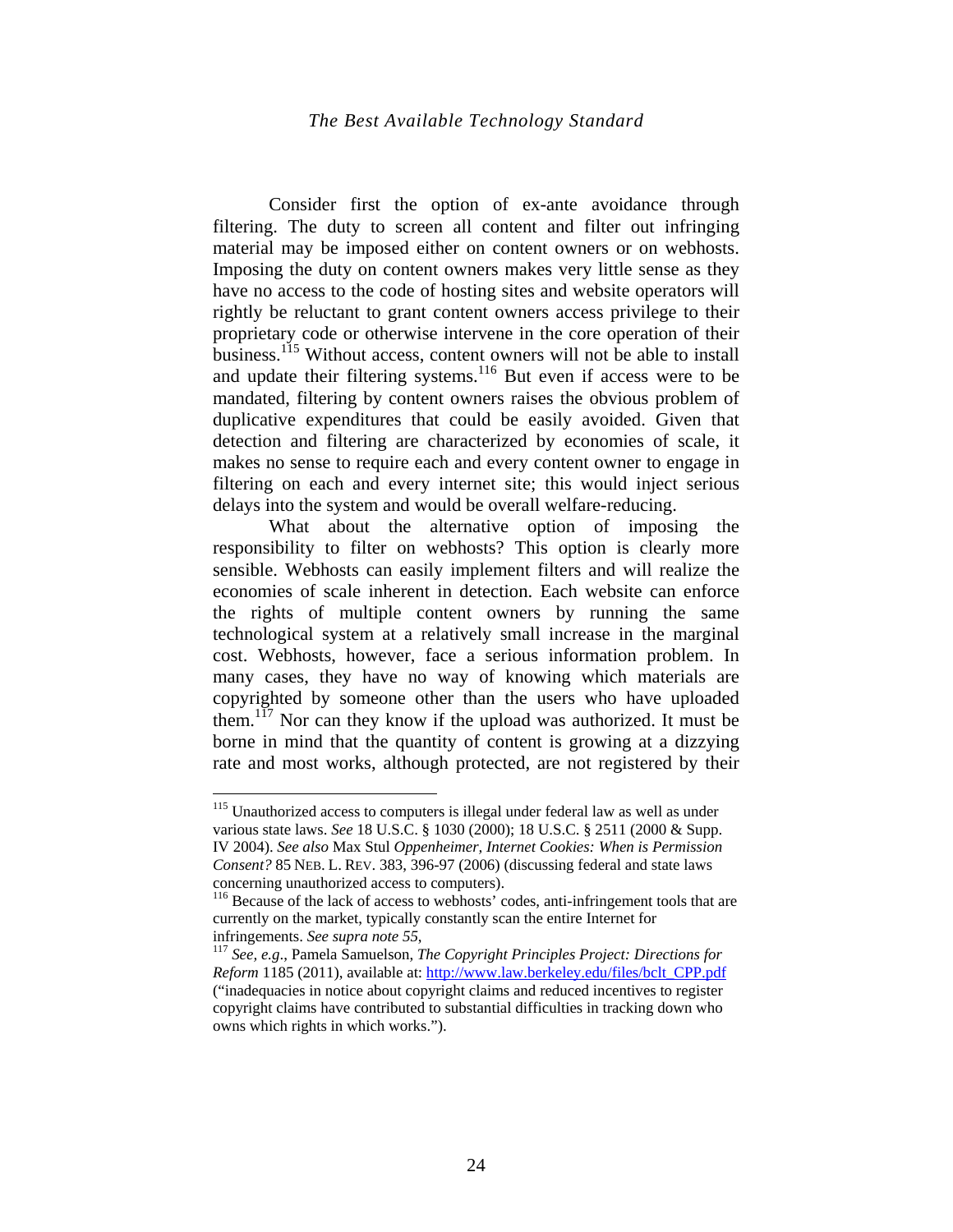authors.118 Webhosts have no realistic way to overcome this problem. And they should not be expected to do so.

This leaves us with the ex-post solutions. Ex-post intervention falls prey to the same problems we just discussed. Ex-post, after the offending materials were posted, the relevant remedial step is removal. The duty to remove infringing content may be imposed on either content owners or webhosts. The option of requiring content owners to remove offending materials can be readily rejected. Without full access to the proprietary code of websites, content owners will not be able to perform this task and webhosts are not likely to grant them the requisite access. Imposing the duty to remove on content owners will likewise reintroduce the problem of massive duplicative expenditures, as it will require content owners to search for infringing content before they can proceed to remove it. This problematic scenario is what section 512 currently offers.

Imposing the duty to remove on webhosts *without more* will also accomplish little. In principle, webhosts can easily remove content from their websites, but once again they will lack the requisite information to perform this task. Except perhaps in the most obvious cases of infringement that involve high profile commercial works, webhosts will have no way of identifying infringing content.<sup>119</sup>

Our discussion of the discrete solutions makes it clear that the challenge of online infringement calls for a composite solution predicated on collaboration between content owners, webhosts and technology providers. Put differently, the optimal solution in this case involves a certain apportionment of responsibilities among the actors involved. Begin with the content owners. They are best situated to deal with the informational dimension of the problem. After all, they possess all the relevant information about their protected works. Hence, it makes sense to impose on content owners the duty to inform webhosts about the legal status of their works. Concretely, content owners should be required to submit information on their protected works to website operators so that they can include these works in the database of copyrighted works. Once this information is received, webhosts can employ filtering systems to detect infringements of those works.

<sup>118</sup> *See infra notes 136-148 and accompanying text.* 

<sup>119</sup> *See supra note* 117*.*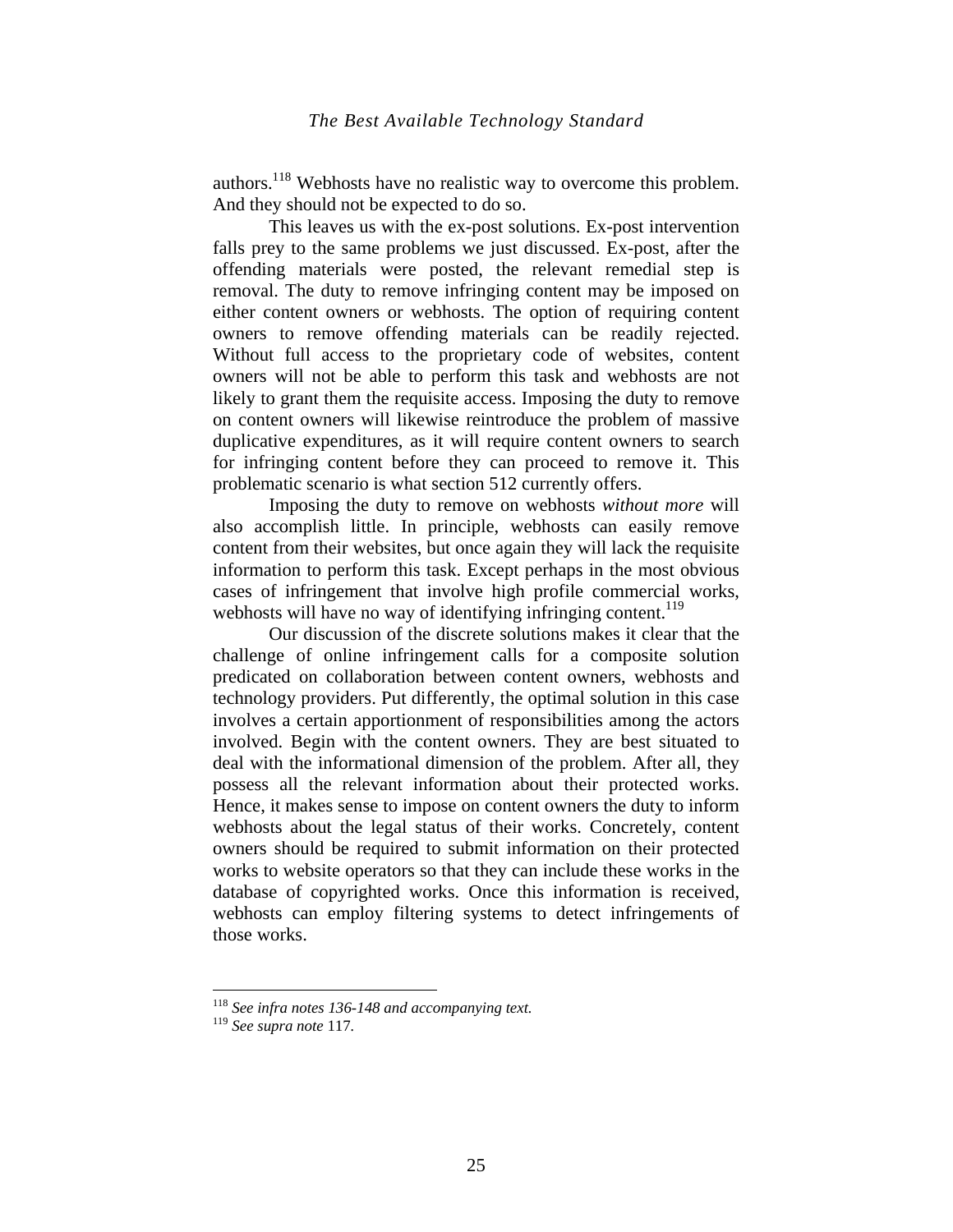Webhosts, for their part, should be entrusted with the tasks of screening for infringing material and preventing it from being posted if it matches copyrighted works in the database.120 Webhosts should also be responsible for removing infringing content upon receiving notice from copyright owners or whenever the technological systems they employ discover infringing content that they initially missed.

Once webhosts employ software solutions capable of content matching, they will be able to search for infringing material on a continuous basis and remove offending content whenever it is found. Furthermore, in this technological reality, content owners would be able to submit new copyrighted works to webhosts on an ongoing basis and have the webhosts enforce their rights for them. Of course, if content owners somehow detect infringing content that has been missed by the technology, they should be able to notify the webhosts and ask that the putatively infringing content be removed.

#### *2. Multi-party Analysis*

1

The addition of third parties to the analysis suggests an even more cost-effective solution.<sup>121</sup> Instead of allocating the filtering responsibility to every webhost, it is possible to entrust all filtering duties to independent providers who will provide filtering services to all webhosts. In fact, doing so will result in a dramatic cost reduction. To see why, consider the cost structure of filtering. The fixed cost associated with filtering is quite significant. A filtering system needs to be purchased, installed, updated and maintained. The marginal cost of filtering is constant and comparatively low. Once a filtering system is up and running, the cost of screening content does not vary within very broad limits. Nor is the quality of the screening compromised. Hence, the average cost of screening diminishes with scale.

The fact that filtering displays economies of scale suggests that it makes no sense to require each webhost to conduct its own filtering. Imposing the responsibility to filter on each and every webhost would mean that hundreds of thousands of webhosts will need to incur the relatively high fixed cost of setting up and operationalizing their own filtering systems. Worse yet, such

 $120$  For a discussion of the degree of match needed for blocking the material see infra Part III.A.

<sup>&</sup>lt;sup>121</sup> We are grateful to Peter Siegelman for suggesting this solution to us.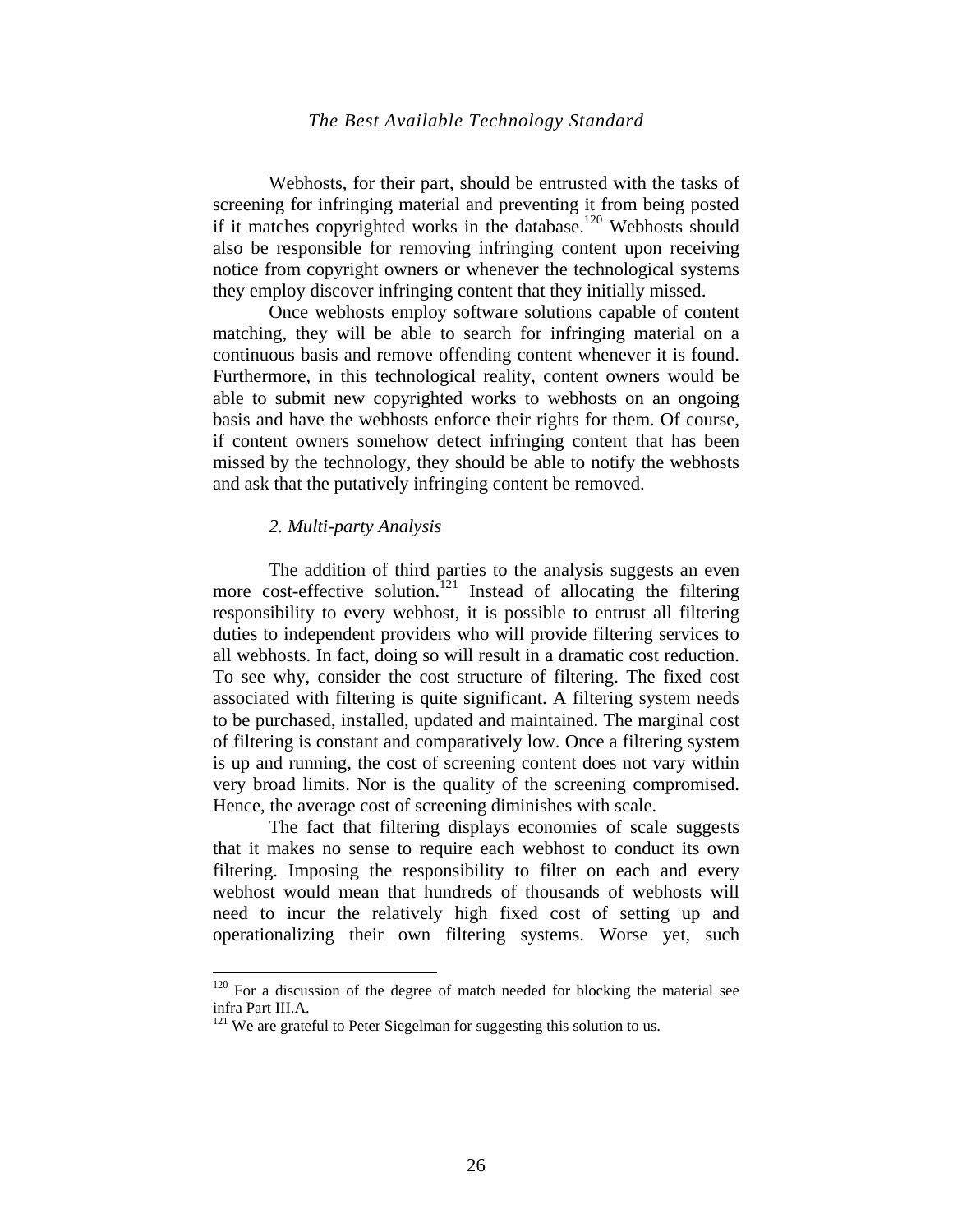responsibility might pose a risk that small, non-commercial webhosts will be deprived of the proposed safe harbor and be exposed to liability merely because they cannot afford to install the filter.<sup>122</sup> This would raise entry barriers for newcomers and have an anticompetitive effect on the market for webhosts. $123$ 

A dramatic cost saving could be effected in this case if webhosts were to outsource filtering to a third party that would carry out this activity for them. The establishment of a central filtering clearinghouse that would vet content for all webhosts would eliminate duplicative expenditures on enforcement technology, without scarifying its efficiency.

Naturally, a solution of a single clearinghouse raises other concerns. Such a clearinghouse would constitute a monopoly that is likely to overcharge webhosts for its services and might provide inferior service. The monopoly problem may be easily sidestepped, however. Instead of setting up a single clearinghouse, it is possible to establish several clearinghouses—say, five or six—which would compete among themselves to lure webhosts.<sup>124</sup> Competition among clearinghouses over filtering services will ensure competitive prices to webhosts, as well as the quality of service.

The creation of several filtering clearinghouses, as opposed to one, would generate another important advantage. It is likely to create competition in the market for filtering technologies. The filtering centers we envision are essentially service provides. To perform their task they will need filtering systems, which they can either make themselves or procure from other technology companies. The

 $122$  This can be quite a steep price. As to 2007, Audible Magic, the leading fingerprinting technology company was charging sites a monthly fee for its service, which it says can add up to about \$1 million annually in some cases. Kevin J. Delaney et al., *Policing Web Video with 'Fingerprints'*, WALL ST. J., Apr. 23, 2007, at B.3..

<sup>&</sup>lt;sup>123</sup> Competition in the filtering market might partially alleviate this concern; yet it is likely that competition in the market for filtering technologies will result in multiple filtering technologies with varying prices, with the better screening technologies being the more expensive ones.

 $124$  Today, most webhosts utilize third party software, with the palpable exception of Google, which utilizes its own system on YouTube. *See* YouTube Copyright Policy: Video Identification Tool, http:// www.google.com/ support/youtube/ bin/answer.py?hl=en&answer=83766. For commentary on this policy, see Tony Bates, *The Perils of YouTube Filtering: Parts I and II,* The MTTLR Blog, http:// blog.mttlr.org/2007/12/perils-of-youtube-filtering.html.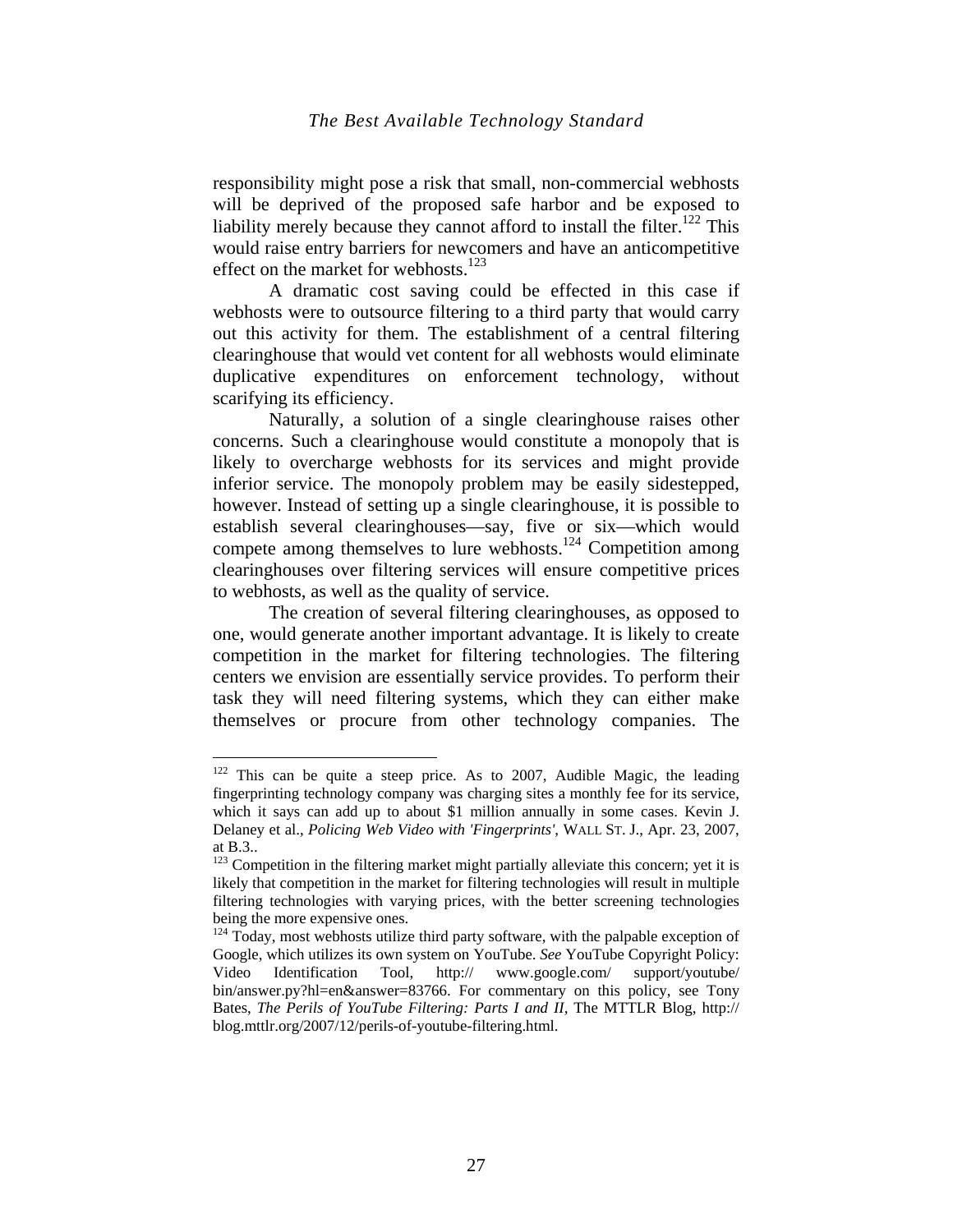presence of several centers that compete for clientele would mean that each of them would have an incentive to adopt superior filtering systems as they are produced. This, in turn, would give technology companies that produce filtering systems a strong financial motivation to come up with improved filtering products.

In light of the many advantages of this model, in terms of both dynamic and static efficiency, we believe that it should inform the legal policy toward online infringement. In the proceeding section, we explain how current law should be changed to enable implementation of the technological enforcement model we propose.

## *B. The* "*Best Available Technology*" *Standard*

The optimal approach to the challenge of online infringement appears to suggest that webhosts should employ efficient technology to screen copyrighted works from their websites based on information provided to them by content owners.

In order to implement this idea in reality, we propose a fundamental change in the liability regime: to substitute the safe harbor in section 512 with a regime that we term "the technological safe harbor." Under our proposal, webhosts will be exempt from monetary liability if they can show that they employed the "best" filtering technology available on the market when the alleged infringement occurred.

To get a handle on what we mean by the "the best available technology," it is useful to use the reference point of a "*perfect screening technology*." A perfect screening technology is the "Platonic form" of a filtering technology, one that is capable of blocking *all* infringing materials, yet leaves *all* noninfringing materials intact. A perfect screening technology is also perfectly costeffective: it strikes an equilibrium, where the maximum enforcement measures that do not inflict undue harm are being taken.

Alas, a perfect screening technology is unattainable. Even the most accurate filter, which is based on the most updated reference database, would have few tools to evaluate the legality of posts. Posts may be licensed or authorized, or may qualify as fair use.<sup>125</sup> It is also possible that the copyright of the underlying work that owners

<sup>&</sup>lt;sup>125</sup> 17 U.S.C. § 107.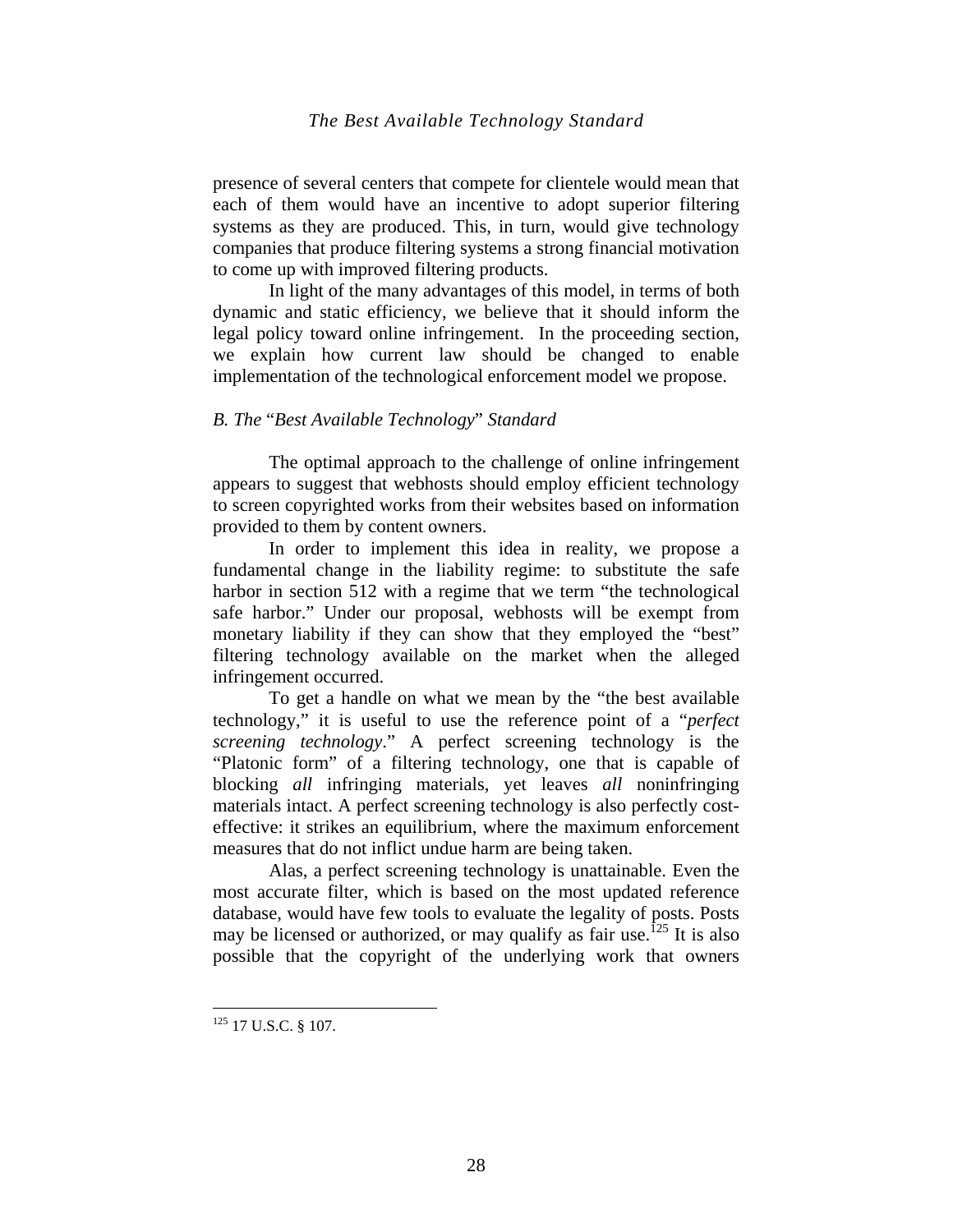inserted into the database has expired<sup>126</sup> or perhaps was without merit in the first place.<sup>127</sup> Given that seminal concepts of copyright law such as the idea/expression dichotomy<sup>128</sup> and fair use<sup>129</sup> are all vague standards<sup>130</sup> (as opposed to bright line rules), $^{131}$  technological systems, sophisticated though they may be, would fall short of the gold mark of perfection. This, however, does not undermine our proposal in the least, since human-based solutions are both prohibitively costly and impractical and would yield even poorer outcomes.132

The standard we propose is of necessity more modest than a perfect screening technology. Compared to a perfect screening technology, the "best available technology standard" should be thought of as a second best solution. The best available technology is the technology that offers the best effectiveness/cost ratio.

 $126$  17 U.S.C. § 106A(d).

 $127$  For example, the work might be unoriginal, not-fixed, or created by a government body.

 $^{128}$  § 17 U.S.C. §102(b) (2000) (setting the rule that copyright may be claimed only in the 'expression' of a work of authorship, and not in its 'idea').

 $130$  Regarding the idea/expression dichotomy see, e.g., Nichols v. Universal Pictures Corp., 45 F.2d 119, 121 (2d Cir. 1930) ("Nobody has ever been able to fix that boundary, and nobody ever can.") Benjamin A. Goldberger, *How the "Summer of the Spinoff" Came to Be: The Branding of Characters in American Mass Media*, 23 LOY. L.A. ENT. L. REV. 301, 317-47 (2003) (dubbing the idea/expression dichotomy a "deceptively simple concept"). Regarding fair use, see, *e.g.,* Dellar v. Samuel Goldwyn, Inc., 104 F.2d 661, 662 (2d Cir. 1929) (describing fair use as the "most troublesome [doctrine] in the whole law of copyright"). *See also* Gideon Parchomovsky & Philip J. Weiser, *Beyond Fair Use*, 96 CORNELL L. REV. 91, 93 (2010) ("[C]ourts generally keep the [fair use] doctrine as vague as possible and decline to provide a formula for what constitutes fair use.").

<sup>&</sup>lt;sup>131</sup> Legal norms are generally expressed as either standards or rules. Standards provide judges with considerable discretion, but result in deficient ex-ante certainty, as well as inconsistency among judges. Rules typically provide little flexibility to judges, and might appear arbitrary or unfair in particular cases. The strength of rules is in providing ex-ante clarity and predictability. On the distinction between rules and standards see, e.g., FREDERICK SCHAUER, PLAYING BY THE RULES: A PHILOSOPHICAL EXAMINATION OF RULE-BASED DECISION-MAKING IN LAW AND IN LIFE (1992); Louis Kaplow, *Rules Versus Standards: An Economic Analysis*, 42 DUKE L.J. 557 (1992); Pierre J. Schlag, *Rules and Standards*, 33 UCLA L. REV. 379 (1985); Cass R. Sunstein, *Problems with Rules*, 83 CAL. L. REV. 953 (1995). 132 *See infra Part III.A.*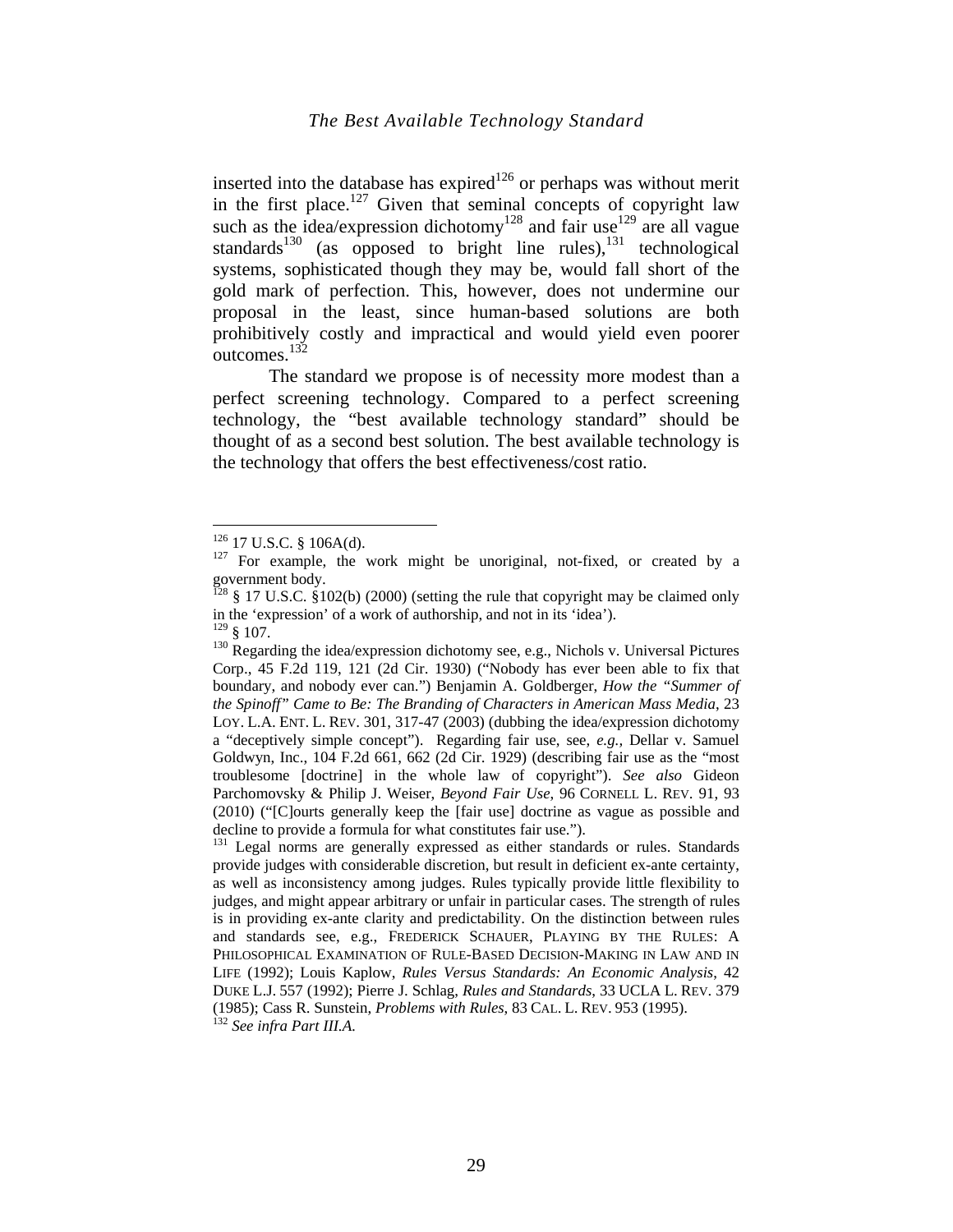Effectiveness is measured by the number of infringing works and non-infringing works allowed. The task of the technology is to identify and block the *greatest* number of infringing works and the *smallest* number of non-infringing works. Accordingly, effectiveness can be denoted as a fraction with number of infringing works removed as the numerator and the number of non-infringing works removed as the denominator. The largest the number (or ratio), the more effective the technology. Hence, it should be possible to array all existing technologies based on their effectiveness. To illustrate, assume that technology A removed 100 infringing works and 2 noninfringing ones. It would be assigned the number 50. Technology B on the other hand, removed 80 infringing works and 4 non-infringing ones and would therefore be assigned the number 20. Based on these numbers, technology A would be considered more effective than B. It is possible to similarly rank other technologies.

For the purpose of determining effectiveness, we give the same weight to "false negatives" (infringing posts not blocked) and "false positives" (non-infringing posts blocked). We chose to do so for two reasons. First, especially in the absence of empirical data on the relative social cost of each error, it is impossible to decide whether to err on the side of "false negatives" or "false positives" even on a particular case, let alone categorically; permitting infringements lowers the level of copyright protection, while unnecessary blocking of posts threatens to turn filters into vehicles that stifle fair use and jeopardize free speech. What is more, in order to promote optimal copyright protection in the long term, developers of filtering mechanisms should have an equal incentive to invest in minimizing both types of mistakes.

Effectiveness, however, is merely the first measure we propose. Cost must also be a consideration. Given marginal diminishing returns to enforcement, it is undesirable to force webhosts to adopt the most effective technology regardless of its cost. Hence, the price of various technologies must be incorporated into the calculus and technologies must be compared based on an effectiveness per price basis. In principle, if the marginal cost of preventing an infringement is higher than the harm inflicted by it, then liability should not attach to a website that fails to stop it.<sup>133</sup>

<sup>133</sup> *See, e.g.,* Michael K. Block & Joseph Gregory Sidak, *The Cost of Antitrust Deterrence: Why Not Hang a Price Fixer Now and Then?*, 68 GEO. L.J. 1131, 1131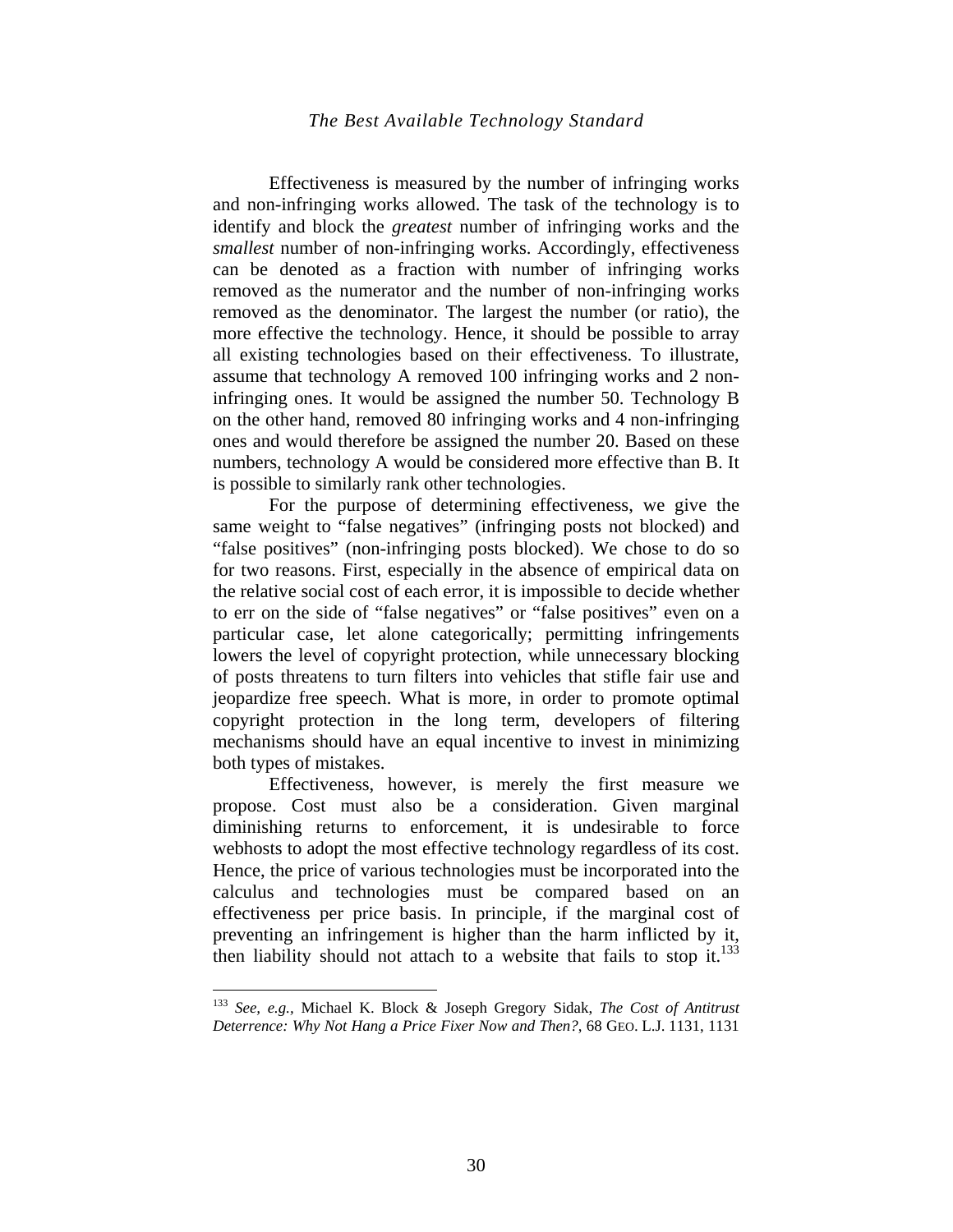Clearly, there is a point on the price continuum, at which the cost of enforcement exceeds the benefit. Hence, only technologies that fall *under* that point should be compared and then among those, the technology that offers the best effectiveness to cost combination should be selected.

Clearly, there could be more than one technology that meets the definition of the "best available technology" at any given time—if more than one technology arrives at the same ratio between effectiveness and cost. Thus, the best available technology standard does not denote a single technology, but rather a range of technologies, each of which would satisfy the standard. As will be elaborated below, $134$  webhosts that use any of the technologies that satisfy the standard will be protected from liability.

#### *C. From Theory to Practice*

1

In the legal reality we envision, content owners will be entitled to pursue users for posting infringing content. However, they will not be able to seek monetary relief against webhosts that met the "best available technology" standard. Hence, our proposal will reduce the number of suits against webhosts to the bare minimum, leaving only those webhosts who failed to employ the best available technology exposed to the risk of litigation.<sup>135</sup> In the proceeding discussion we discuss the steps necessary for implementation of our proposal and how best to perform each step.

#### *1. Creating a database of protected content*

The first challenge for effective filtering is informational. Currently, it is often impossible to know which expressive content is

<sup>(1980) (</sup>noting that "an efficient enforcement policy will not deter all antitrust violations because the cost of deterring some of the violations will be greater than the harm averted"); J. Randy Beck, *The False Claims Act and the English Eradication of Qui tam Legislation*, 78 N.C. L. REV. 539, 609-610 (2000) ("A rational regulatory system seeks an optimal level of enforcement--one that adequately fulfills the statutory purposes while minimizing social costs."<br><sup>134</sup> See infra Part II.C.2.

<sup>&</sup>lt;sup>135</sup> Under our new regime, webhosts would not be obliged to meet the threshold requirements of § 512(i), to accommodate standard technological measures and to terminate repeat infringers.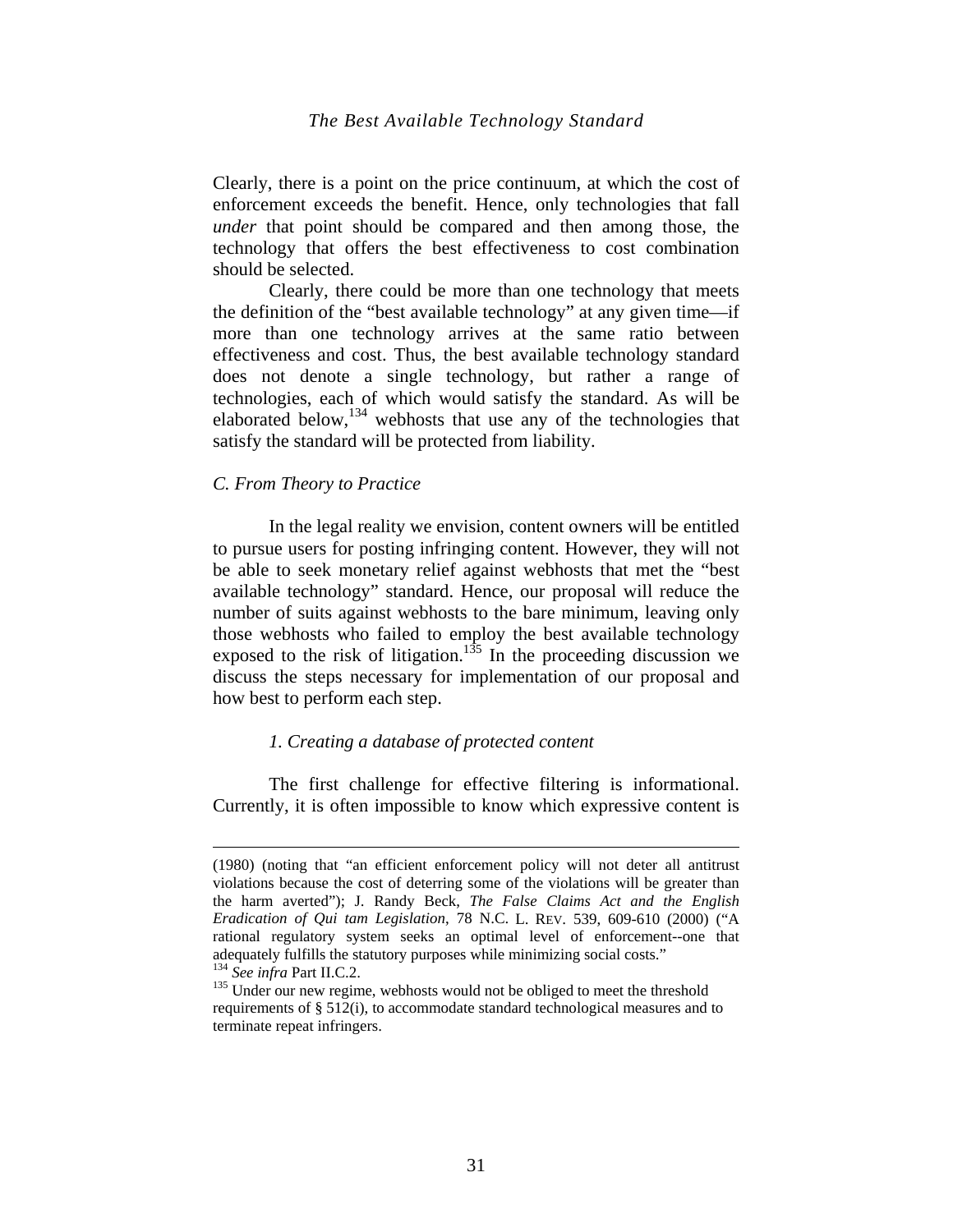copyrighted by whom. Copyright protection springs into existence the moment original expression is fixed in a tangible medium.<sup>136</sup> Registration of copyright claims, though encouraged,137 is *not* a prerequisite for obtaining copyright protection.<sup>138</sup> Nor are deposit<sup>139</sup> or notice.140 In reality, the vast majority of copyrighted content is not registered anywhere.141 True, registration is a precondition for bringing an infringement suit, $142$  but the Act allows copyright owners to register their works any time prior to the commencement of litigation.<sup>143</sup> Many copyright owners do not ever attach a copyright notice to their works.<sup>144</sup> And even in cases in which notice was affixed by the owner, it can often be easily removed from the digital copies that are uploaded onto websites. $145$  This means that webhosts cannot rely on any external sources to ascertain the legal status of

<sup>136 17</sup> U.S.C. § 102(a) ("Copyright protection subsists … in original works of authorship fixed in any tangible medium of expression[…]").

 $137$  Registration is a precondition for bringing an infringement suit, as well as for statutory damages and attorney's fees. 17 U.S.C. §§ 411(a), 412.

<sup>138</sup> *See* 17 U.S.C. § 408.

 $139\,$  § 407(a) ("Neither the deposit requirements of this subsection nor the acquisition provisions of subsection (e) are conditions of copyright protection.").

<sup>140 § 401(</sup>a) (notice is permissive). *See also* Richard A. Epstein, *The Dubious Constitutionality of the Copyright Term Extension Act*, 36 Loy. L.A. L. Rev. 123, 124 (2002); ("copyright law ... flipped over from a system that protected only rights that were claimed to one that vests all rights, whether claimed or not.").

<sup>&</sup>lt;sup>141</sup> Samuelson et. al, *supra note* 117, at 1186 ("Despite the existence of some incentives to register copyright claims with the Copyright Office, relatively few authors actually do so, which means that the public does not have access to useful information about who the owners are and how to track them down to seek permission."). *See also* Christopher Sprigman, *Reform(aliz)ing Copyright,* 57 STAN. L. REV. 485, 513 (2004) (noting that "Copyright Office data on the annual number of copyright registrations … suggest[s] that the rate of registration is responsive to relatively small changes in registration fees.").<br> $142 \, 8 \, 411$ .

<sup>&</sup>lt;sup>143</sup> See 17 U.S.C. § 408(a) (registration is permissive and can be done anytime during the copyright term).

<sup>&</sup>lt;sup>144</sup> This claim is evident, considering that all original works that are fixed qualify for copyright protection, including all blog posts, user-comments on news sites,

uploaded home-made clips, and even email messages.

 $145$  Copyright notice comes in the form of the word "copyright" or the symbol "(c)" (or the abbreviation "Copr.") followed by the year of first publication and the name of the copyright owner. *See* 17 U.S.C. § 401. *See also* 37 C.F.R. §201.20 (examples of methods of affixation and positions that satisfy the notice requirement). Removal of notice might therefore require simply erasing or editing out these symbols or the snippet where they appear from the work that is being uploaded.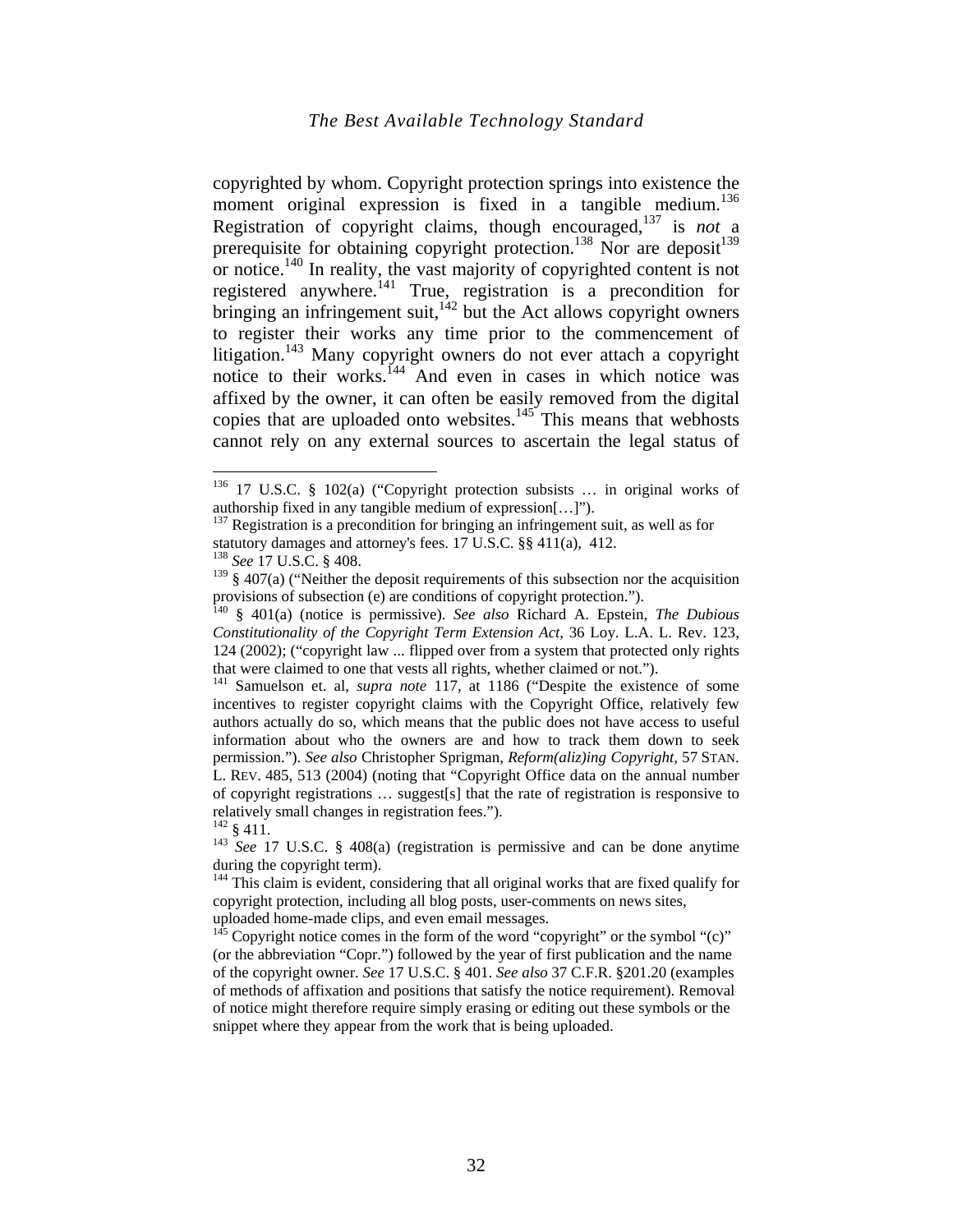content.146 There is no *a-priori* way to create a comprehensive database of copyrighted works. All works in the United States are "born" copyrighted, $147$  and as long as people continue to create, the contours of the copyrighted world are reshaping.<sup>148</sup> As a consequence, webhosts must rely on copyright owners to provide information about the works they want protected—against which webhosts could check users' uploads to seek a match.

However, copyright owners cannot realistically be expected to provide information about their works to each and every website. Imposing such a requirement on them is asking too much. Nor should webhosts be required to contact copyright owners for data. Given the ever growing number of copyright owners and the fact that copyrights are transferable, $149$  no webhost can be expected to succeed in identifying all rights holders, let alone contacting them. The cost of compliance with such a requirement would clearly be prohibitive.

<sup>146</sup> Even the Copyright Office' registry is neither obligatory nor exhaustive *See* 17 U.S.C. § 408(a) (registration is permissive and can be done anytime during the copyright term). *See also* Jane C. Ginsburg, *The U.S. Experience with Mandatory Copyright Formalities: A Love/Hate Relationship*, 33 COLUM. J.L. & ARTS 311, 338-341 (2010) (discussing the effects of registration).

<sup>147 17</sup> U.S.C. § 102(a) ("Copyright protection subsists … in original works of authorship fixed in any tangible medium of expression[…]").

<sup>&</sup>lt;sup>148</sup> Some commentators suggested to shift to a formalities-based system, in which copyright protection would be *conditioned* upon its registration in a database. Such a change would not only solve the problem but avoid it in the first place. *See* Lawrence Lessig, *For the Love of Culture: Google, Copyright, and Our Future*, NEW REPUBLIC, Feb. 4, 2010, at 29 (arguing for establishing an "absolute obligation [for domestic authors] to register their work[…]", when "[f]ailure to register would mean that the work would pass into the public domain."). *See also* David Fagundes, *Crystals in the Public Domain*, 50 B.C. L. REV. 139, 181 (2009) ("Advocates of increased formalities have suggested that the Copyright Office create a public database of copyrighted works in order to centralize and publicize their ownership status as a means of buttressing the public advantages brought by more formality."). Such approaches probably fall outside of the Berne Convention as it currently stands. *See* Berne Convention for the Protection of Literary and Artistic Works art. 5(1), July 24, 1971, 1161 U.N.T.S. 31 [hereinafter Berne Convention]. More nuanced approaches call for creating stronger incentives for copyright owners to comply with formalities. *See, e.g.,* Samuelson et al., *supra note 117*, 1198-1202 (recommends to create a system that would encourage registration); Sprigman, *supra note 141* (proposes a system of Copyright-formalities that, although nominally voluntary, are de facto mandatory for any rightsholder whose work may have commercial value.).

<sup>149 17</sup> U.S.C. § 204(a).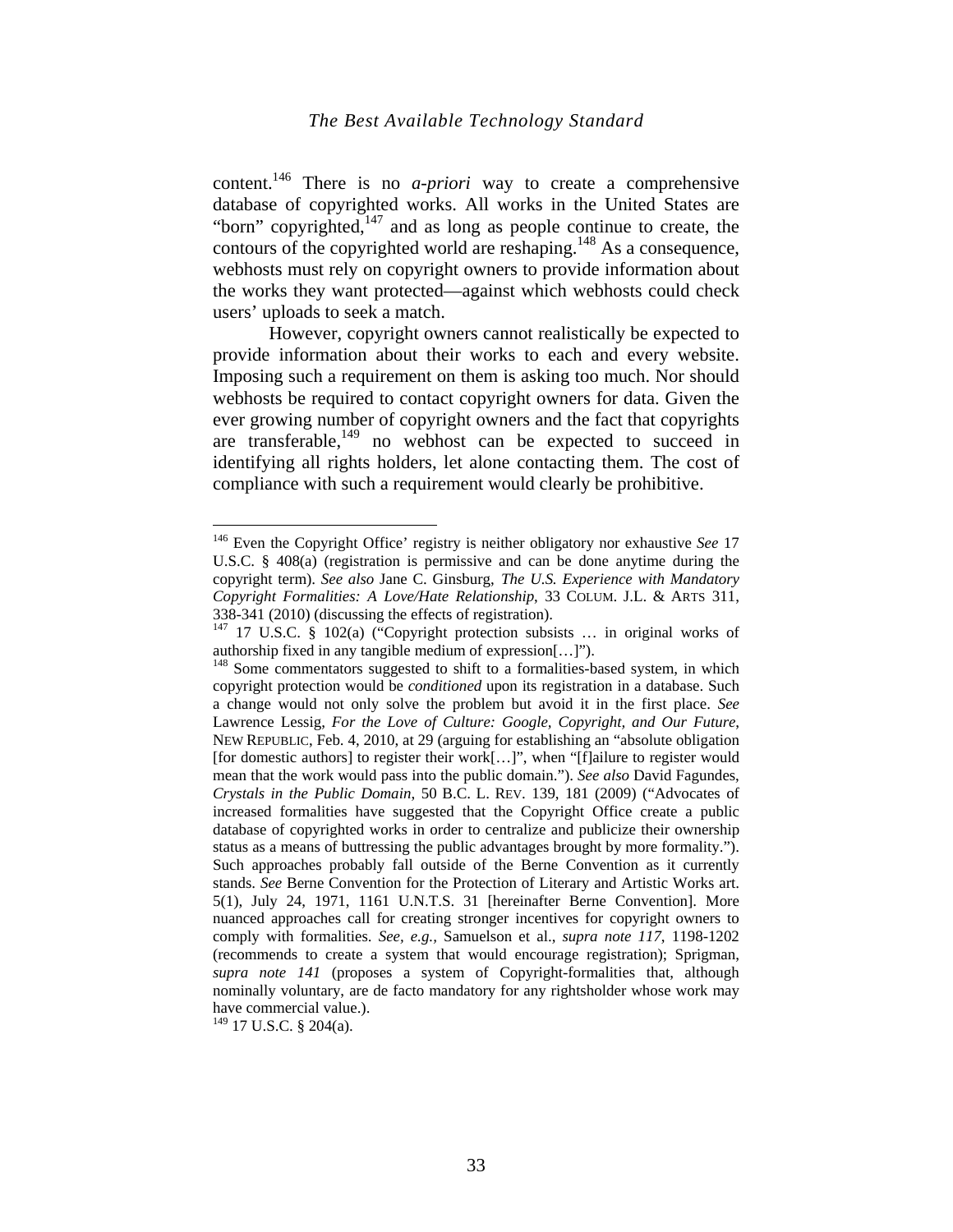What should the solution be then? The solution we envision is the creation of a single database that will contain all relevant information about copyrighted content.<sup>150</sup> The establishment of a central information repository will provide content owners with a convenient way to convey information to webhosts and will also allow webhosts access to the information they need to engage in the filtering process. $151$ 

The central database we envision may either be created under the auspices of the Copyright Office or under the supervision of a private body. Entrusting the creation and management of the database to the Copyright Office will provide three advantages. First, the Copyright Office is the most natural reference point for most copyright owners, many of whom have had past dealings with the Copyright Office for other purposes.<sup>152</sup> Second, and relatedly, the Copyright Office already has information about all the copyrighted

<sup>&</sup>lt;sup>150</sup> In practice, modern filters' databases do not contain the works themselves; rather, these databases contain fingerprints—*i.e.*, identifiable components of files (also known as robust hashes or visual signatures), or watermarks—*i.e.,* embedded visible or invisible marks that remain in the file even when the file is copied or altered. *See* June M. Besek, *Anti-Circumvention Laws and Copyright: A Report from the Kernochan Center for Law, Media and the Arts*, 27 COLUM. J.L. & ARTS 385, 447 (2004). *See also* Brad Stone & Miguel Helft, *New Weapon in Web War over Piracy*, N.Y. TIMES, Feb. 19, 2007, available at: http://www.nytimes.com/2007/02/19/technology/19video.html; Michael Liedtke, *Audible Magic Emerging as Top Copyright Cop in Digital Revolution*, USA TODAY, Mar. 23, 2007, http:// www.usatoday.com/tech/news/techinnovations/2007- 03-23-magic-police\_N.htm; David Kravets, *Analysis: FCC Comcast Order is Open Invitation to Internet Filtering*, WIRED, http:// blog.wired.com/27bstroke6/2008/08/analysis-fcc-co.html; "Descriptions of Demonstrators at the ICAC 2007 Tech Exhibition," Congressional Internet Caucus Advisory Committee (http:// www.netcaucus.org/events/2008/kickoff/demonstrators.shtml). On video filtering, see Kevin J. Delaney et al., Policing Web Video with 'Fingerprints', WALL ST. J., Apr. 23, 2007, at B.3.

 $15\overline{1}$  Our central database is likely to have an additional incidental benefit, in providing the market with updated information regarding copyright ownership, thus facilitating licensing markets for copyright works in general. *See* Samuelsn et al, *supra note 117*, 1186 (noting that lack of information in the market regarding copyright ownership harms licensing markets.).

 $152$  Copyright owners deal with the Copyright Office in various occasions, such as when they register and deposit their works. *See* 17 U.S.C. §§ 411, 407 respectively. Furthermore, because the Copyright Office holds a database of copyrighted works, it is the natural address for potential licensees who wish to learn the identities of the copyright owners of works they wish to license.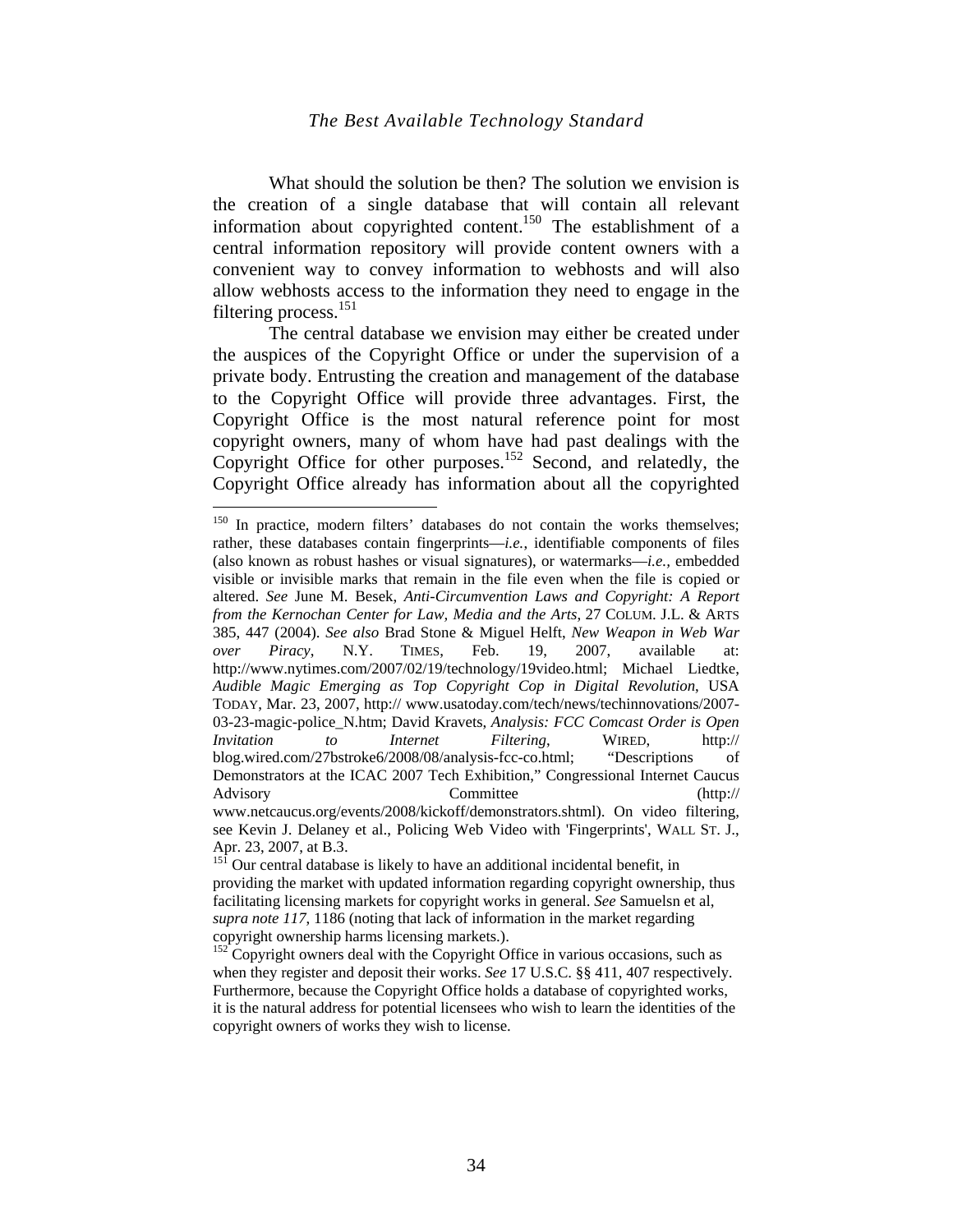works that have been registered. Furthermore, since registration with the Copyright Office is a precondition for filing an infringement suit, it makes little sense to force content owners to register their works twice with two separate entities. Third, and most importantly, it is critical to ensure access to the proposed database on a nondiscriminatory basis to all website operators and technology developers. After all, the information in the database will provide the foundation for the filtering process and all systems must be compatible with it and have uninterrupted access to it.

Alternatively, the task of managing the database may be entrusted to a private (or semi-private) body similar to the Internet Corporation for Assigned Names and Numbers (ICANN) that handles registration of domain names.<sup>153</sup> This alternative is attractive since it can result in a competitive registration market. ICANN's registry, for example, is fed by various secondary registrars, and not directly by content owners. The various registrants compete among themselves to attract registrations. This competition, in turn, lowers fees and encourages participation by more owners.<sup>154</sup> A similar dynamic may emerge in the context of registration of copyrighted content. In this case, competition may emerge not only over price, but also over the quality of content marking technologies that may facilitate the filtering process.

The main argument against a central registration system in copyright law is that formal requirements from copyright owners might deprive authors of value that stems from their works.<sup>155</sup> Specifically, the concern is that owners would lose protection because they failed to comply with some fine detail of the registration

<sup>&</sup>lt;sup>153</sup> Internet Corp. for Assigned Names and Numbers, ICANN Information, at http://www.icann.org/general (last visited 1.26.2011).

<sup>&</sup>lt;sup>154</sup> Professor Lawrence Lessig offered to create a mechanism to turn to formalitiesbased copyright system that would be based on the ICANN model. *See* LAWRENCE LESSIG, FREE CULTURE 284 (2004). Clearly, competition that would drive down the costs of registration would be more important in Lessig's proposal, where lack of registration implies denial of copyright. *See also* Sprigman, *supra 141*, 518 (suggesting that the copyright system relies on a central database as a condition for protection).

<sup>&</sup>lt;sup>155</sup> In fact, the abandoning of formalities under U.S. law, including a registration requirement, resulted mainly from the need to comply with the Berne Convention. *See also Sprigman, supra note 141,* at 543-45 (analyzing the reasons why the Berne convention itself adopted a negative approach towards formalities).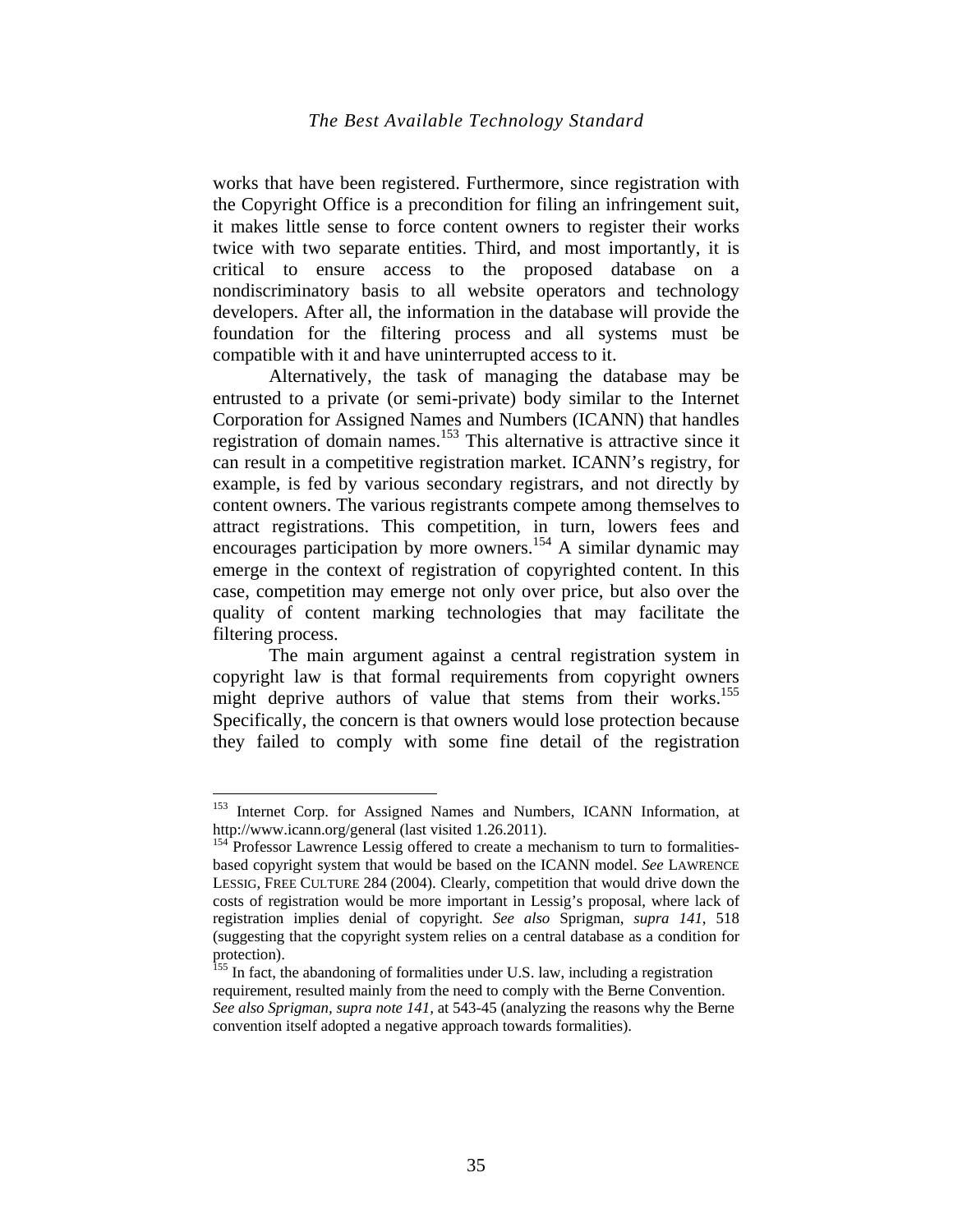requirements.156 These concerns do not apply to our model. Under our model, owners who would choose not to register their works will be able to continue to use their own enforcement measures, as well as to follow the notice and takedown procedure the current system provides, and which our model retains.157 Therefore, our proposal does not worsen the situation for content owners relative to the current regime. $158$ 

#### *2. Determining the Best Available Technology*

The next step in implementing our proposal is determining which technologies come under the "best available technology" standard. One option is to defer to the courts that will make these determinations on a case-by-case basis.

The advantages of a "post hoc" judicial process are that both parties will be forced to participate in discovery, revealing detailed and accurate facts regarding their practices. Courts are also neutral and relatively unsusceptible to capture<sup>159</sup> and other public choice problems.160 Most importantly, courts are best suited to make findings

<sup>156</sup> *See* Molly Shaffer Van Houweling, *Author Autonomy and Atomism in Copyright Law*, 96 VA. L. REV. 549, 605-06 (2010) (noting the concern that "strict formality requirements were traps for unwary authors").

<sup>&</sup>lt;sup>157</sup> Owners would not lose copyright protection if they do not register, and therefore our proposal does not run into a problem with the Berne Convention that forbids signatories from implementing formalities. The U.S. became obligated by the Berne Convention following The Berne Convention Implementation Act, 1989, Pub. L. No. 100-568, 102 Stat. 2857 (1988) (codified as amended at 17 U.S.C. § 405(a) (2000)).

<sup>&</sup>lt;sup>158</sup> As we explain, our proposal retains the notice and takedown mechanism that the current regime provides. *See supra note 12 and accompanying text; infra note 206 and accompanying text.*

<sup>159</sup> *See* Richard Pierce, *Institutional Aspects of Tort Reform*, 73 CAL. L. REV. 917, 935 n.104 (1985) ("'Capture' refers to the tendency of some agencies to favor the industry they are required to regulate by protecting the industry from outside competition and stifling innovation that threatens the status quo in the industry."); Thomas W. Merrill, *Capture Theory and the Courts: 1967-1983*, 72 CHI.-KENT L. REV. 1039, 1050 (1997) (defining capture theory as emphasizing how "agencies were likely to become 'captured' by the business organizations that they are charged with regulating.").

<sup>160</sup> *See, e.g.,* Francesco Parisi, *Public Choice Theory from the Perspective of Law*, in The Encyclopedia of Public Choice 214, 222 (2004) (arguing that because "judicial bodies are independent from political forces and shielded from interest group pressure, the process of judicial lawmaking can be considered immune from the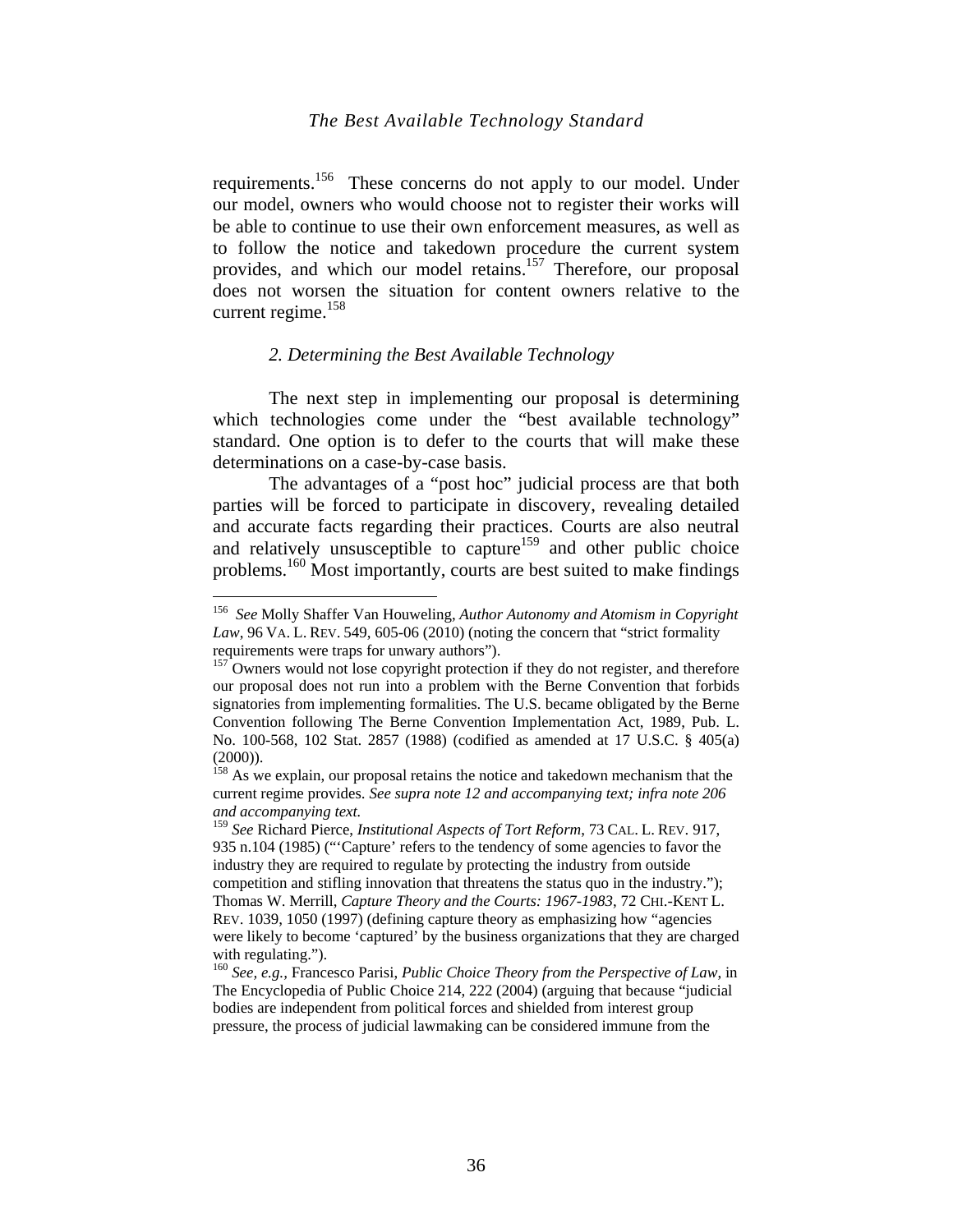regarding the infringing status of works and fair use, which are required in order to rank the filters according to their costeffectiveness.

Nonetheless, we believe that this option should be rejected. Assigning the task of determining the best available technology to the courts will come at a significant cost—both in terms of time and in terms of money. Courts are ill-equipped to make technological judgments. Worse yet, since new technologies appear on the scene all the time—a challenge we discuss in detail in part III.c—courts will not be able to rely on precedents and will have to consider every new technology de novo. This means that litigation may result in conflicting decisions, an outcome that will substantially undermine the certainty our proposal is designed to create.<sup>161</sup> Judicial processes might also result in strategic behavior by repeat players<sup>162</sup> and strike suits by content owners who have the financial resources to withstand lengthy and expensive litigation.<sup>163</sup> Finally, courts typically confine themselves to the dispute before them. They tend to consider only the claims and interests of the specific parties to the dispute, and are unable to gather information about third parties who are likely to be affected by their decisions.<sup>164</sup>

collective decision making failures"); Craig Allen Nard, Legal Forms and the Common Law of Patents, 90 B.U. L. Rev. 51, 56-57 (2010) (contending that "judicial primacy acts as a bulwark against the more politicized legislative process or capture-prone administrative rulemaking"). Public choice problems arise when regulatory bodies are tilted in favor of the narrow interests of strong, concentrated, and homogeneous groups at the expense of the social interest. *See generally* Daniel A. Farber & Philip P. Frickey, *The Jurisprudence of Public Choice*, 65 TEX. L. REV. 873 (1987); William M. Landes & Richard A. Posner, *The Independent Judiciary in an Interest-Group Perspective*, 18 J.L. & ECON. 875 (1975); Sidney A. Shapiro, *Keeping the Baby and Throwing out the Bathwater: Justice Breyer's Critique of Regulation*, 8 ADMIN. L.J. AM. U. 721, 722 (1995).<br><sup>161</sup> This adds to the general uncertainty that is inherent to the ex-post nature of

judicial rulemaking. *See, e.g.,* Shyamkrishna Balganesh, *The Pragmatic Incrementalism of Common Law Intellectual Property*, 63 VAND. L. REV. 1543, 1593 (Nov. 2010) ("Since the process of [judicial] rulemaking is invariably ex post, to the individual actor the law remains uncertain until a decision is actually rendered.").

<sup>162</sup> *See generally* Marc Galanter, *Why the "Haves" Come Out Ahead: Speculations on the Limits of Legal Change*, 9 LAW & SOC'Y REV. 95 (1974).<br><sup>163</sup> *See supra note 86 and accompanying text.*<br><sup>164</sup> *Id., id* (discussing the consequences of the fact that "common law courts create

rules from the context of a specific dispute.").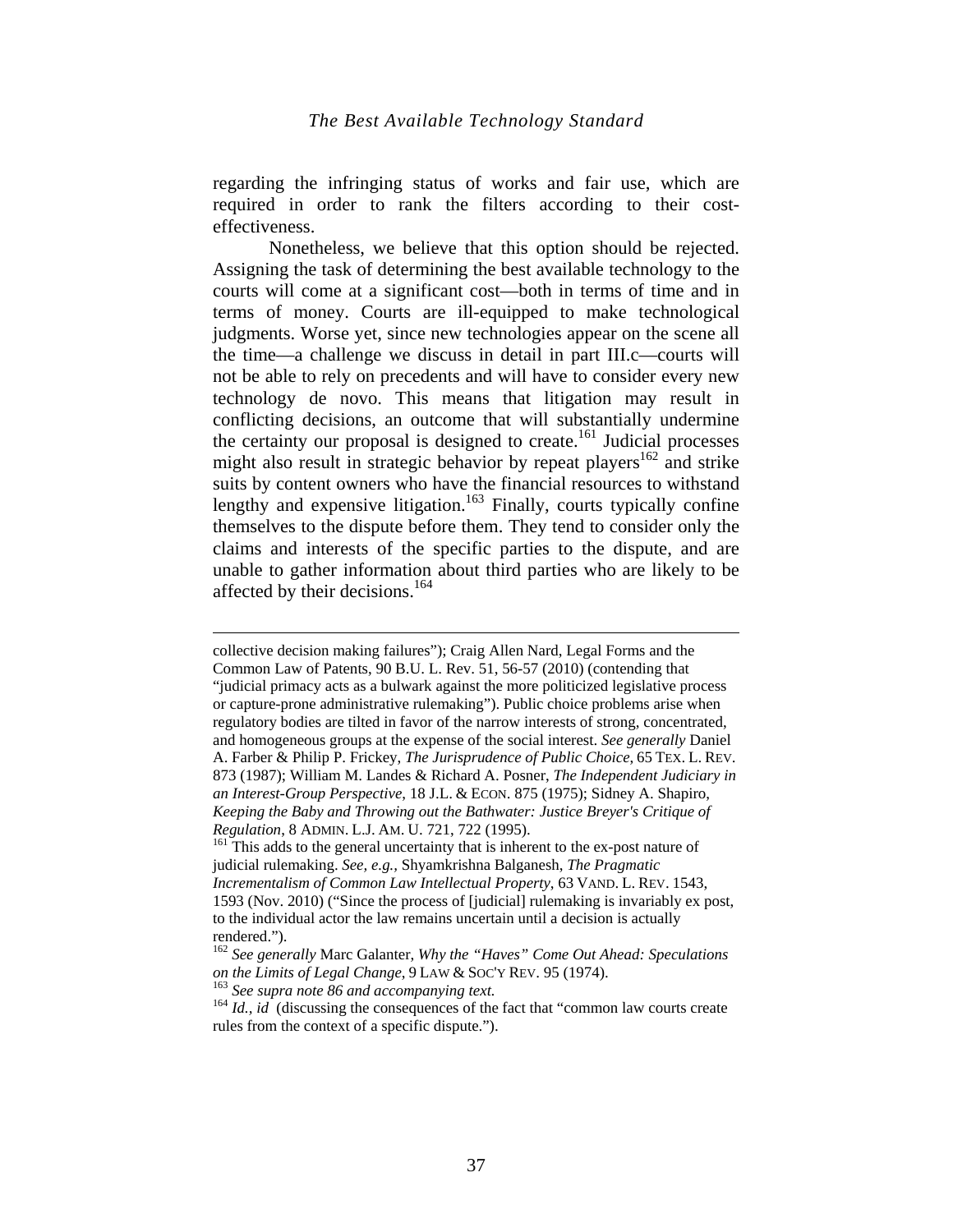Hence, we propose that the list of best available technologies be determined ex-ante by an agency at the Copyright Office, after consulting members of the copyright and technology industries, webhosts and the general public. This agency would have the requisite expertise to determine which technologies should qualify at any given time. Of course, it will reconvene periodically to revisit the list and update it as new and improved technologies emerge. An alternative approach would be to assign this task to a representative body that would conduct ex-ante review of filtering technologies. This model would closely resemble standard setting organizations (SSOs) that agree on technological standards in other areas.<sup>165</sup> Hence, policymakers will be able to draw on the experience we have had with standard setting organizations in determining the composition and procedures of our technology setting body.

Clearly, ex-ante mechanisms are also not free from concerns. They impose participation costs on the relevant parties and may incur considerable public choice problems.<sup>166</sup> There is also a risk that the decisions of the technology setting body might create externalities for underrepresented groups.<sup>167</sup> Imbalanced decisions, if they occur, might have adverse implications across the board, because all webhosts would need to use a filter that operates under a suboptimal balance between legitimate and infringing content.

For the reasons we discuss above,<sup>168</sup> we believe that despite these concerns, our proposed ex-ante mechanism will provide the superior and most efficient mechanism, and is the only way to ensure

1

<sup>166</sup> See supra note 159-160. Such concerns are often raised in the context of copyright legislative processes. *See, e.g.,* Robert P. Merges, *One Hundred Years of Solicitude: Intellectual Property Law, 1900-2000*, 88 CAL. L. REV. 2187, 2234 (2000) (reviewing rent-seeking by special-interest groups in the realm of intellectual property legislation); William F. Patry, *Copyright and the Legislative Process: A Personal Perspective*, 14 CARDOZO ARTS & ENT. L.J. 139, 141 (1996) (describing the lobbying efforts of interest groups in the copyright lawmaking process). 167 For example, mash-up artists or other creators that rely on fair use, as well as the public's diffuse interests in preserving fair uses, might continue to be underrepresented compared to the narrowly focused interests of content industries, causing the latter to prevail despite representing the less socially optimal outcome. <sup>168</sup> *See note 161 and accompanying text.*

<sup>&</sup>lt;sup>165</sup> Standard setting organizations are industry groups that set common standards in a variety of areas, and are especially prevalent in the areas of technology and telecommunications. *See, e.g.,* Mark Lemley, *Intellectual Property Rights and*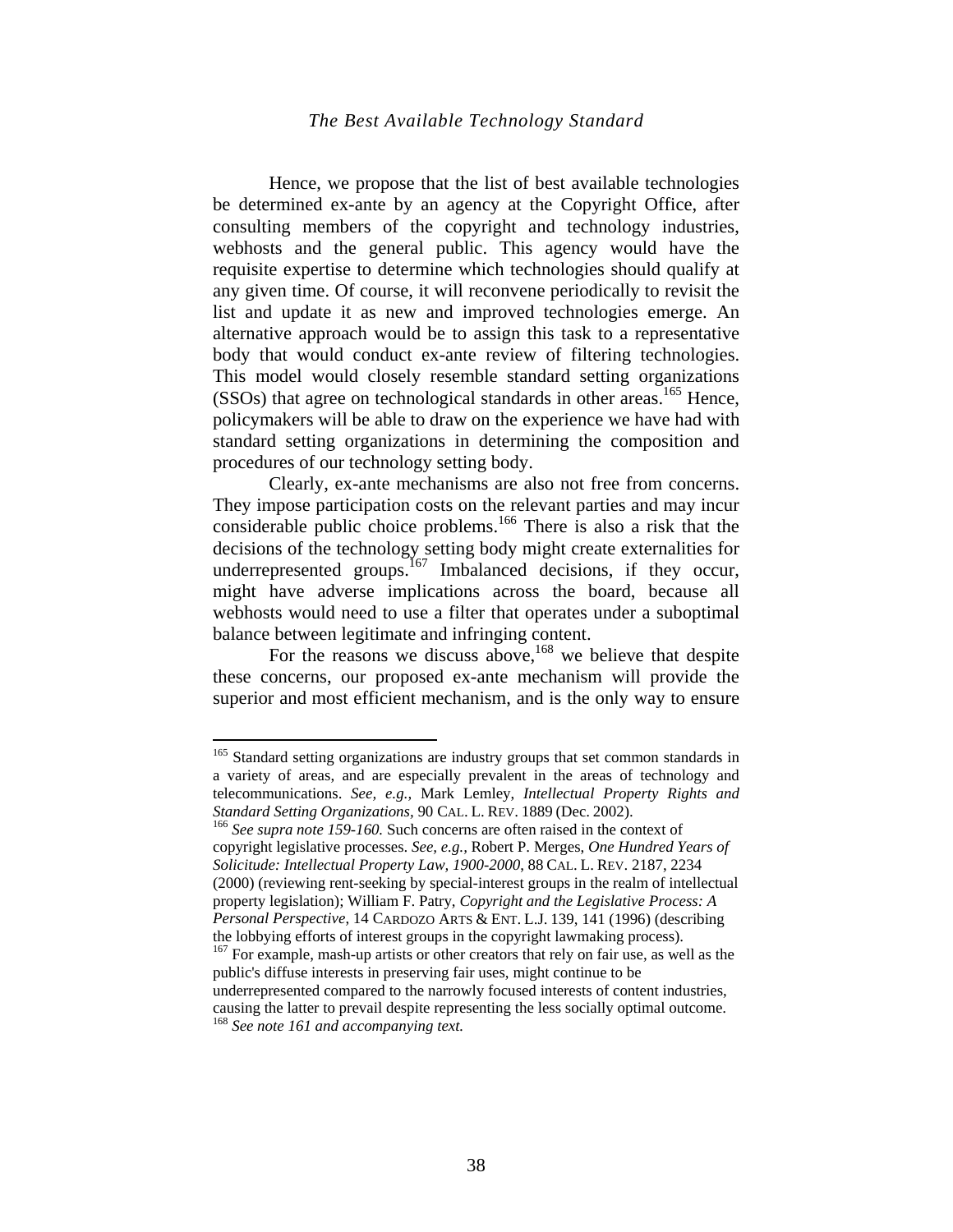stability and certainty. Moreover, judicial review on the decisions of the technology setting body will likely mitigate these risks and inform the process of distinguishing infringements from fair use.

## *3. Creation of filtering clearinghouses*

Once the list of the best available technologies has been compiled, the next challenge is to decide how filtering should be carried out in practice. For the reasons we explain above, individual screening is not cost-effective. <sup>169</sup> Demanding each webhost to incur the cost of installing, maintaining and updating its own filtering software will lead to wasteful duplicative expenditures without any meaningful advantages to content owners or to society. In addition, the cost of compliance may be prohibitive for many small non-profit websites that may lack the financial resources to install and operate such a system.

A better solution would be to refer all user generated content to several central clearinghouses that would conduct the filtering for the webhosts. Such clearinghouses would provide a significantly more cost-effective method for filtering. First, they would prevent redundant expenditures of webhosts. Second, they would obviate the need of filtering vendors to tailor filters for each webhost individually, thus allowing for a more efficient and less costly production process of filters. Third, clearinghouses are likely to be able to negotiate a better price with the producers of filtering technologies than individual webhosts.

In theory, one clearinghouse could suffice for conducting filtering under our model. But, per our earlier discussion, it is best not to give monopoly power to one center, in order to ameliorate the risk of supra-competitive pricing and imbalanced blocking of materials.<sup>170</sup> In addition, the presence of several clearinghouses is also likely to support competition in the market for filtering products and thereby sustain a steady improvement of such technologies. The existence of a number of clearinghouses would also divide the task and reduce the amount of time it takes to review content and clear it for posting.

A variant of this general framework would be to allow large websites to filter in house. Indeed, it may be more efficient for some

<sup>&</sup>lt;sup>169</sup> See supra Part II.A.2.<br><sup>170</sup> See supra note 124 and accompanying text.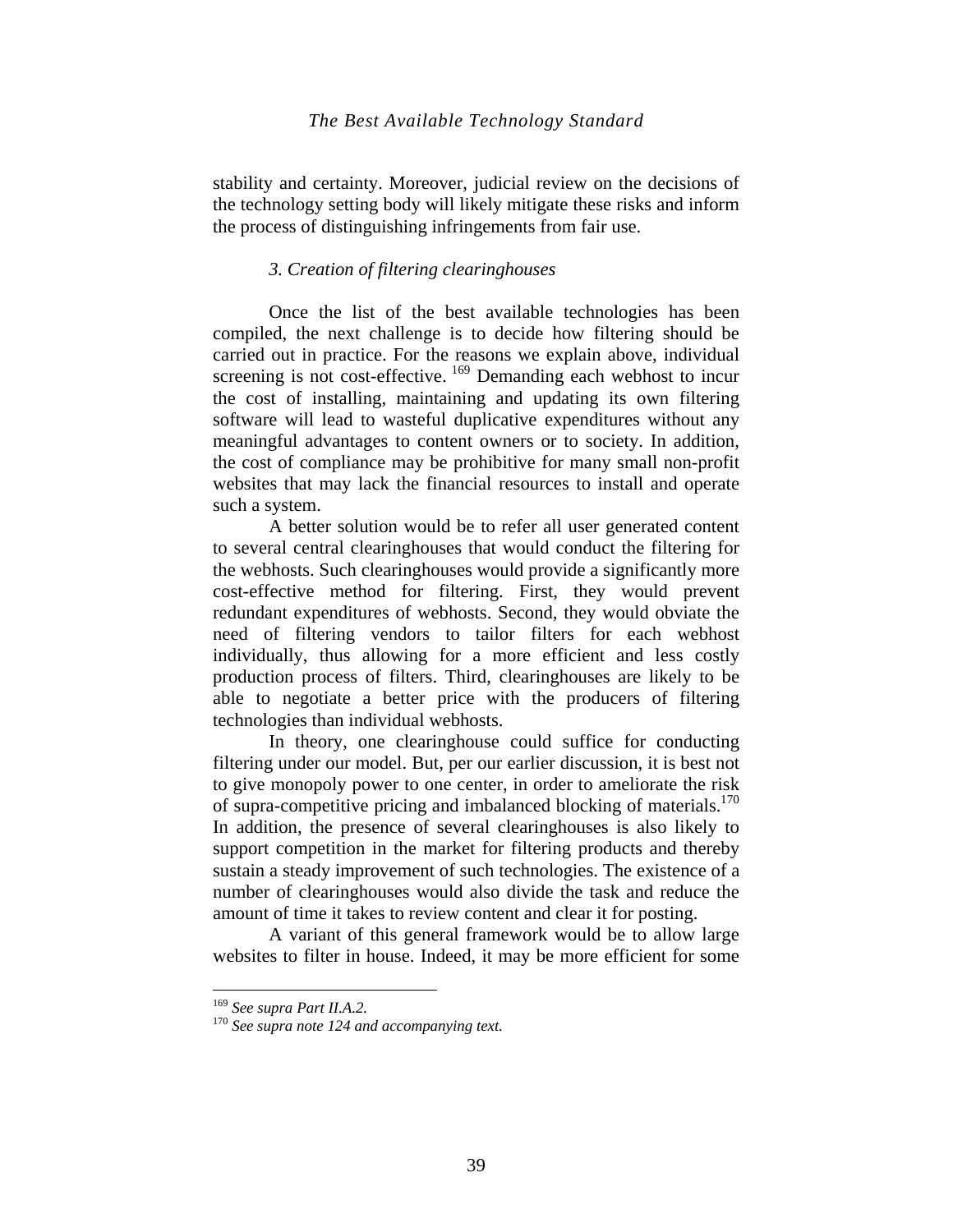webhosts to integrate the filtering vertically into their operations, as opposed to purchase the service from an outside provider. Ronald Coase suggested that transactions will be organized in the firm when the cost of doing so is lower than the cost of using the market.<sup>171</sup> While the clearinghouse structure for filtering is generally more efficient, there could be exceptions. For example, companies whose core business is creating technology and are *also* operating webhosts (i.e., Google) might incur considerably lower costs in creating a filter than other webhosts, and perhaps also than purchasing it from an external company. $172$ 

In order not to intervene in what might sometimes be a more efficient state of affairs, we propose that webhosts would be able to request the inclusion of their own, home-made filtering systems into the list of best available technologies and—if the filter is at least as effective as the best available technologies, the use of that filter would entitle the company to the safe harbor.<sup>173</sup>

#### *D. The Benefits of the Technological Safe Harbor Model*

The technological safe harbor model is designed to create appropriate incentives for content owners, webhosts and technology providers to join forces and improve copyright enforcement.

Consider, first, the effect of our model on content owners. The proposed regime provides content owners with a strong motivation to share information about their content with webhosts. Specifically, while registration is not mandatory,  $174$  our model correlates the level of protection a copyright owner would receive with the level of data she would provide. The more accurate the information a content owner provides, the easier it will be to detect infringements of her content. As a result, content owners would have a strong incentive to

<sup>171</sup> Ronald H. Coase, *The Nature of the Firm,* 4 ECONOMICA 386 (Nov. 1937). For other factors affecting the boundaries of the firm, see Sanford J. Grossman & Oliver D. Hart, *The Costs and Benefits of Ownership: A Theory of Vertical and Lateral* 

*Integration*, 94 J. POL. ECON. 691, 693-95 (1986).<br><sup>172</sup> This analysis may explain why YouTube exceptionally uses its home-made filter as opposed to third party software. *See supra note 124*.

<sup>&</sup>lt;sup>173</sup> Since the cost of the filter in this case is going to be borne exclusively by the webhost itself, there is no need for external checks on the cost parameter; thus, the filter only needs to be effective, under our definition in Part II.B.

<sup>174</sup> *See supra note Error! Bookmark not defined..*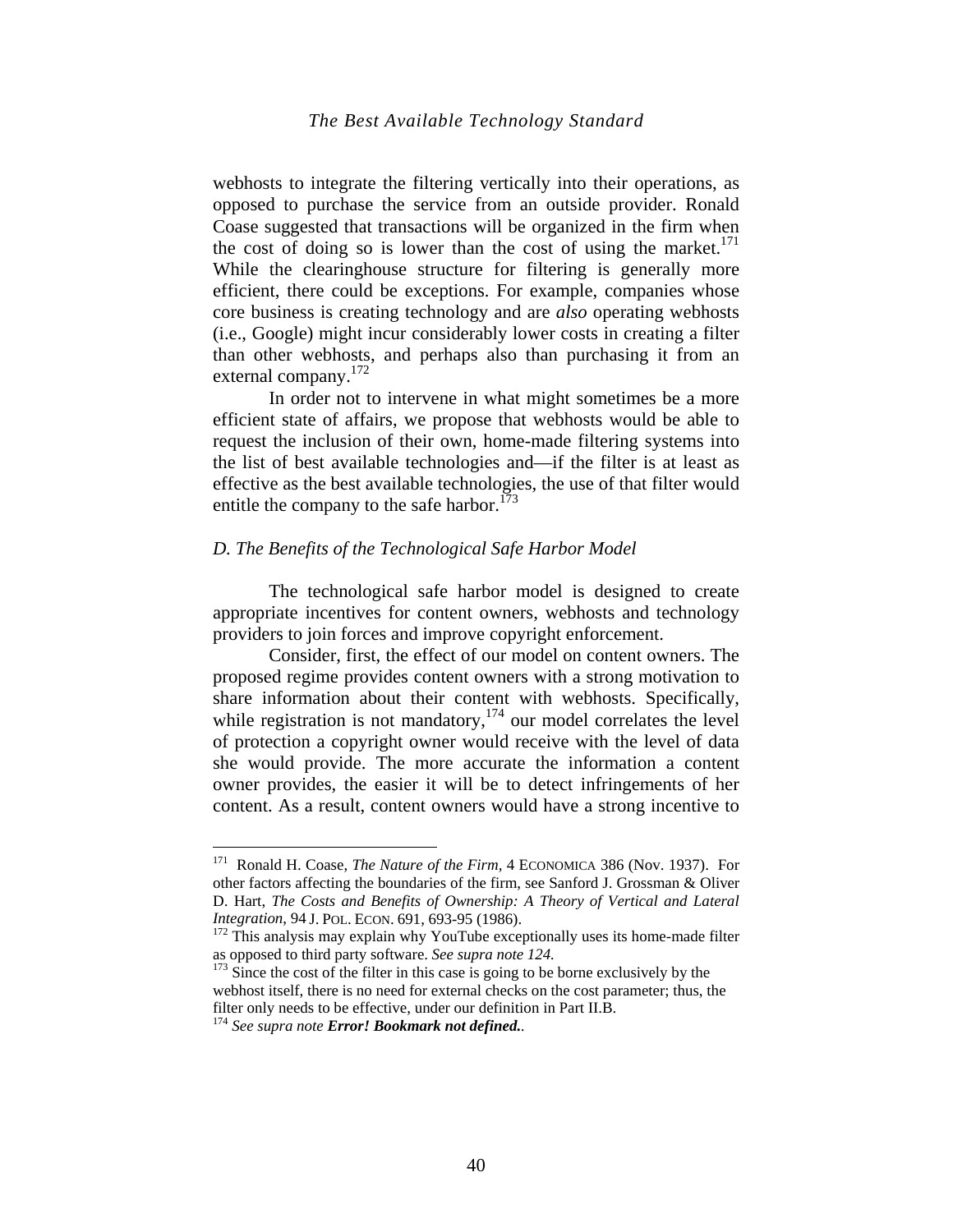update the central database by providing precise information about works they wish to protect.

As far as webhosts are concerned, our mechanism will eliminate the twin risks of expensive litigation and monetary liability for copyright infringement by users. Indeed, it will also eliminate the legal uncertainty webhosts currently face. The use of the clearinghouses by webhosts will automatically qualify them for a safe harbor status. If a copyright infringement suit is brought against a webhost, all it will have to do to defeat the lawsuit would be to show that it referred users' content to a clearinghouse for filtering at the time of the infringement. Since the webhosts' practice of referring content to a clearinghouse would probably become public information—as webhosts who follow such practices have an interest to make this fact known—very few cases, if any, will even go to court. Indeed, copyright owners will have no incentive to bring a lawsuit against a webhost that refers content to one of the model's clearinghouses; the webhost will be protected under our technological safe harbor, and the lawsuit will surely be rejected. What is more, our model reduces the cost of webhosts' compliance with the safe harbor provision. As analyzed above, the cost of referring materials to a filtering process saves webhosts the much higher cost of implementing and running the filters themselves.<sup>175</sup>

In combination, these two effects—copyright owners' incentives to provide data and webhosts' incentives to filter—would lead to a dramatic improvement in the efficiency of online copyright enforcement. Enhanced enforcement would augment the economic incentives of copyright industries—as well as amateurs—to produce creative content.<sup>176</sup> Finally, it will provide webhosts with legal

<sup>&</sup>lt;sup>175</sup> See supra Part II.A.2.

<sup>&</sup>lt;sup>176</sup> Enforcement of copyright law would enable the system to accomplish its goal, which is to enhance the incentive to create. *See, e.g.,* Mazer v. Stein, 347 U.S. 201, 219 (1954) ("The economic philosophy behind the clause empowering Congress to grant patents and copyrights is the conviction that it is the best way to advance public welfare through the talents of authors and inventors in 'Science and useful Arts.'"). *See also* Julie E. Cohen, *Lochner in Cyberspace: The New Economic Orthodoxy of "Rights Management*,*"* 97 MICH. L. REV. 462, 471 (1998) ("By guaranteeing authors certain exclusive rights in their creative products, copyright seeks to furnish authors and publishers, respectively, with incentives to invest the effort necessary to create works and distribute them to the public.").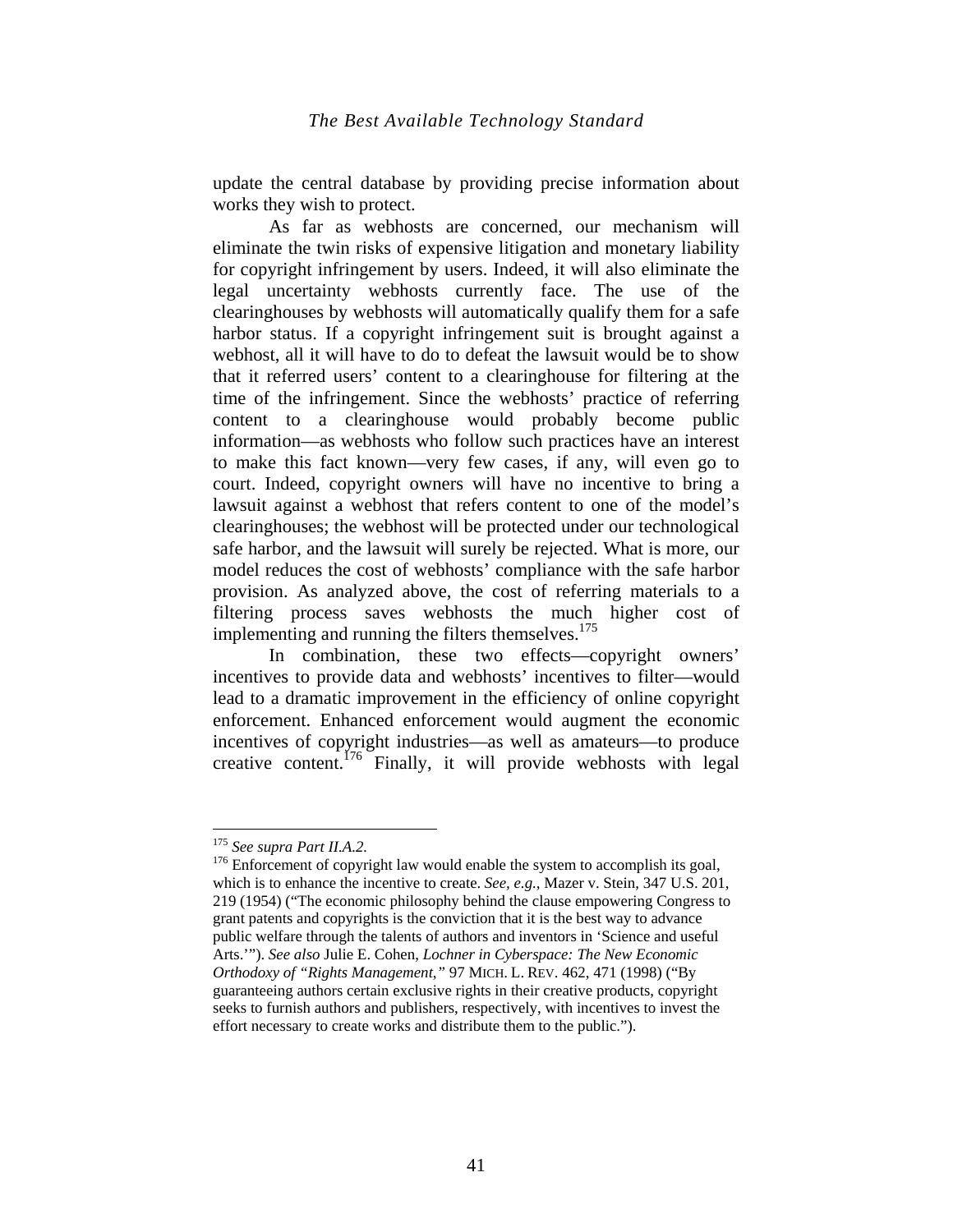certainty, which is likely to increase the investment in webhosting platforms.177

Importantly, our proposal has another salutary dynamic effect. Its implementation would lead to competition in the market of filtering mechanisms, initiating a virtuous cycle of increasing productivity and efficiency.<sup>178</sup> Under our model, filtering clearinghouses, competing to attract webhosts to use their services, would create constant demand for better filters. This demand would induce technology providers to engage in accelerated development and improvement of filtering systems.

In other words, our proposed safe harbor is "technologyendorsing" in the sense that it ensures that superior new technologies will be constantly adopted. This, in turn, would generate competition in the market for filtering technologies as technology providers would constantly race for the next "best available technology."

Innovation in the filtering arena may generate spillovers beyond the realm of copyright enforcement and creative industries although this is an effect we cannot predict or quantify at this point in time.<sup>179</sup> Filtering systems require optimization of search, identification, and comparison technologies, as well as automation of otherwise human calculations.180 Each of these technologies could be used separately or in combination with other technologies to enhance production in other industries.<sup>181</sup> As Mark Lemley and Anthony Reese have noted, "Economic evidence strongly suggests that those

<sup>177</sup> *See, e.g.,* Festo Corp. v. Shoketsu Kinzoku Kogyo Kabushiki Co., 535 U.S. 722, 730-31 (2002). Cf. Kaplow, *supra note 131*, 613 (recognizing, in the patent context, that "[C]larity is essential to promote progress, because it enables efficient investment in innovation"); Edward Lee, *Technological Fair Use*, 83 S. CAL. L. REV. 797, 822-23 (2010) (discussing the importance of certainty to the innovation in investment of web businesses).

<sup>178</sup> Michael Abramowicz & John F. Duffy, *Ending the Patent Monopoly*, 157 U. PA. L. REV. 1541(2009) (discussing the virtues of competition in the framework of their proposal to replace the U.S. Patent and Trademark Office's (PTO) current monopoly on patent examination with a competitive marketplace.).

 $179$  CLAYTON M. CHRISTENSEN, THE INNOVATOR'S DILEMMA 150 (rev. ed. 2003) ("neither manufacturers nor customers know how or why the products will be  $used[$ ... $]$ ").

<sup>&</sup>lt;sup>180</sup> *See also infra Part III.A.*<br><sup>181</sup> Clearly, the new tools that would develop can also be put to bad use, such as undue censorship, and various uses that can create privacy issues. Like most technologies, filtering systems are nothing but tools that can be utilized differently by different parties.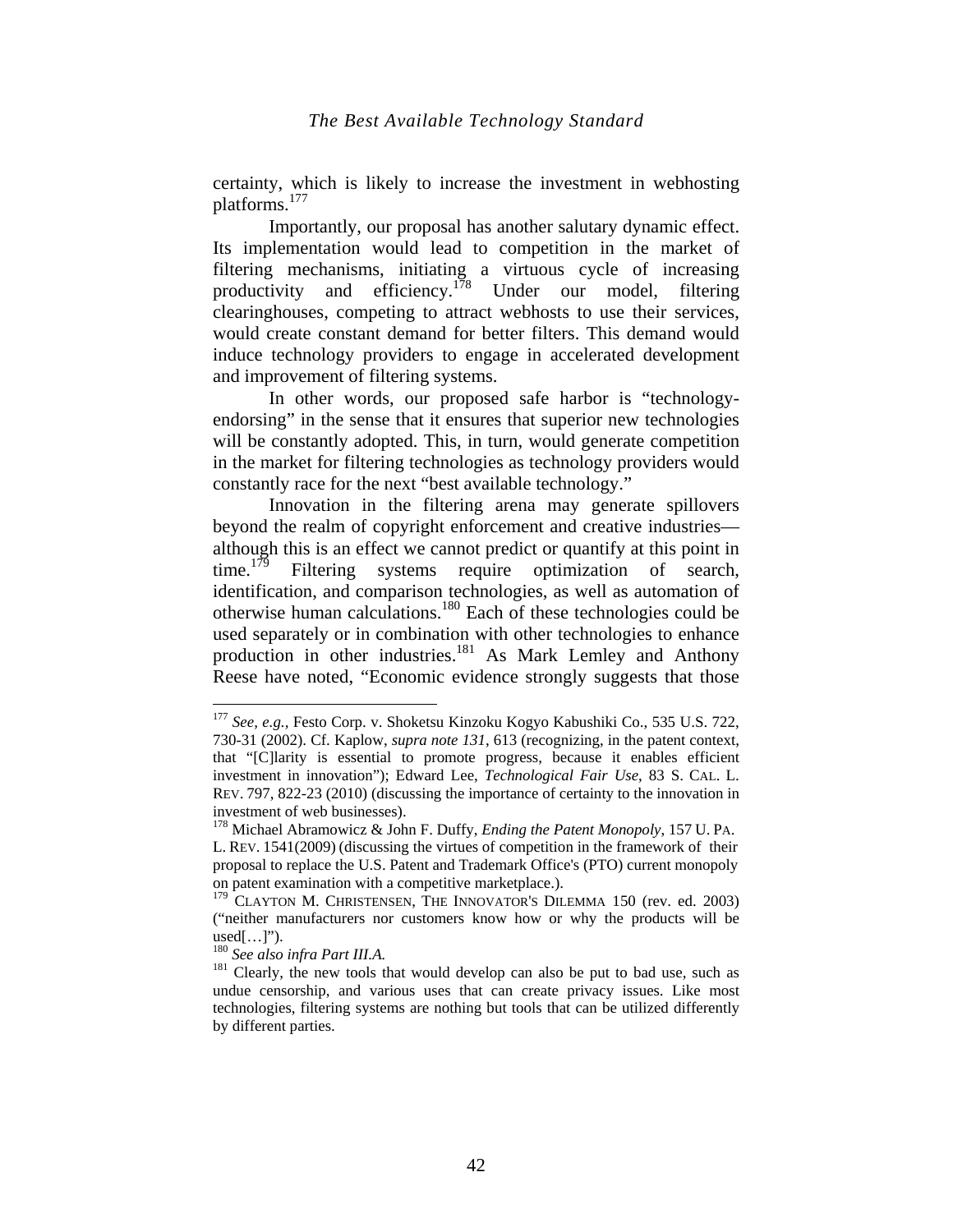unanticipated future benefits, or 'spillover' effects, often exceed the immediate value of most new technologies."<sup>182</sup>

## III. CHALLENGES AND OBJECTIONS

In this Part we address four practical and conceptual obstacles to our proposal. First, we tackle the argument that an automated model cannot, in principle, deal with fair use cases. Second, we discuss the model's ability to handle tolerated use. Third, and finally, we address the challenge of dynamism—namely, the ability of our model to cope with ongoing improvements in filtering technologies.

## *A. The Challenge of Fair Use*

An obvious challenge for our model is how to deal with fair uses. Determining whether a certain use is 'fair' is an intricate task.<sup>183</sup> There is no shared understanding of the doctrine even among judges. Fair use cases are often marked by frequent reversals, split courts and inconsistency even on the Supreme Court level.184 As Judge Posner

<sup>&</sup>lt;sup>182</sup> Lemley & Reese, *supra note* 68.

<sup>&</sup>lt;sup>183</sup> The test, which applies to six favored uses: criticism, comment, news reporting, teaching, scholarship, and research, requires a careful analysis of four broadly worded non-conclusive factors, enshrined in section 107 of the Copyright Act. 17 U.S.C. § 107 ("(1) the purpose and character of the use [...]; (2) the nature of the copyrighted work; (3) the amount and substantiality of the portion used […]; and (4) the effect of the use upon the potential market for […] the copyrighted work."). These four factors are illustrative and not exclusive, and courts can consider other parameters as well. *See id. But see infra note 196 and accompanying text.* 184 In *Sony*, *Harper & Row*, and *Campbell*, the Supreme Court reversed the circuit

courts' reversals of the district courts. Campbell v. Acuff-Rose Music, Inc., 510 U.S. 569, 571-72 (1994), *rev'g* 972 F.2d 1429 (6th Cir. 1992); Harper & Row, Publishers, Inc. v. Nation Enters., 471 U.S. 539, 542 (1985), *rev'g* 723 F.2d 195 (2d Cir. 1983); Sony Corp. of Am. v. Universal City Studios, Inc., 464 U.S. 417, 420-21 (1984), *rev'g* 659 F.2d 963 (9th Cir. 1981). *But see* Barton Beebe, *An Empirical Study of U.S. Copyright Fair Use Opinions*, 1978-2005, 156 U. PA. L. REV. 549, 574-75 (2008) (noting that "indeterminacy" is not prevalent in the lower courts). Further, the Supreme Court was divided five-four in *Sony* (*Sony, 464 U.S. at 418*), and six-three in *Harper & Row* (*Harper & Row, 471 U.S. at 541*).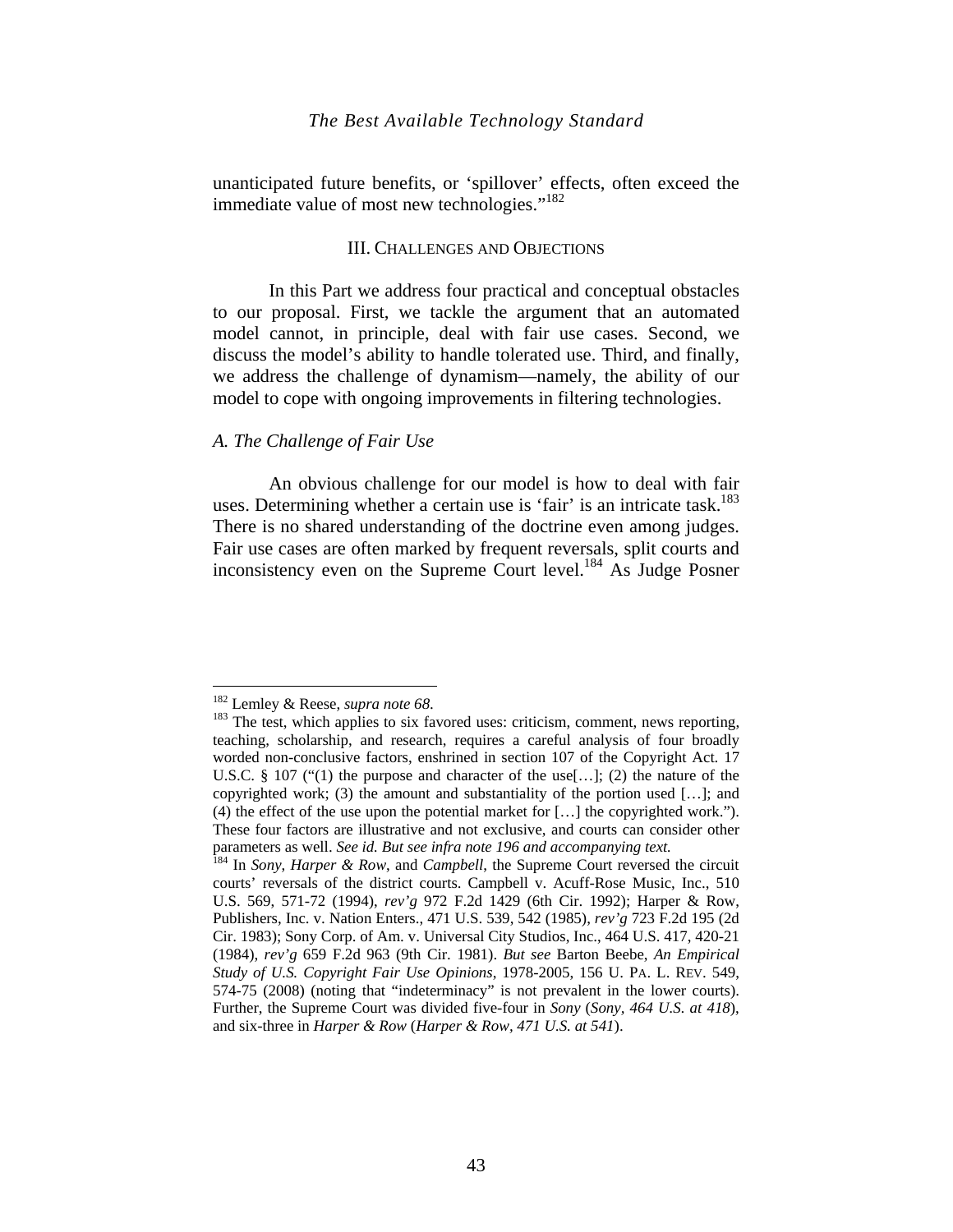put it, the fair use test does not "constitute an algorithm that enables decisions to be ground out mechanically."<sup>185</sup>

We agree that technology cannot provide a perfect solution to the challenge of fair use. We contend, however, that our model can handle fair use cases at least as well as the extant regime. To demonstrate that, we would like to take a step back and describe the filtering process in its entirety.

In our vision, filtering systems would classify content into one of three categories. The first Category (Category A) would include instances of blatant copyright infringements, namely posts that constitute verbatim copies of copyrighted works. Identifying Category A posts should be fairly straightforward. Such posts will not only match a database item, but would also comprise of that single item in their entirety, or nearly in their entirety.186 Category A cases represent the most significant—and legitimate—concern of copyright owners, because these posts form clear substitutes for their products and their source of livelihood.<sup>187</sup> Accordingly, Category A posts should automatically be blocked ex-ante from appearing on the site.

Our second proposed category (Category B) would consist of noninfringing posts. This Category would comprise of posts that contain no traces of an identifiable work, as well as posts that are licensed or otherwise authorized.<sup>188</sup> All these cases raise no issue of infringement.

The third Category (Category C), would contain the "hard cases"—posts that may qualify as fair uses. We concede that technology cannot provide an error-proof solution in this case. It

<sup>&</sup>lt;sup>185</sup> Chicago Bd. of Educ. v. Substance, Inc., 354 F.3d 624, 629 (7th Cir. 2003) (Posner, J.). *See also* Harper & Row, 471 U.S. at 588 (Brennan, J., dissenting) ("section 107 factors "do not mechanistically resolve fair use issues."). 186 The filter would only need to negate that the post has been authorized, or was

uploaded by the copyright owner of the underlying work herself. Such information can be incorporated into the original database.<br><sup>187</sup> Campbell v. Acuff-Rose Music, Inc., 510 U.S. 569, 591 (1994) ("when a

commercial use amounts to mere duplication of the entirety of an original, it clearly supersede<sup>[s]</sup> the objects of the original and serves as a market replacement for it, making it likely that cognizable market harm to the original will occur." (citations omitted)).

<sup>188</sup> A license can be compulsory (e.g., §§ 114, 115), express, or implied (*see e.g.,* Effects Assoc., Inc. v. Cohen, 908 F.2d 555 (9th Cir. 1990)). By authorization we also include posts that are being uploaded by the copyright owner of the underlying work.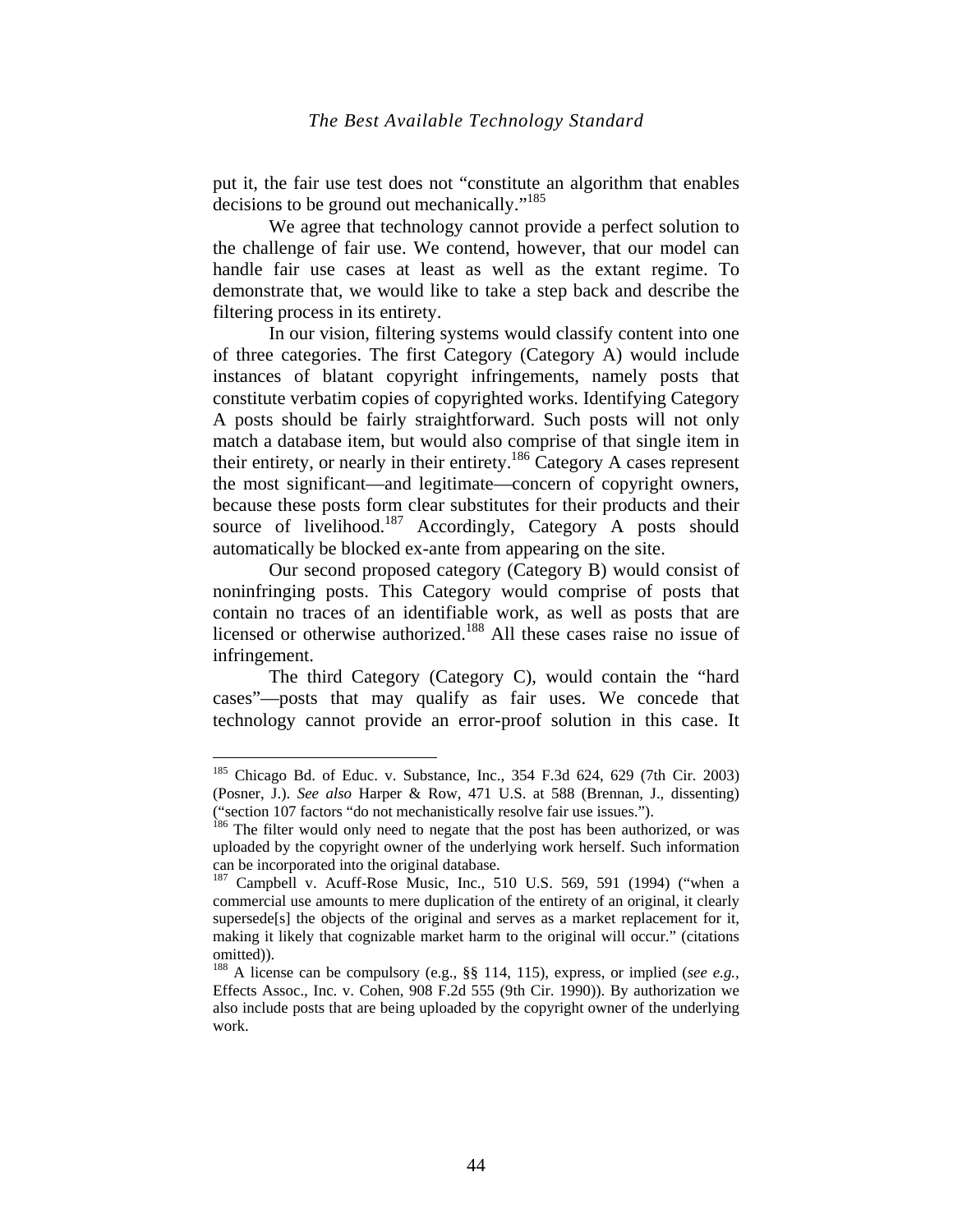should be borne in mind, though, that human review is not a silver bullet either—as our fair use jurisprudence may demonstrate.<sup>189</sup>

We believe then that the optimal solution is a combination of technological and human review. Initially, the degree of reliance on human agents might be quite substantial. Over time, however, as filtering technologies improve, the role of humans is likely to diminish. $190$ 

Although filters cannot be expected to conduct a full analytical fair use examination, $191$  they could use proxies and quantitative measures as indications to whether the fair use factors point towards a positive or negative fair use finding, and increasingly, better align their process with courts' fair use decisions.<sup>192</sup> For example, technology can test whether a work is published—an element of the second fair use factor.<sup>193</sup> It can also easily find the amount taken under the third factor. Filters might also be able to develop proxies for commercialism,<sup>194</sup> (e.g., the post's designated audience) and transformativeness<sup>195</sup> (e.g., the proportion of original to unoriginal material in the post)—the two main components of the first fair use factor.

Making fair use determinations technologically might further be facilitated by the fact that despite Congress' invitation to judicial flexibility, courts without exception apply the four statutory factors

<sup>189</sup> *See supra note 184 and accompanying text.*

<sup>&</sup>lt;sup>190</sup> See infra note 205 and accompanying text.<br><sup>191</sup> See supra note 183.

<sup>&</sup>lt;sup>192</sup> This is what software does in other contexts, such as Wall Street trading that are now dominated by computer programs that utilize algorithm-based statistical analysis to decide what stock to invest in.

 $193$  In some instances, such as in the case of photography, however, the question whether a work was published can be more complicated, although it is doubtful that the complexity would carry into the fair use realm. *See generally* Thomas F. Cotter*, Toward a Functional Definition of Publication in Copyright Law, 92 MINN. L. REV.* 1724 (2008).

<sup>&</sup>lt;sup>194</sup> Commercialism serves as an indication against fair use *See* Sony Corp. of Am. v. Universal City Studios, Inc., 464 U.S. 417 (1984) (noting that noncommercial use is presumed to be fair use); Harper & Row, 471 U.S. at 562 ("The fact that a publication was commercial … tends to weigh against a finding of fair use"); *Campbell,* 584-85 ("Sony stands for the proposition that the fact that a publication was commercial as opposed to nonprofit is a separate factor that tends to weigh against a finding of fair use.").

<sup>&</sup>lt;sup>195</sup> Transformativeness serves as an indication for fair use. *See, e.g., Campbell*, 510 U.S. at 578-79 (opining that transformative uses further the goal of copyright law).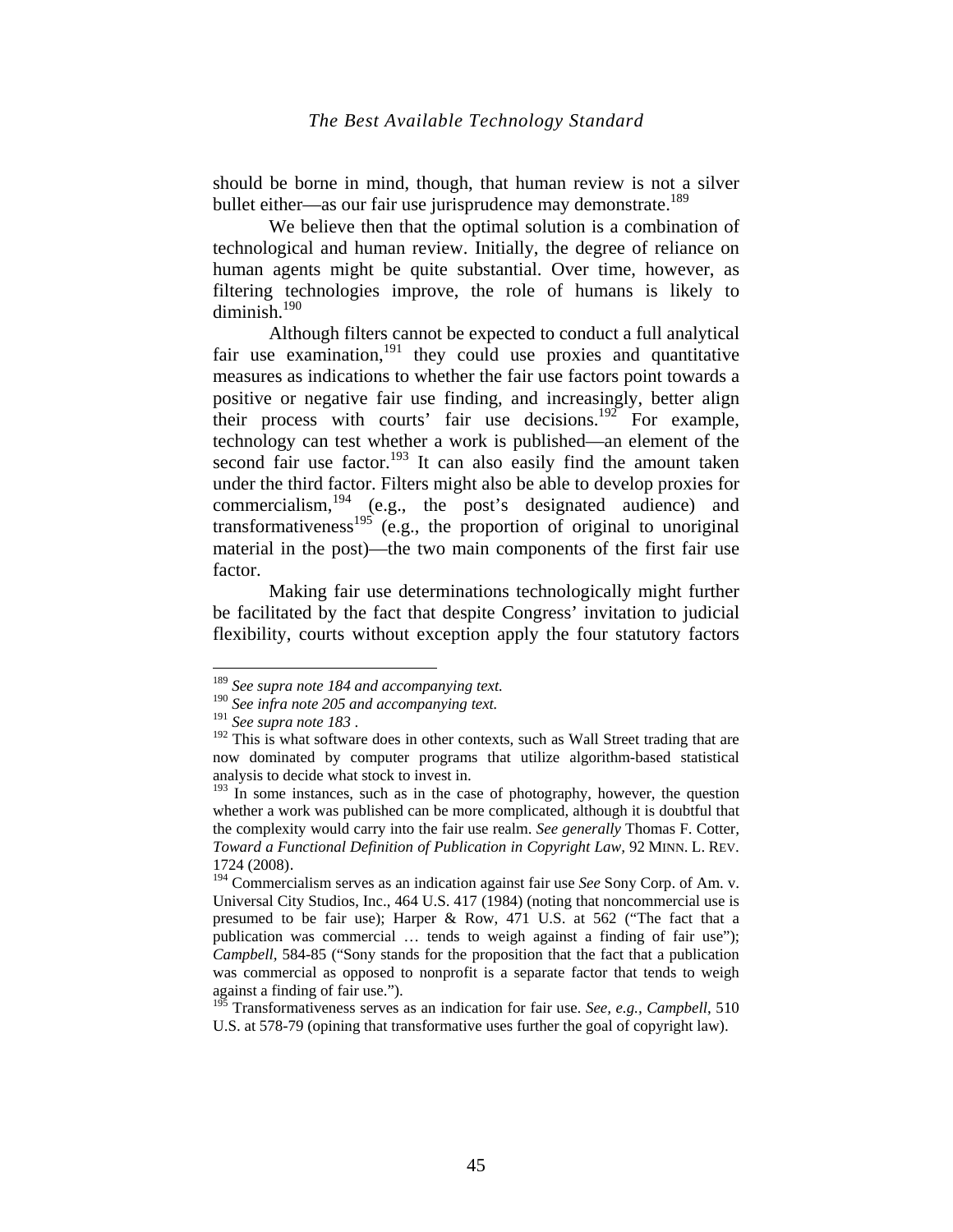exclusively and attach a binary value to each factor—whether it does or does not point towards a fair use conclusion.<sup>196</sup> Likewise, the filter can take into account the *de facto* hierarchy between the factors,<sup>197</sup> where "the first and fourth factors dominate the analysis, with the third and second factors trailing in significance."198 Commentators have identified other patterns in the fair use jurisprudence.<sup>199</sup>

Since filtering technology is not advanced enough to make qualitative determinations, the switch to technology based enforcement may be aided by the adoption of quantitative benchmarks that will substitute to some degree for qualitative criteria. Specifically, lawmakers (or industry representatives during the process of creating the list of "best available technologies") can agree that certain insignificant appropriations of copyrighted content will be *per se* fair use and thus, will not constitute copyright infringements.

A blueprint for such quantitative caps can be found in the academic literature. Kevin Goldman together with one of us, have advanced specific ceilings for uses of copyright content without

<sup>196</sup> S*ee* Beebe, *supra note 184*, 563-64 (noting that empirically, courts treat § 107 as limitative and not only illustrative).

 $197$  Courts have generally regarded the second and the third factors as relatively insignificant. *See* Dow Jones & Co. v. Bd. of Trade, 546 F. Supp. 113, 120 (S.D.N.Y. 1982) ("The nature of the copyrighted work seems to be the least important and most unclear of the four factors [...]"); Compaq Computer Corp. v. Procom Tech., Inc., 908 F. Supp. 1409, 1421 (S.D. Tex. 1995) ("The third factor . . . is generally considered the least important factor of the fair use analysis." (citing Sony Corp v. Universal City Studios, 464 U.S. 417, 449-50 (1984)). *But see Campbell*, 510 U.S. 578 ("All [factors] are to be explored, and the results weighed together, in light of the purposes of copyright."); Harper & Row, Publishers, Inc. v. Nation Enterprises, 471 U.S. 539, 553 (1985) (referring to the second factor as "highly relevant to whether a given use is fair").

<sup>198</sup> Lydia P. Loren, *The Pope's Copyright? Aligning Incentives with Reality by Using Creative Motivation to Shape Copyright Protection*, 69 LA. L. REV. 1, 31, 31 (2008). *See also* Michael W. Carroll, *Fixing Fair Use*, 85 N.C. L. REV. 1087, 1103 (2007) (arguing that the second factor "tends to do little work in swaying the outcome" of the test); Matthew Sag, *God in the Machine: A New Structural Analysis of Copyright's Fair Use Doctrine*, 11 MICH. TELECOMM. TECH. L. REV. 381, 434 (2005) (same).

<sup>199</sup> *See, e.g.,* Pamela Samuelson, *Unbundling Fair Uses*, 77 FORDHAM L. REV. 2537 (2009) (identifying several "policy clusters" that can predict the result of the fair use test); Michael J. Madison, *A Pattern-Oriented Approach to Fair Use*, 45 WM. & MARY L. REV. 1525, 1645-65 (2004).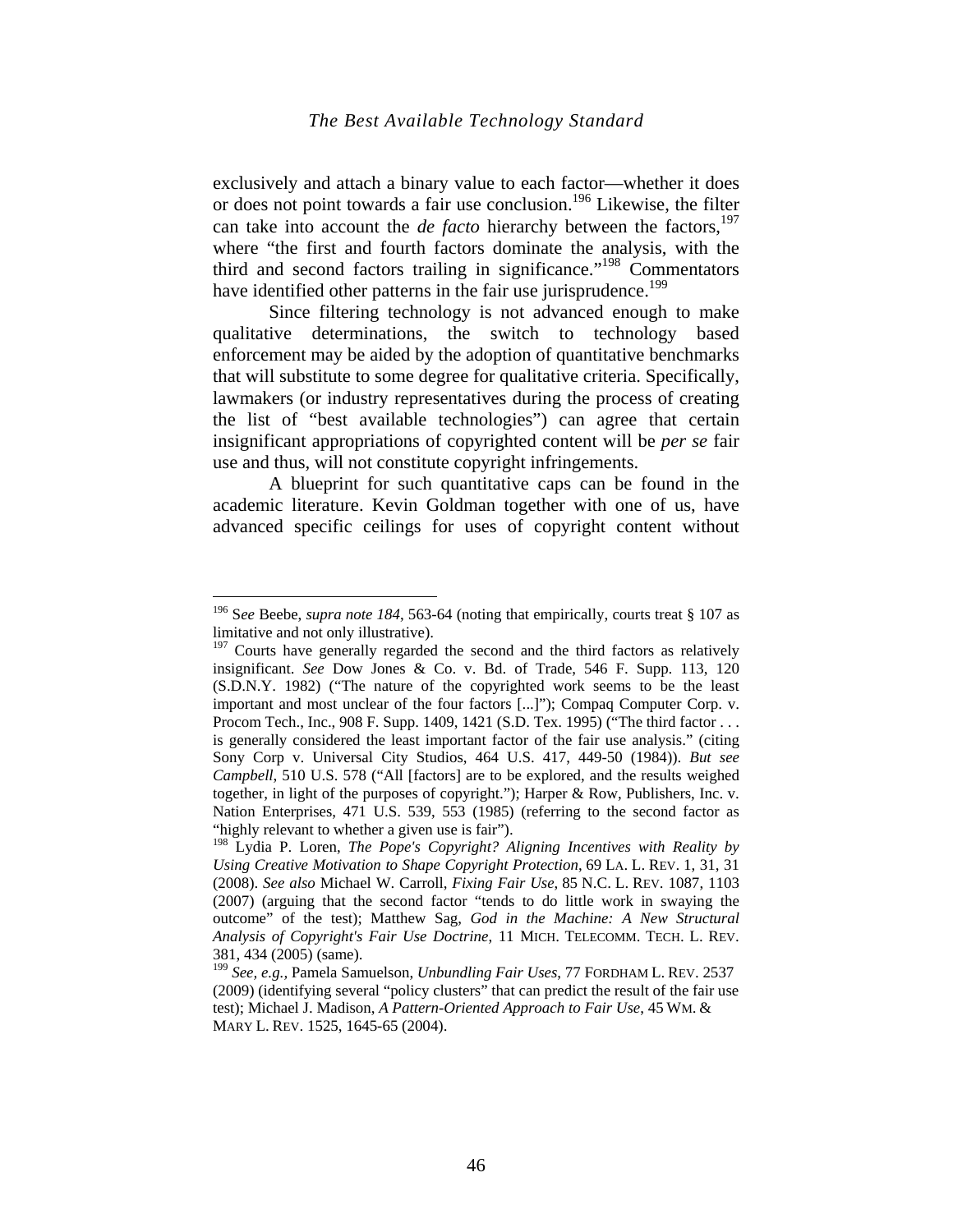liability.<sup>200</sup> These—or other—criteria could be employed by policymakers—or by industry and public representatives in the process of creating the list of best available technologies—to expand the range of permissible uses of content. Minimal appropriations neither present a risk of sales displacement nor otherwise usurp the market of the original work.<sup>201</sup> Thus, they should not be blocked by the filtering process.

Another possibility is that each content owner would set their level of permissible use individually. We elaborate on this option in our discussion on tolerated use in the next section.<sup>202</sup>

All this, however, will not obviate the need for some level of human oversight. Since fair use determinations include qualitative variables—such as whether the "heart of the copyrighted work was taken" as part of the third factor, $203$  the benefit that accrues to the public from the use as part of the first factor, and the market effect of the use as part of the fourth factor  $204$ —some degree of human oversight is inevitable with respect to cases falling into Category C, at least in this stage. $205$ 

<sup>200</sup> Parchomovsky & Goldman, *supra note 83,* at 1511-1517. For example, the contemplated ceiling for *literary works* would be the lesser of fifteen percent or three hundred words total (of both the original and the copy). For *sound recordings and musical compositions*, the lesser of ten percent or ten seconds cumulatively. For *audiovisual works,* the lesser of thirty seconds or ten percent of the original work, as well as display of an architectural, choreographic, or pictorial work for thirty seconds or less, provided that those thirty seconds comprise no more than ten percent of the new work. *Id.*<br>
<sup>201</sup> *Id.*<br>
<sup>202</sup> *See infra note 212 and accompanying text.*<br>
<sup>202</sup> *See infra note 212 and accompanying text.*<br>
<sup>203</sup> Harper & Row, Publishers, Inc. v. Nation Enters., 471 U.S. 539, 564-

elements of a prior author's composition to create a new one that, at least in part, comments on that author's works." Campbell v. Acuff-Rose Music, Inc., 510 U.S. 569, 580 (1994). *See also* Lucasfilm Ltd. v. Media Mkt. Group, Ltd., 182 F. Supp. 2d 897, 901 (N.D. Cal. 2002) (denying preliminary injunction against pornographic animated version of Star Wars based on parody); Dr. Seuss Enters., L.P. v. Penguin Books USA, Inc., 109 F.3d 1394, 1401 (9th Cir. 1997) (rejecting the defendants' argument that its book was both a satire and a parody).<br><sup>205</sup> This does not mean that technology could not surprise us in the future. Gary

Kasparov famously asserted that a computer would never be able to win a chess match because it lacks intuition and strategic line of thinking. Yet Kasparov himself lost to "Very Deep Blue," when the more advanced computer effectively traded intuition and strategy for millions of calculations.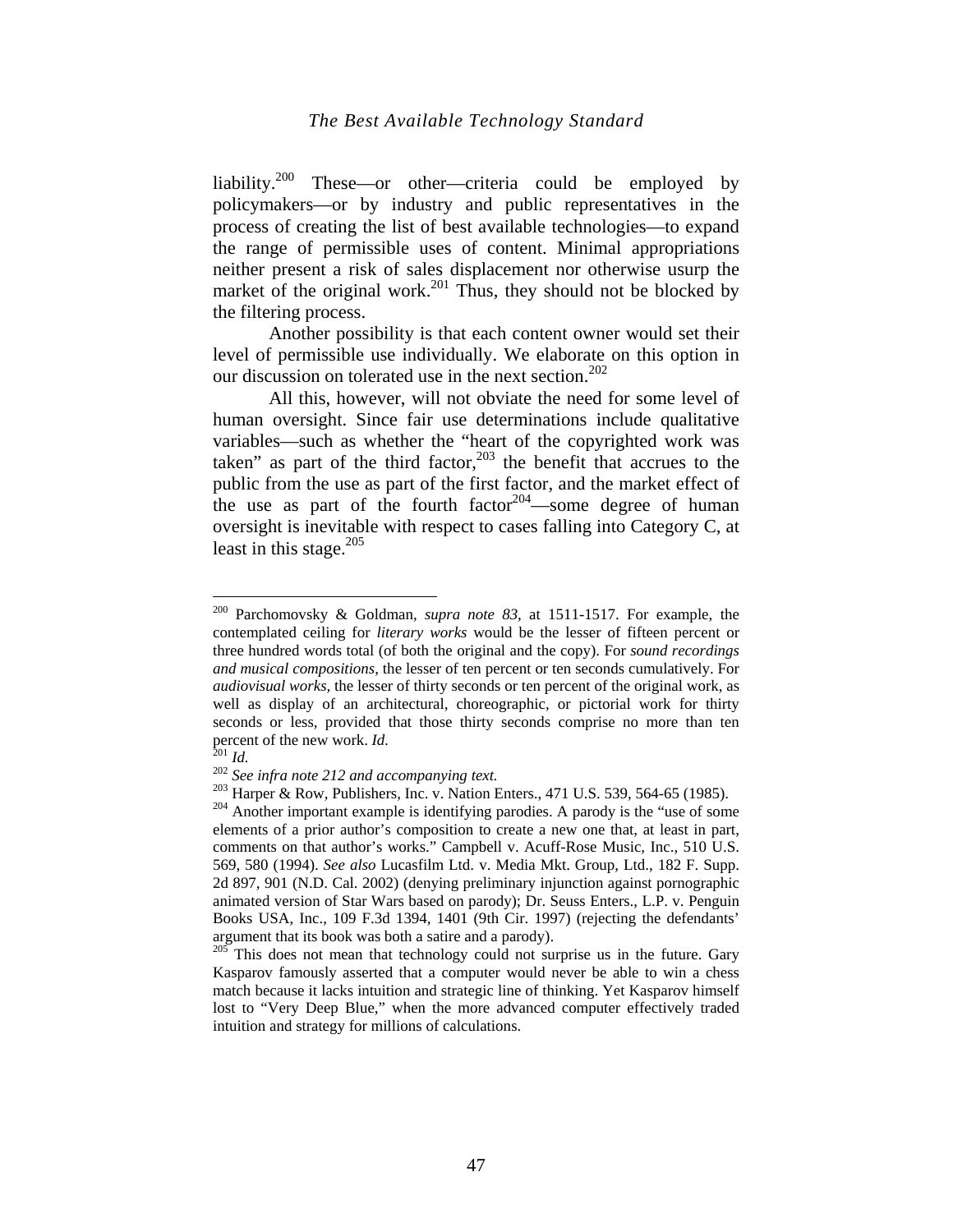Finally, our proposal leaves intact the notice and take down procedure and a reverse notice and takedown mechanism for users.<sup>206</sup> Content owners who identify putatively infringing content will be able to notify webhosts about the presence of the content and require that it be removed—precisely as they can under section 512. Hence, under our proposal, content owners are not worse off than they are now. Likewise, users will be expeditiously notified about blocking and removal actions and will be able to demand that a post be reinstated, in return for waiving their anonymity.<sup>207</sup>

We believe that adopting our proposal will not leave fair use worse off than it is today. Under our model, filtering developers would internalize the decision of whether to refer materials to human review or not. Because technology providers will not want their effectiveness ranking to be lowered, they will be careful not to filter out content that has a legitimate claim for fair use.<sup>208</sup> On the other hand, cost and efficacy considerations would push it to automate more decisions over time as long as its accuracy would not be reduced. On the whole, filtering system manufacturers have a strong incentive to respect fair use and improve the ability of their technologies to handle fair use cases.

#### *B. Efficient Tolerated Uses*

A second challenge for our proposal involves tolerated uses. The term was coined by Tim Wu to refer to uses of copyrighted works that are technically infringing, yet are consciously not enforced by their copyright owners.<sup>209</sup> Wu further explained that there are various reasons why tolerated uses are not being enforced, ranging from simple laziness to the recognition by the owner that a particular use might be harmless or even beneficial to her. $^{210}$ 

 $206$  17 U.S.C. § 512(g).

<sup>&</sup>lt;sup>207</sup> Tracing § 512(g)(3). *See also* Perfect 10, Inc. v. CCBill LLC, 488 F.3d 1102, 1112 (9th Cir. 2007) ("Accusations of alleged infringement have drastic consequences: A user could have content removed, or may have his access terminated entirely. If the content infringes, justice has been done. But if it does not, speech protected under the First Amendment could be removed.")

<sup>208</sup> *See supra Part II.B.*

<sup>209</sup> Tim Wu, *Tolerated Use*, 31 COLUM J.L. & ARTS 617 (2008).<br><sup>210</sup> *Id.*, at 619 ("Reasons can include simple laziness or enforcement costs, a desire to create goodwill, or a calculation that the infringement creates an economic complement to the copyrighted work—it actually benefits the owner.").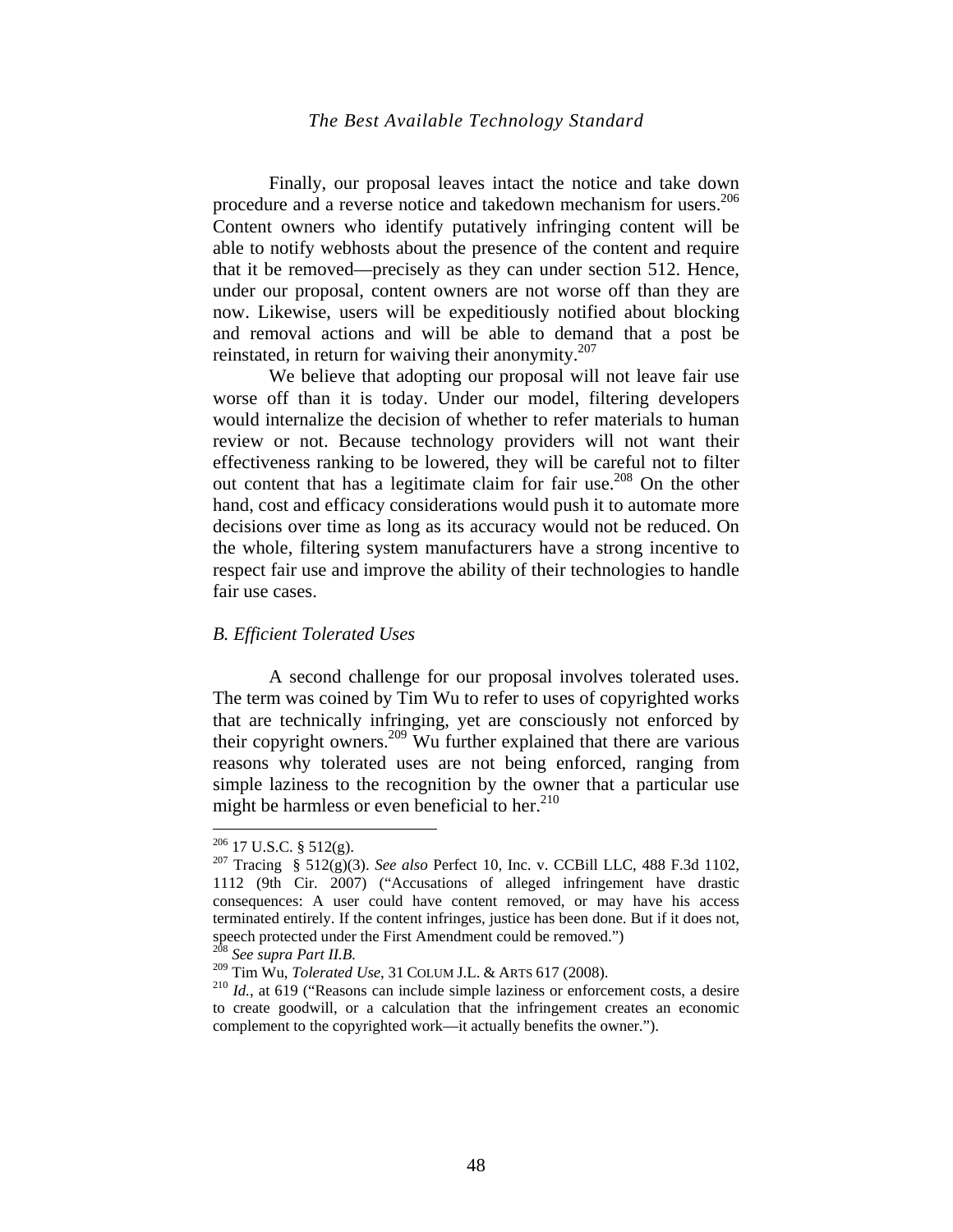The subgroup of tolerated uses that inflicts *no harm* on content owners creates more benefit than harm (because these uses benefit the users who perform and access them, and create no harm to the copyright owner) and is therefore desirable from a social standpoint. Accordingly, it is important to allow such uses to exist. Efficient tolerated uses are actually dealt with quite effectively under the current regime, because when owners avoid sending takedown notices regarding such uses, they typically will remain on the website. $211$  Our model, in contrast, would treat all technically infringing contents indiscriminately—and may ultimately block even efficient tolerated uses.

Admittedly, we only have partial solutions to the efficient tolerated use problem. One solution is built into the system: content owners could decide to tolerate infringements by simply refraining from including information about their works in the central database that informs the screening process. Yet, the ex-ante nature of such decisions would still not enable owners to tolerate ex-post some uses of works they generally want protected*.* 

Furthermore, content owners may adopt intermediate positions that would permit certain types of uses, or permit users to appropriate certain percentages of their works.<sup>212</sup> For example, a content owner may decide that copying of up to twenty percent of her work would be exempt from liability and set her screening preferences accordingly. The owner can further decide to set differential tolerance levels for different works. For example, for newly-released works, set the filter automatically to block any posting that exceeds seventy percent correspondence of audio and video, while for older material the tolerance setting might rise to ninety percent. This can salvage most tolerated uses. Nevertheless a problem will remain with respect to mash-ups. Specifically, video-clips that contain original visual content with copyrighted music in the background presents a challenge for our system. And such content clearly exists.

 $211$  As we discuss at length in Part I, under the current notice and takedown regime, webhosts have no incentive to remove infringing content without the request of the copyright owner.

<sup>212</sup> *See* Robert Merges, *To Waive and Waive Not: Property and Flexibility in the Digital Era*, 34 COLUM. J.L. & ARTS 113, 126-17 (suggesting a "selective waiver" mechanism, in which copyright owners would waive their rights in certain categories).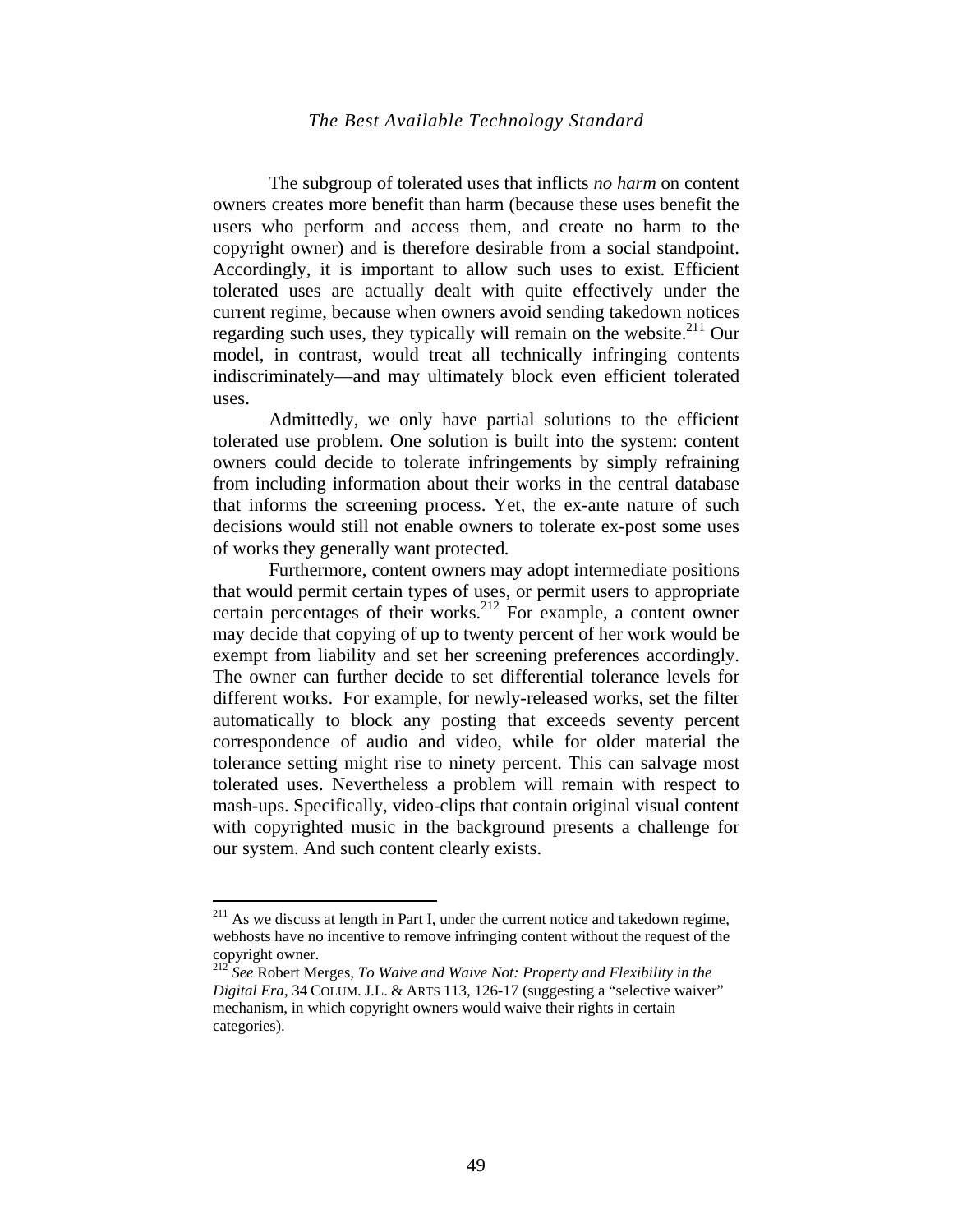A possible way to ameliorate this problem could be to inform content owners of all blocked uses—immediately or periodically and allow them to override the filter's decision and "unblock" the material at any time.<sup>213</sup> Admittedly, this is still a partial solution, because copyright owners may opt in to the default 'blocked' status merely because this is the default or because they do not internalize the benefit from this use.

We concede that our proposal does not effect a Pareto optimal solution—one that makes at least one person better off while leaving no one worse off. Yet, there is nothing surprising about that. As Guido Calabresi powerfully demonstrated, very few legal regimes—if any—satisfy the Pareto principle.<sup>214</sup> Virtually all legal changes create winners and losers. Hence, we are not daunted by the fact that our proposal will not make everyone better off. This cannot be the test for making legal changes. A much more useful test is to compare the benefits of our proposal with the cost thereof. We posit that our proposal fares well on this criterion for three reasons.

First, it is important to remember that not all tolerated uses are efficient; many tolerated uses are actually inefficient, namely, overall they create more harm than benefit. $215$  The level of tolerated uses is to a large extent a function of the cost of enforcement—a costly, ineffective enforcement process, like the one that exists today, may prevent enforcement against harmful infringers.<sup>216</sup> In the absence of empirical data regarding the nature of tolerated uses, particularly the reasons why they are tolerated, it is impossible to know whether our model comprises an overall superior or inferior policy to handle tolerated uses.

Second, the attraction of tolerated uses is to a large extent a false allure. Tolerated uses are an elusive concept. A use may be tolerated by a copyright owner for a certain period of time, and then,

<sup>&</sup>lt;sup>213</sup> Such a mechanism would be similar to YouTube's current mechanism. This mechanism flags to content owners when their material appears on the site and allows them to choose whether to remove it or share with Google the ad-revenues resulting from it.

<sup>214</sup> Guido Calabresi, *The Pointlessness of Pareto: Carrying Coase Further*, 100 YALE L.J. 1211 (1991). 215 *See supra note 210* (noting possible reasons for tolerated uses). 216 *Id.*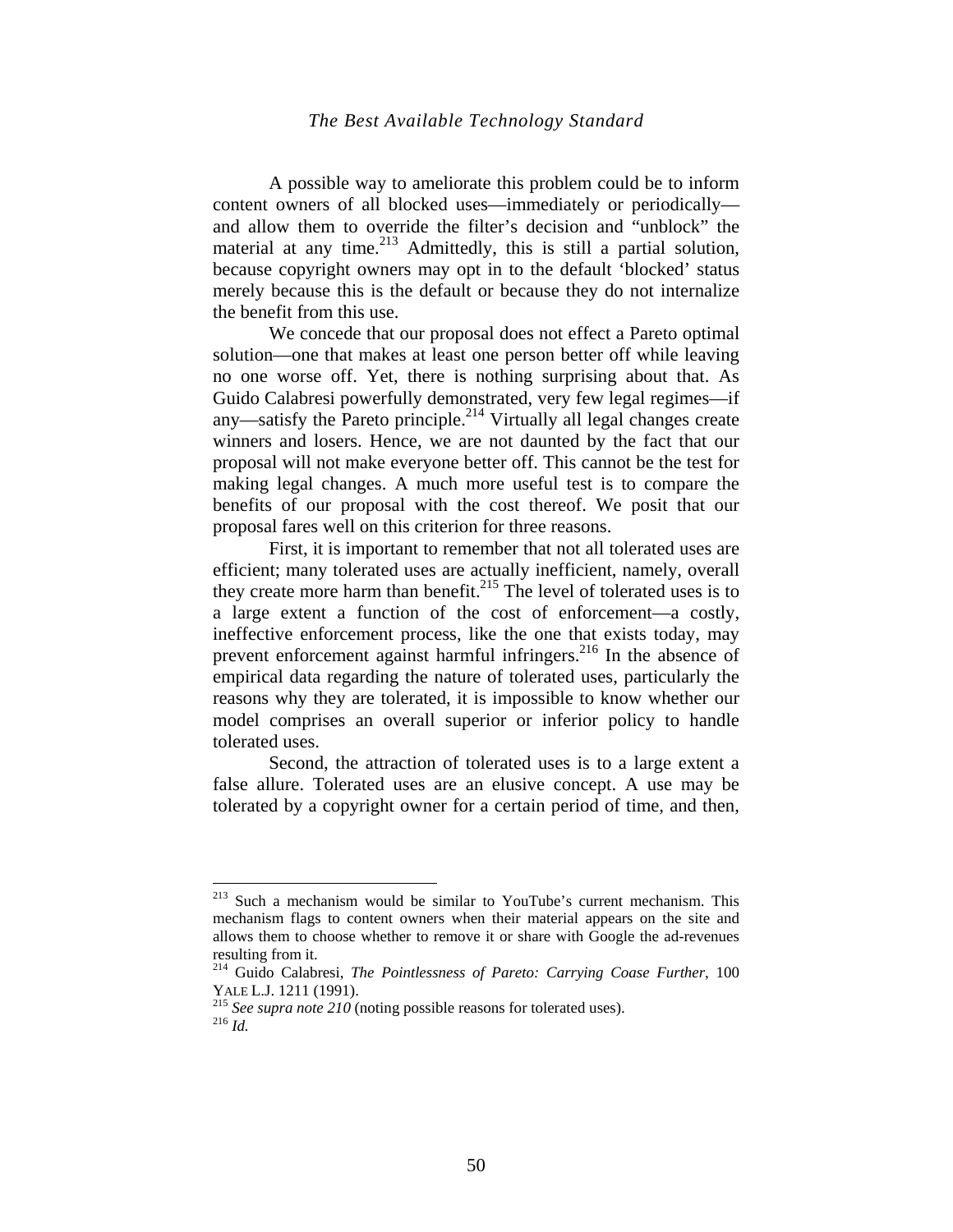she may change her mind and start vigorously enforcing her rights. $217$ Indeed, as the number of unauthorized uses made of a certain copyrighted work goes up, it becomes more likely that the owner of the copyright will commence legal action against the infringers. This stems from the simple fact that the owner's decision whether to "tolerate" a use is not only a function of the cost of enforcement but also of the expected value she can derive from the lawsuit.

Finally, and most importantly, we believe that the societal interest in protecting webhosts is far more important than the interest in maintaining all currently available tolerated uses. The degree to which webhosts are exposed to liability affects all users and content owners. It is a key determinant of the future of the Internet. Tolerated uses, while important, present a relatively minor issue in comparison to webhosts' liability and the need for a balanced system of copyright enforcement.

#### *C. The Challenge of Improvements*

1

Naturally, the competition we envision in the market for filtering technologies is expected to constantly yield new and better filtering applications. In light of this expectation and the adaptive nature of the best available technology standard, one may wonder whether our technological safe harbor will ever shelter webhosts. After all, it is possible that newer and slightly better filtering systems will appear on the market on a monthly basis and their appearance may result in a constant re-ranking of technologies, with new filtering technologies pushing older ones off the best available technology list.

This challenge would arise with respect to any adaptive legal standard, especially those involving technology, because technology improves in an especially fast pace.<sup>218</sup> Although the problem of

<sup>217</sup> *See also* Edward Lee, *Warming up to User-Generated Content,* 2008 U. ILL. L. REV. 1459, 1486-88 (2008) (noting that the strategy owners sometimes take is "hedging:" they wait to see whether a use is harmful or beneficial before taking any enforcement measures).

 $218$  Adaptive standards are open-ended, and allow the flexibility to leave certain areas open for future revisions. Adaptive standards are not foreign to copyright law. The "tangible medium of expression," for example, was designed to "avoid the artificial and largely unjustifiable distinctions… under which statutory copyrightability in certain cases has been made to depend upon the form or medium in which the work is fixed." *See* H.R. Rep. No. 94-1476 at 52 (1976), reprinted in 1976 U.S.C.C.A.N. 5659, 5665.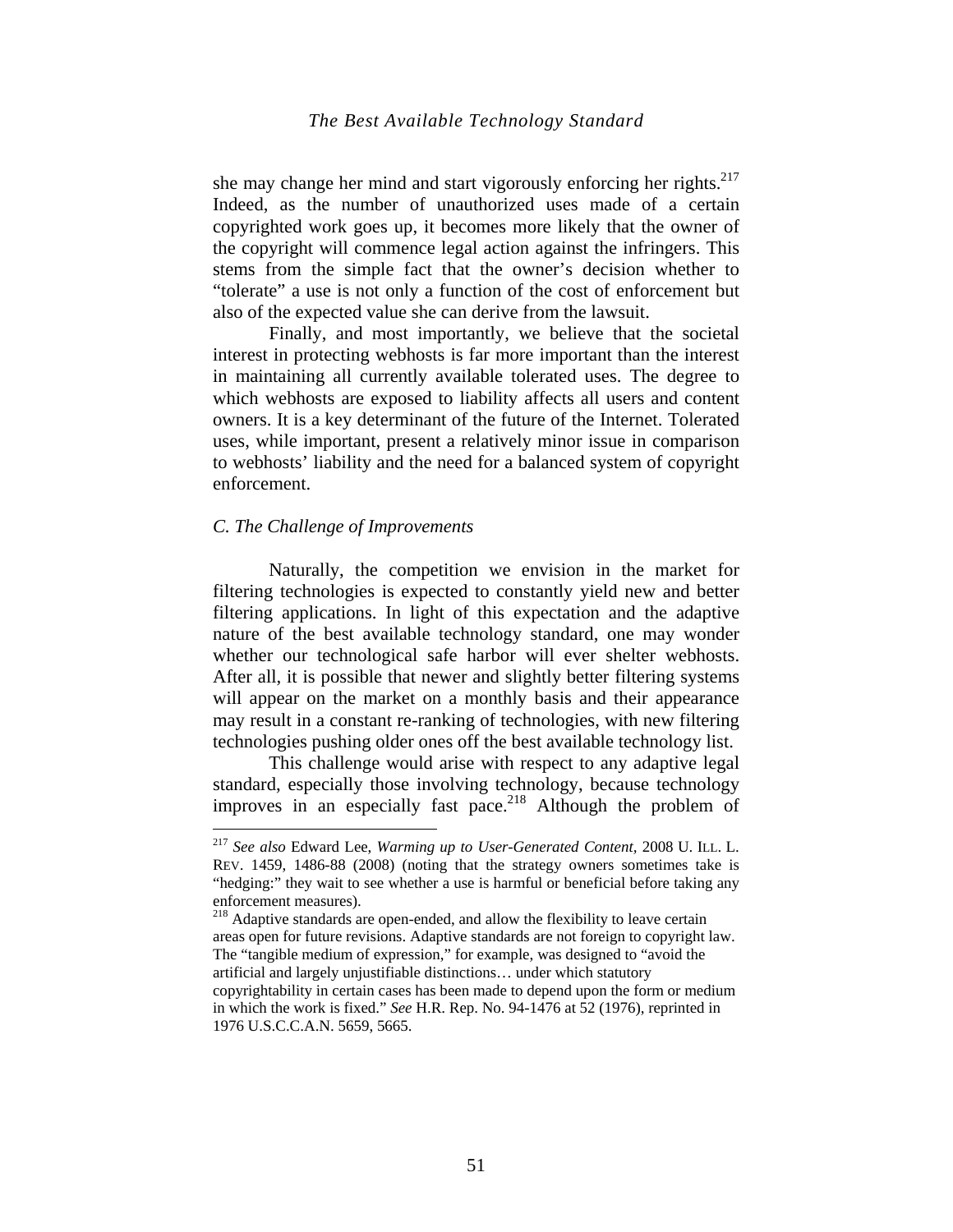improvements may appear daunting at first blush, it is much less formidable upon closer inspection. In fact, a simple way to deal with this problem is to have periodic reviews of the technology based on which the list of the "best available technologies" will be revised and updated.<sup>219</sup> The intervals between updates will be determined based on the rate at which new filtering systems are produced and the length of the examination period necessary to establish the effectiveness of new technologies. Given that there will only be several clearinghouses and that improvements to filtering technologies are not easy to produce, the cost of updating the list of best available technologies should not be too high. It should be borne in mind that other software applications, games, electronics and other consumer goods are routinely reviewed, evaluated and compared to rival products.<sup>220</sup> Such reviews often involve multi-dimensional analysis. In our case, by contrast, the comparison focuses on one dimension alone, effectiveness, which should expedite the review process.

Once a periodic review is completed, the filtering centrals that need to replace their technology will be given a certain grace period to do so. During that period, all webhosts that referred content to the filtering centers will be fully protected from liability.

# IV. POSSIBLE EXTENSIONS OF THE "BEST AVAILABLE TECHNOLOGY STANDARD"

Webhosts are not by any means the only entities that are exposed to copyright liability by dint of the actions of their users. Copyright liability poses a critical threat to other internet businesses and entities, many of which may also benefit from our proposal. In this part, we explore the possibility of extending our model to operators of other digital platforms and internet actors. In particular, we will examine the applicability of our model to operators of peerto-peer file sharing platforms—who enjoy no safe harbor under current law—and access providers—in whose case our model could potentially replace the safe harbor they currently enjoy under section 512(a).

 $219$  Updates to the software might occur in between the periods.

 $220$  Technology journals and even mainstream newspapers typically contain sections. that compare and review new products on the market.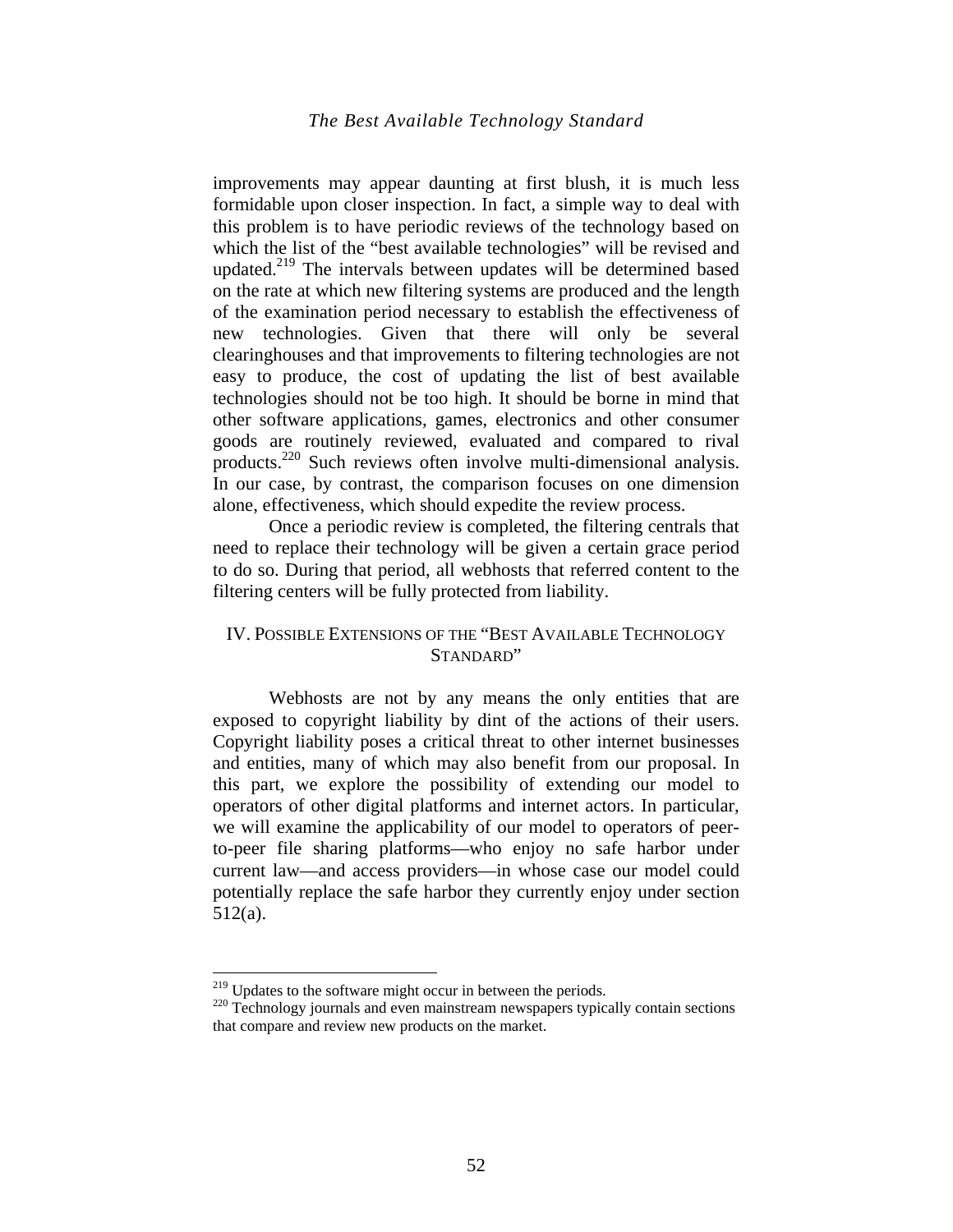#### *A. Applying the Technological Safe Harbor to Peer-to-Peer Services*

Peer-to-peer systems are distinct from webhosts in that they do not store users' materials on their websites, but rather enable users to access materials that reside on other users' hard drives.<sup>221</sup>

Peer-to-peer file sharing services are not explicitly covered under section  $512^{222}$  This should be no surprise, given that the first widespread file sharing service, *Napster*, was only created after the enactment of the DMCA.<sup>223</sup> Inimical to peer-to-peer services, courts have thus far declined to read section 512 to protect these services for various reasons.<sup>224</sup>

Without the protecting wings of the DMCA that exempts webhosts from using filters (in the absence of a "red flag"), $^{225}$  peer-topeer services have been repeatedly criticized when they refrain from deploying filtering mechanisms. Most notably, in *MGM v.*  Grokster,<sup>226</sup> the Supreme Court viewed file sharing services' failure to install filtering devices as evidence of their unlawful intent, $227$ which in turn tipped the scales towards holding them secondarily liable for inducing a copyright infringement. At the same time, the *Grokster* Court itself clarified that lack of filtering cannot by itself

<sup>&</sup>lt;sup>221</sup> *See* A&M Records, Inc. v. Napster, Inc., 239 F.3d 1004, 1010-11 (9th Cir. 2001) (explaining how peer-to-peer systems operate).<br><sup>222</sup> *See* 17 U.S.C. § 512.

<sup>&</sup>lt;sup>223</sup> Helman, *supra note 66*, 134 (noting that excluding newer technologies from § 512 "does not reflect a deliberate decision, but rather the obvious lack of predictive powers.").

<sup>224</sup> *See, e.g., In re* Aimster Copyright Litig., 334 F.3d 643, 655 (7th Cir. 2003) ("[Section 512] provides a series of safe harbors […] but none in which Aimster can moor."); Columbia Pictures Indus., Inc. v. Fung, No. CV 06-5578 SVW(JCx), 2009 WL 6355911, at \*15-18 (C.D. Cal. Dec. 21, 2009) (debarring § 512 from the file sharing service-defendant for a number of reasons). Peer-to-peer service providers thus incurred secondary liability in a number of high profile cases. *See id. See also*  A&M Records, Inc. v. Napster, Inc., 239 F.3d 1004, 1025 (9th Cir. 2001); Metro-Goldwyn-Mayer Studios, Inc. v. Grokster, Ltd., 545 U.S. 913, 930 (2005); Arista Records LLC v. Lime Group LLC, No. 06 Civ. 5936(KMW), 2010 WL 2291485 (S.D.N.Y. May 25, 2010). *See also* Lemley & Reese, *supra note 68*, 1369-1372 (noting that peer-to-peer systems often fall outside of section 512, either because they do not qualify as OSPs or because they do not fall under any of the four categories to which safe harbors apply.).<br> $225 \text{ } 8512 \text{(m)}$ .

<sup>&</sup>lt;sup>226</sup> MGM Studios, Inc. v. Grokster, Ltd., 545 U.S. 913 (2005). <sup>227</sup> *Id.*, at 946. Justice Breyer was reluctant to draw conclusions from the absence of filtering. *Id.*, at 958.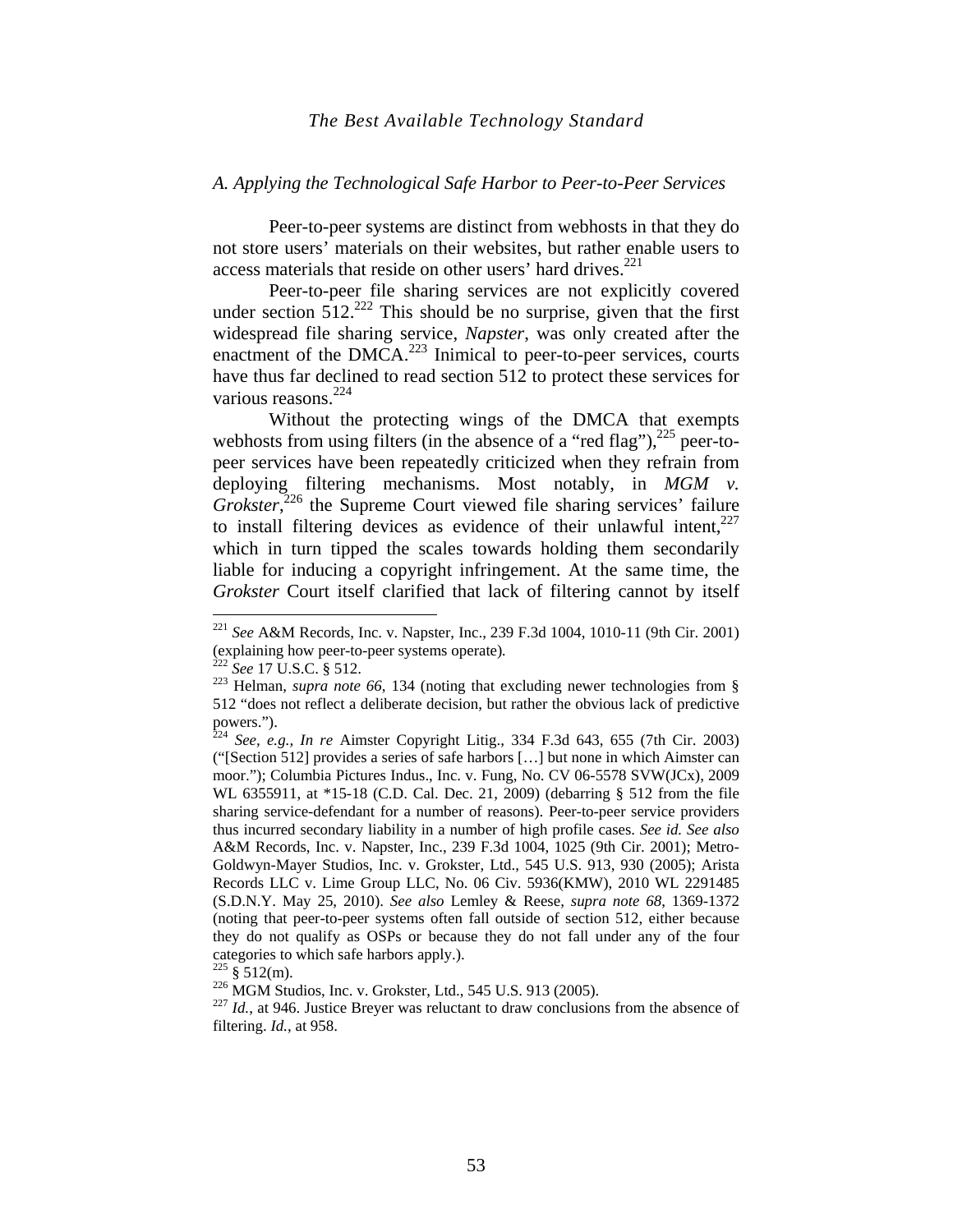suffice to establish secondary liability.<sup>228</sup> Accordingly, the precise effect of lack of filtering on the imposition of liability on grounds of inducement remains unclear. Tim Wu has interpreted *Grokster* to suggest that while failure to filter may not prove bad intent in itself, filtering may negate a finding of bad intent, effectuating a "safe harbor" from inducement claims.<sup>229</sup> A more attenuated approach is that filtering may serve as an inconclusive indication of good faith, because filtering does not go along with an infringement-oriented business plan. $^{230}$ 

It is equally unclear under present law what would be considered adequate filtering. In *A&M Records. v. Napster, Inc.*, 231 the Ninth Circuit held that the goal "is to get [infringements] down to zero."232 In contrast, on remand, the district court in *Grokster*, ordered

<sup>&</sup>lt;sup>228</sup> *Id.*, at 946, FN12 ("I]n the absence of other evidence of intent, a court would be unable to find contributory infringement liability merely based on a failure to take affirmative steps to prevent infringement, if the device otherwise was capable of substantial noninfringing uses."). The Court's caution might have stemmed from its attempt to remain consistent with Sony Corp. of Am. v. Universal City Studios, Inc., 464 U.S. 417, 442 (1984), where an analogous device to a filter, the "broadcast flag," was deemed unnecessary. *See* Meng Ding, *Perfect 10 v. Amazon.com: A Step Toward Copyright's Tort Law Roots*, 23 BERKELEY TECH. L.J. 373, 384 (2008). As a comparison, an Australian decision required installation of filtering mechanisms in peer-to-peer services. *See* Universal Music Austl. Pty Ltd. v. Sharman License Holdings Ltd. (2005) 220 A.L.R. 1, 5, 59.

<sup>229</sup> *See* Tim Wu, *The Copyright Paradox*, 2005 SUP. CT. REV. 229, 247 ("Grokster creates a kind of safe harbor […]. It may be read to suggest that a product that does filter is presumptively not a product that is intended to promote infringement, even if it does, in practice, facilitate infringement.").

<sup>230</sup> *See* Monotype Imaging v. Bitstream, 376 F.Supp.2d 877, 888-89 (N.D. Ill. 2005) (finding no inducement because, inter alia, the defendant had taken measures to avoid infringing uses).<br><sup>231</sup> 284 F.3d 1091 (9th Cir. 2002).

<sup>&</sup>lt;sup>232</sup> The Court ordered Napster to switch its current filter—which was based on filenames, and was thus susceptible to circumvention of file names by users—to a superior audio fingerprinting technology. *Id.*, at 1097. The Ninth Circuit upheld this order. *Id.*, at 1098-99 ("Napster's original filtering mechanism was unsuccessful in blocking all of plaintiffs' noticed copyrighted works. ... It was a proper exercise of the district court's supervisory authority to require use of the new filtering mechanism […]."). *See also* Mark A. Lemley & Philip J. Weiser, *Should Property or Liability Rules Govern Information?,* 85 TEX. L. REV. 783, 802 (2007) (noting that Napster's "order effectively required Napster to shut down, which indeed it did.").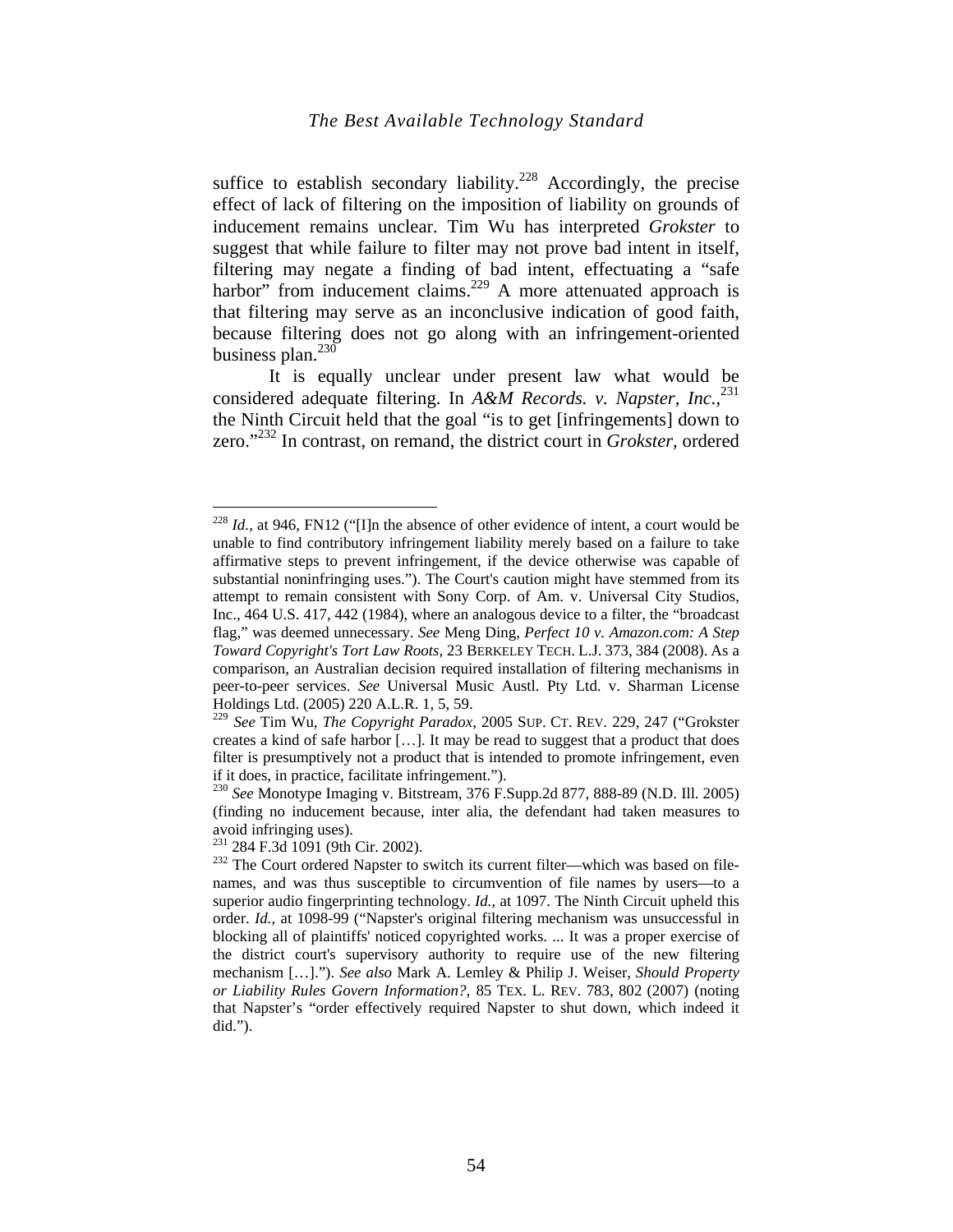the defendant to use a filter that meets "the most effective means [to prevent infringements]" standard. $^{233}$ 

We believe that our technological safe harbor regime represents a better way to go forward. As with webhosts, the model would protect peer-to-peer services from all types of copyright liability so long as they employ the best available technology for filtering in their file sharing software.

A technological safe harbor regime would create better incentives for the operation of legal peer-to-peer services: it would incentivize copyright owners to cooperate with file sharing services instead of suing them and driving them to bankruptcy.<sup>234</sup> In addition, it would incentivize file sharing services to internalize the costs of infringement.<sup>235</sup> Finally, it would open an additional market for filtering technologies—that of peer to peer services. The formalization of a technological safe harbor would also clear the uncertainty that currently shrouds the status of filtering in the context of peer-to-peer. $^{236}$ 

There is yet another reason to establish a technological safe harbor for operators of peer-to-peer platforms: affording a safe harbor to webhosts but not to file sharing services will result in a policy that favors one kind of platform over another, and consequently discourage the creation of legal peer-to-peer services.<sup>237</sup> This would

1

infringement, because no consistent, realistic standard for filtering applies to them.

<sup>&</sup>lt;sup>233</sup> Metro-Goldwyn-Mayer Studios, Inc. v. Grokster, Ltd., 518 F. Supp. 2d 1197, 1241 (C.D. Cal. 2007)

<sup>(</sup>ordering the defendant to apply "the most effective means available to reduce the infringing capabilities."). The court recognized that "perfect filtering" was unattainable. *id.,* at, 1235 ("[Plaintiffs] would require [the service] to shut down until it was capable of installing a "perfect" filter that could prevent any infringement from occurring. Yet, the undisputed evidence currently indicates that there is no filtering mechanism that can "exhaustively" stop every single potential infringement on a peer-to-peer network  $[...]$ .").<br><sup>234</sup> See, e.g., supra note 224.

<sup>&</sup>lt;sup>235</sup> The current regime creates no incentive for peer to peer services to avoid

*See supra notes 232-233 and accompanying text.*<sup>236</sup> *See supra notes 232-233 and accompanying text.*<sup>237</sup> *See also Lemley & Weiser, supra note 232*, at 831(arguing that "irrational, technology-based distinctions create distortions, unfair competitive advantages, and arbitrage opportunities.").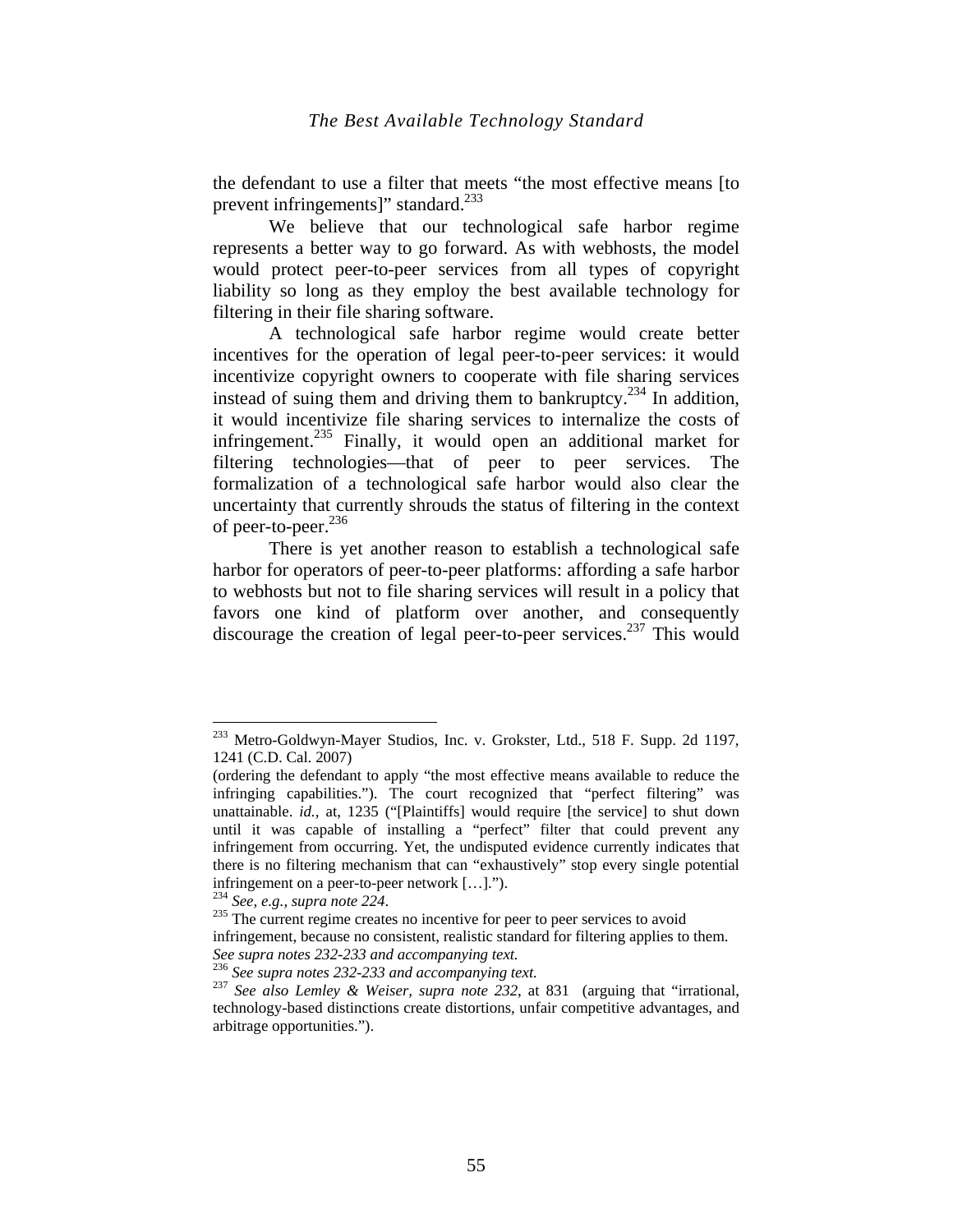be regrettable, because peer-to-peer services comprise a rapid, resource-efficient, and overall positive tool for information sharing.<sup>238</sup>

One crucial factor, however, renders our safe harbor regime considerably more appealing when applied to webhosts than to peerto-peer services. By contrast to the webhosting context, in the peer-topeer world users typically do not need to be in continuous contact with the service provider in order to share files after downloading the file sharing software.<sup>239</sup> Thus, if a peer-to-peer service shifts to an improved filter, as the technological safe harbor demands, the new filter would only apply to the service's new customers (or those who continually update their software), and would not affect the software that is already is use. Users who use the old software would still be using an outdated filter. In this sense, the dynamic nature of our model is likely to be substantially weaker in the peer-to-peer framework.

#### *B. Applying the Technological Safe Harbor to Access Providers*

The potential liability of Internet Service Providers  $(ISPs)^{240}$ for infringing content passing through their system is governed by section 512(a). The section establishes a safe harbor for ISPs, which shelters them from monetary liability for copyright infringement.<sup>241</sup> Like webhosts, ISPs are also exempted under the existing regime from the need to engage in filtering.<sup>242</sup> To qualify under the safe harbor established by section 512(a), ISPs must be neutral and refrain

<sup>238</sup> *See* Elkin-Koren, *supra note* 3, at 19-25; Lital Helman, *When Your Recording Agency Turns into an Agency Problem: The True Nature of the Peer-to-Peer Debate*, 50 IDEA 49, 87-88.

<sup>&</sup>lt;sup>239</sup> Metro-Goldwyn-Mayer Studios, Inc. v. Grokster, Ltd., 545 U.S. 913, 921-22 (2005).

 $240$  The term ISP is used at times in a wide sense, to encompass both access providers and other types of online service providers. We use the term narrowly to address only access providers, typically broadband services.

<sup>&</sup>lt;sup>241</sup> § 512(a) ("A service provider shall not be liable for monetary relief [...] for infringement of copyright by reason of the provider's transmitting, routing, or providing connections for, material through a system or network controlled or operated by or for the service provider, or by reason of the intermediate and transient storage of that material in the course of such transmitting, routing, or providing connections […]"). The safe harbor is conditioned upon the ISP fulfilling the statute's conditions. *See infra note* 243 and accompanying text. <sup>242</sup> § 512(a), (m).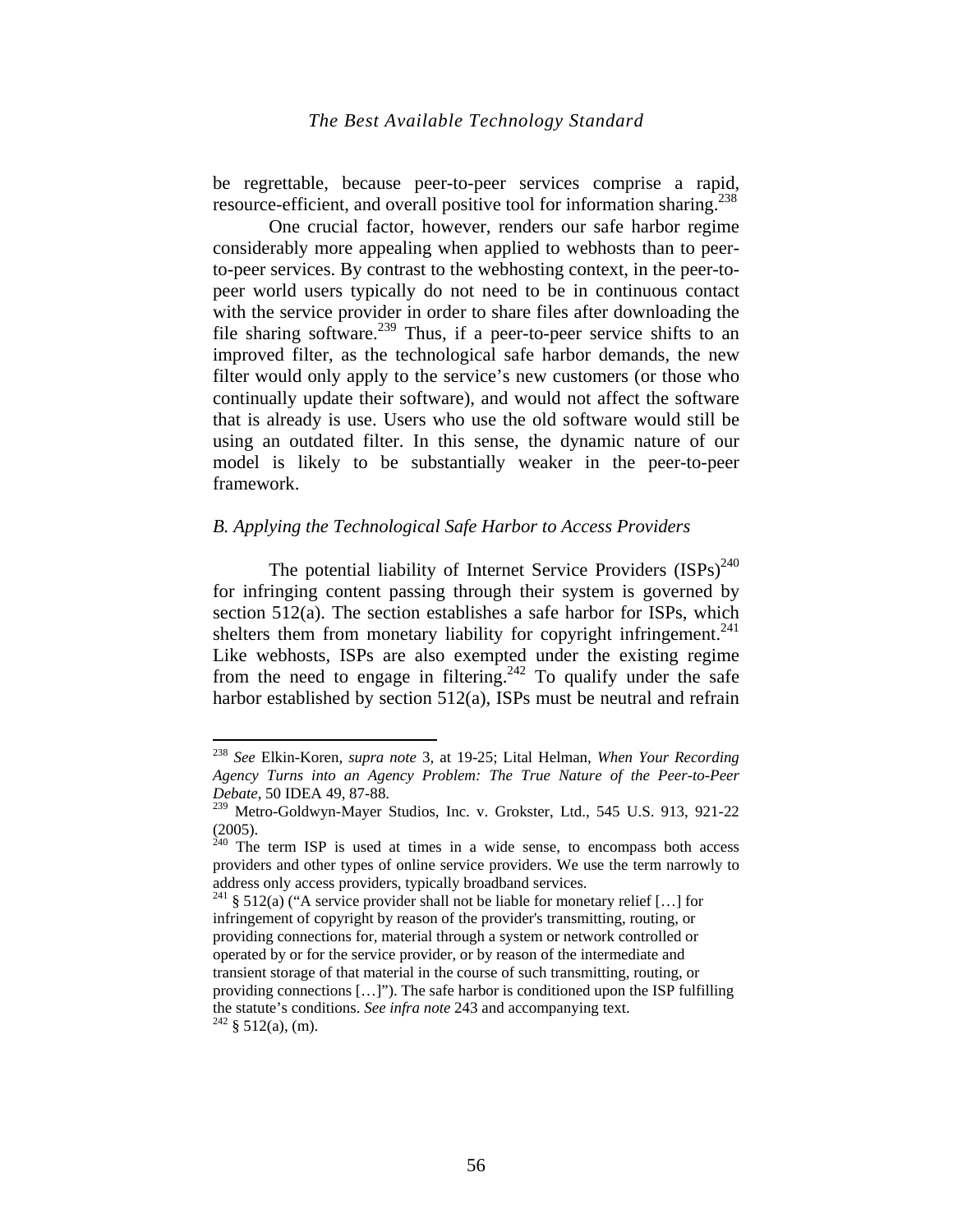from interfering in the transmission of content through their pipelines beyond what is necessary for routing it. $243$  For reasons mostly unrelated to copyright enforcement, however, ISPs have begun to move away from neutrality in recent years, by deploying "intelligent" routers within their networks, which enable them to inspect and monitor the traffic they carry.<sup>244</sup> The more involved ISPs become in monitoring content, the less eligible they might become to the section 512(a) safe harbor.<sup>245</sup>

At first blush, our model seems to provide a balanced practical framework for administering ISP liability.<sup>246</sup> Our model would provide an alternative to the diminishing section 512(a); one that would allow ISPs to conduct some controlled surveillance of copyright infringements, stopping it at the source, yet would include safeguards to assure blocking is not excessive. What is more, the issue of filtering by ISPs has been on the global public agenda for some time now. $247$ 

<u>.</u>

the way for ISP filtering in the United States, the European Union, Australia, Japan, Canada and a number of other nations.

<sup>&</sup>lt;sup>243</sup> To qualify under § 512(a), an ISP must meet five conditions: (1) the transmission must not be initiated by the ISP itself; (2) the transmission must be automatic, and involve no selection of the information by the ISP; (3) the ISP must not select the recipient of the transmission; (4) the ISP must not host the information except transiently, as is necessary to transmit it; and (5) the ISP must not modify the information.

<sup>244</sup> Paul Ohm, *The Rise and Fall of Invasive ISP Surveillance*, 2009 U. ILL. L. REV. 1417, 1432-37 (2009); Bridy, *supra note 92* at 106. Peter K. Yu, *The Graduated Response,* <sup>62</sup> FLA. L. REV. 1373, <sup>1387</sup> (Dec., 2010). 245 Rob Frieden, Internet Packet Sniffi*ng and Its Impact on the Network Neutrality* 

*Debate and the Balance of Power Between Intellectual Property Creators and Consumers*, 18 FORDHAM INTELL. PROP. MEDIA & ENT. L.J. 633, 645 (2008) ("The output of affordable deep packet inspection … raises questions whether non-neutral network operation disqualifies ISPs for a safe harbor exemption from liability for carrying copyright infringing traffic provided by § 512 of the DMCA.").

<sup>&</sup>lt;sup>246</sup> This discussion assumes that ISP filtering would be legal, either as "reasonable network management" or otherwise. Indeed, although filtering by ISPs may run into problems with net neutrality principles, (*see, e.g.,* Ohm, *supra note 244,* 1492), it is estimated that the FCC is not likely to prevent ISPs' monitoring of networks for copyright-related reasons. *See* Bridy, *supra note 92*, 132 ("The FCC … is unlikely to intervene in the name of net neutrality to prevent this private (re)ordering by, for example, prohibiting content blocking or filtering by ISPs."). Note, however, that an attempt to explicitly include copyright filtering as legitimate network management failed. *See* the Recovery.gov website (http://www.recovery.gov/? q=content/act). <sup>247</sup> *See, e.g.,* the Anti-Counterfeiting Trade Agreement (ACTA), which might pave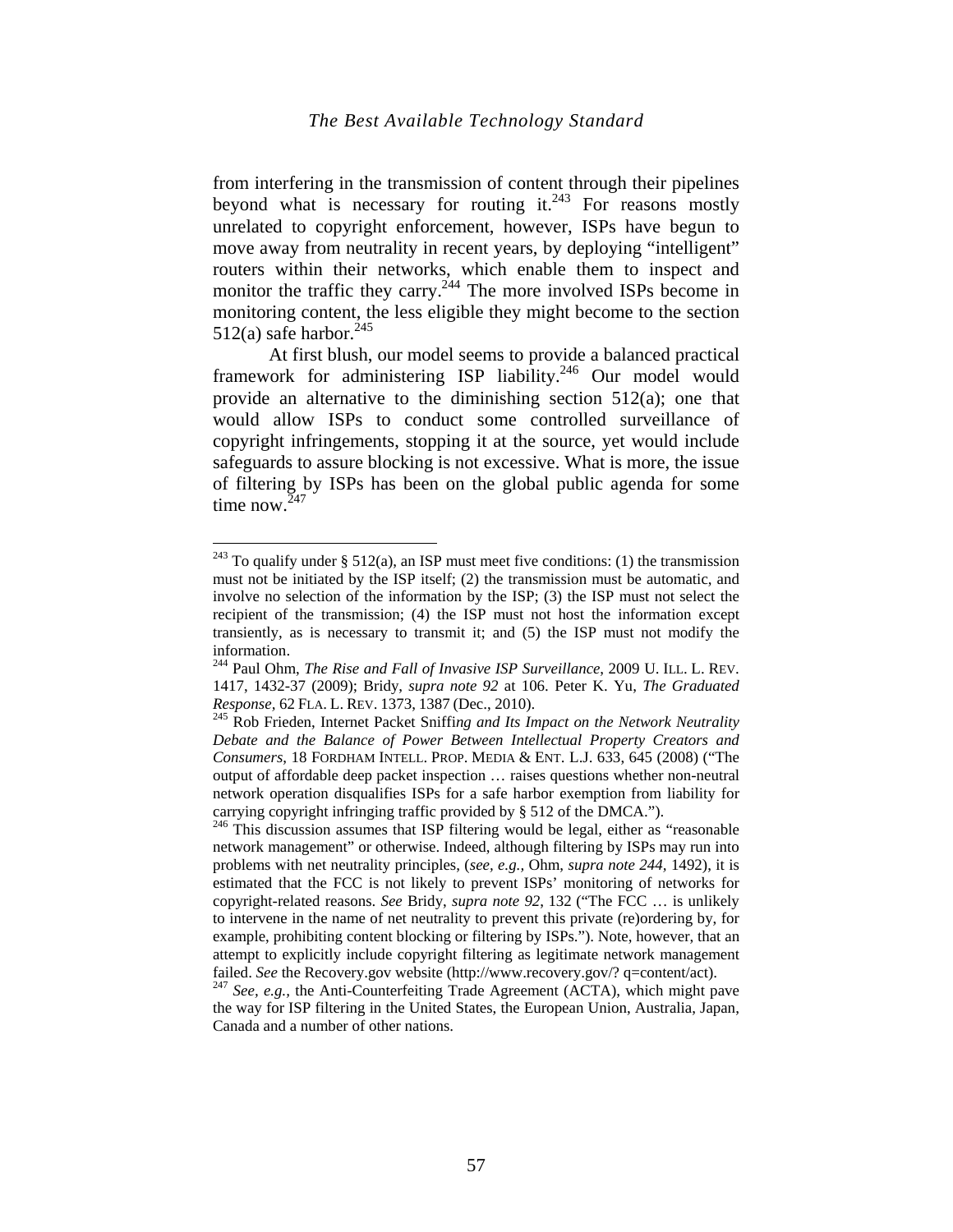Yet, in our opinion, applying our system to ISPs will yield considerably more harm than benefit. First, surveillance of users' online behavior by ISPs is likely to have implications beyond the copyright realm. Chief among those are innovation policy,<sup>248</sup> privacy,<sup>249</sup> censorship,<sup>250</sup> and others.<sup>251</sup> Applying our system to ISPs would encourage ISPs to engage in surveillance from the narrow prism of copyright law, without attending to all the complicated issues this measure might imply beyond.

Second, despite the similar result for the user whose content gets blocked, filtering by ISPs might prove far more hazardous than filtering by webhosts. ISP filtering would involve scrutinizing *all* internet traffic in real time, and necessarily degrade the performance of the system.252 Similarly, contrary to the free business model of webhosts, the costs associated with filtering by ISPs (*e.g*., purchasing and maintaining filtering hardware and software) are likely to be passed on to subscribers, decreasing the affordability of broadband services. Worse yet, the lack of transparency that exists regarding  $ISPs'$  practices,  $253$  and the lack of meaningful alternatives and

<sup>248</sup> *See generally* Tim Wu, *Network Neutrality, Broadband Discrimination*, 2 J. ON TELECOMM. & HIGH TECH. L. 141 (2003). *See also* Christopher S. Yoo, *Network Neutrality and the Economics of Congestion,* 94 GEO. L.J. 1847, 1851 n.13 (2006) (noting that "network neutrality proponents defend their proposals almost exclusively in terms of the economic benefits of innovation").

<sup>249</sup> *See* Frieden, *supra note 245*; Ohm, *supra note 244*, 1432-37; *See also* Electronic Communications Privacy Act (ECPA), 18 U.S.C. §§2510-2712 (2006).

<sup>250</sup> *See,* Frank Pasquale, *Beyond Innovation and Competition: The Need for Qualified Transparency in Internet Intermediaries*, 104 NW. U. L. REV. 105, 119- 123 (2010); Kevin Werbach, *The Centripetal Network: How the Internet Holds Itself Together, and the Forces Tearing It Apart*, 42 U.C. DAVIS L. REV. 343, 367 (2008) (opposing filtering because of censorship's threat "to the structure and universality of the Internet."); Open Internet Coalition's letter to Congress, June 29, 2009, at: http://www.openinternetcoalition.org/files/OIC\_DPI\_Iran\_062909.pdf. 251 *See, e.g.,* Pasquale, *supra note 250*, 108 (2010) (pointing to "a new host of

concerns about privacy, culture, and power online."); Comcast Corp. v. F.C.C., 600 F.3d 642 (C.A.D.C. 2010) (involving Comcast's monitoring of BitTorrent traffic, and concluding that the FCC lacks authority under the Communications Act of 1934

to enforce network neutrality rules over broadband internet providers). 252 Tim Wu, *Has AT&T Lost its Mind?,* SLATE*,* Jan. 16, 2008, http://www.slate.com/id/2182152.

 $253$  Preserving the Open Internet, Broadband Industry Practices, 74 Fed. Reg. at 62648, available at: http:// openregs.com/regulations/view/100712# (noting that ISPs generally do not disclose their "network management" practices).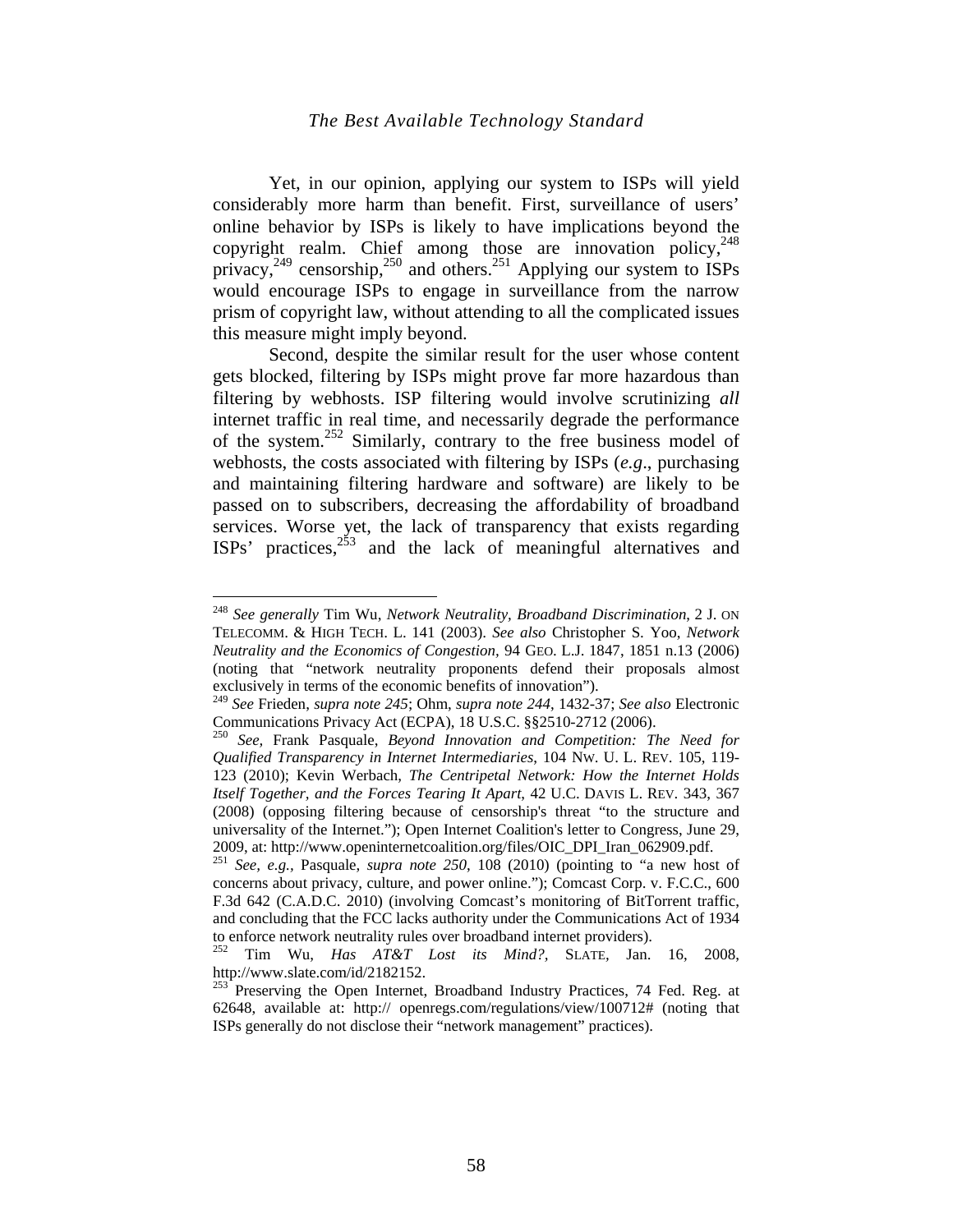competition among ISP services<sup> $254$ </sup> render ISPs much more likely to surrender users' interests in face of pressures from content owners concerning the operation of filters.<sup>255</sup>

It appears that filtering by ISPs involves substantially more complex considerations than filtering by webhosts. This, of course, does not imply that copyright law should not be a factor in the analysis. On the contrary, we believe that it is an important consideration. Yet, in this case, it should be balanced against potentially more weighty considerations. Hence, in so far as establishing a technological safe harbor for ISPs is concerned, we believe we should proceed with caution. That said, we suggest that if ISPs would ever be allowed to conduct filtering for copyright purposes, then the standard of "best available technology" should act as a safeguard to ensure that the incentives are in place to assure that users' rights are protected.

#### **CONCLUSION**

In this article we have proposed a technological safe harbor that would protect webhosts from monetary liability for copyright infringement. Per our proposal, webhosts would be immune from liability as long as they employ the best filtering technology available on the market. We have demonstrated that adopting our proposal would yield several important advantages relative to the existing legal regime. First, it will give webhosts the legal certainty they need in order to grow and develop. Second, it will substantially improve effective and balanced copyright enforcement, by creating incentives for copyright owners, webhosts and technology providers to collaborate towards an optimal scheme of copyright enforcement. Furthermore, the design of our proposal will dramatically reduce litigation in this area of the law and completely obviate lawsuits, such as *Viacom v. Google*. Finally, the proposal, if implemented, will promote dynamic efficiency by spurring competition in the market for

<sup>254</sup> Ohm, *supra note 244,* 1476 (noting that in most parts of the United States, the only two choices for internet connectivity are DSL from the telephone company and a cable modem from the cable company).

<sup>255</sup> *supra note 250*, 119-123 ("Given that most consumers have only one or two options, if any, for broadband connectivity, network providers can easily use their services to subtly advance their own political or cultural agendas without much fear of losing customers.").